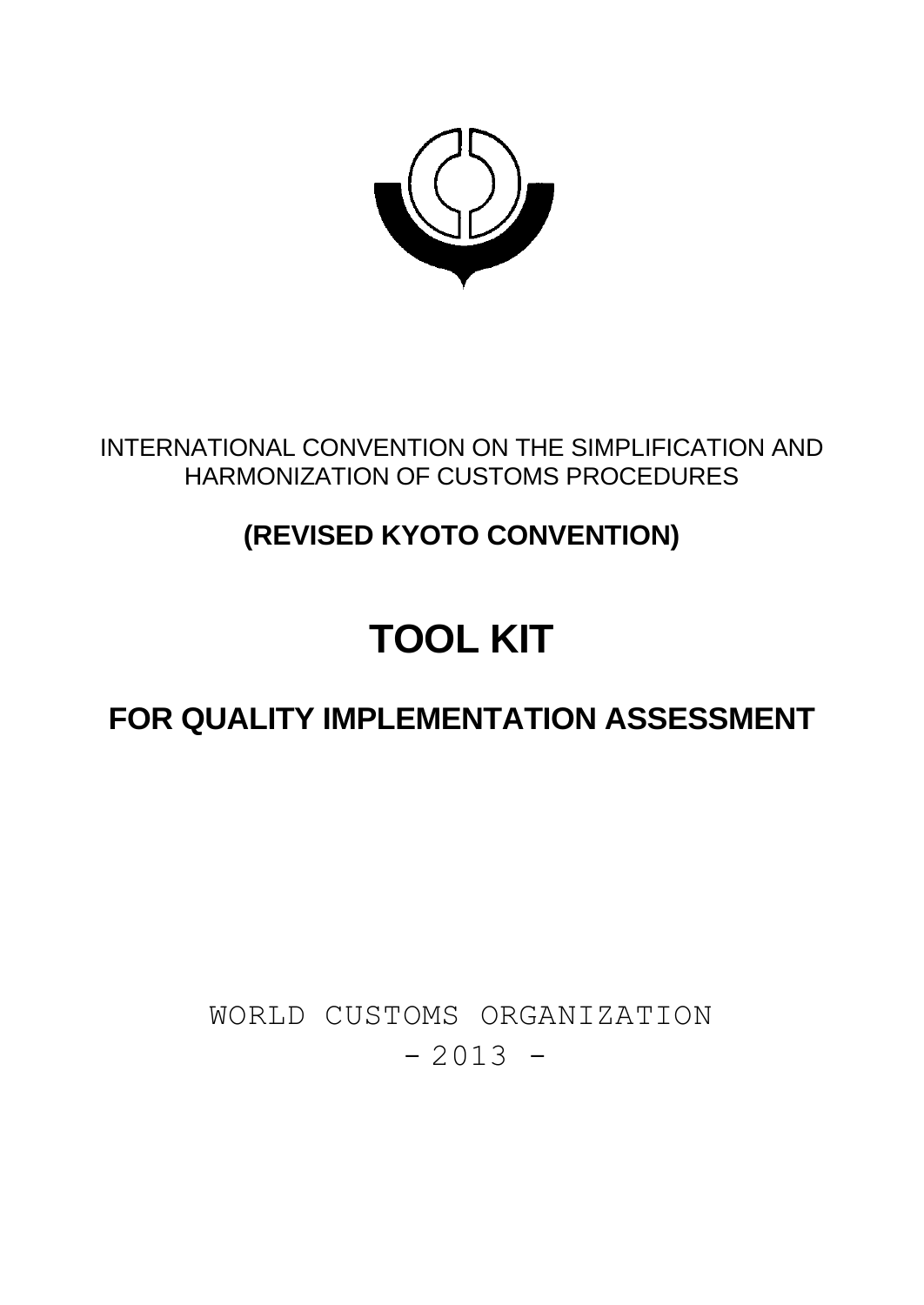#### **I. INTRODUCTION**

- 1. The International Convention on the simplification and harmonization of customs procedures (Revised Kyoto Convention – RKC) has its origin in the Kyoto Convention (KC) adopted at the Council Sessions in Kyoto in 1973 as a cornerstone in the efforts to simplify and harmonize Customs procedures. In the light of the evolution in Information Technology since 1973 and the resulting move to a risk management approach, the WCO reviewed the KC over a five-year period and adopted the RKC in 1999.
- 2. Since its introduction, the RKC has served as a blueprint of modern Customs procedures. Key RKC principles include transparency and predictability of Customs actions; standardization and simplification of the goods declaration and supporting documents; simplified procedures for authorized persons; maximum use of information technology; minimum necessary Customs control to ensure compliance with regulations; use of risk management and audit-based controls; coordinated interventions with other border agencies; and partnership with the trade. All these principles are reflected in the general annex divided into ten chapters with 108 standards and 13 transitional standards.
- 3. When acceding to the RKC, any Contracting party is aware that the body and the general annex are mandatory. Therefore, acceptance of the General Annex and all the provisions therein is obligatory. Contracting Parties have the following periods of time to make changes to national legislation and comply with the provisions of the General Annex after their acceptance of the revised Convention: 36 months for Standards and 60 months for Transitional Standards. These periods can be extended for one more year in exceptional cases if so requested by a Contracting Party and the Management Committee finds that the reasons given by the Contracting Party are valid.
- 4. Once the RKC entered into force in 2006 with the accession of 40 of the original KC Contracting Parties, accession to the RKC was open to all WCO Members. Since then, 45 more Members have acceded, which is a significant achievement, and others are well advanced in the accession procedure. The number of Contracting Parties has now reached 85 to date and there have been growing requests for technical assistance from Contracting parties.
- 5. The WCO, including the RKC Management Committee, has encouraged and facilitated Members' accession by means of technical advice, promotion and political advocacy, including through the Secretary General's visits to political leaders. In addition to its work in promoting accession, the WCO has produced many guidance tools and provides extensive technical assistance to support implementation of RKC standards, through its current capacity building programme. It is also important to note that the RKC provisions support the articles in the WTO Trade Facilitation Draft Consolidated Negotiating text. This means that Members that are implementing the RKC will be well prepared for implementation of the customs aspects of the future WTO Trade Facilitation Agreement.
- 6. In December 2012, the Policy Commission appreciated the important number of Contracting parties and acknowledged the need for an approach aimed at ensuring that those Members which were Contracting Parties to the RKC were in fact applying its provisions. The Policy Commission noted the availability of a range of options for this purpose, from self-evaluation by the Members concerned, to peer review and the conduct of compliance checks by the Secretariat. The WCO Secretariat was tasked with the development of a tool kit for use by RKC Contracting Parties to assess the level of their compliance with the provisions of the Convention. An assessment could be carried out with the assistance of the WCO and/or other stakeholders, if so wished. Private sector representatives may also contribute to this exercise.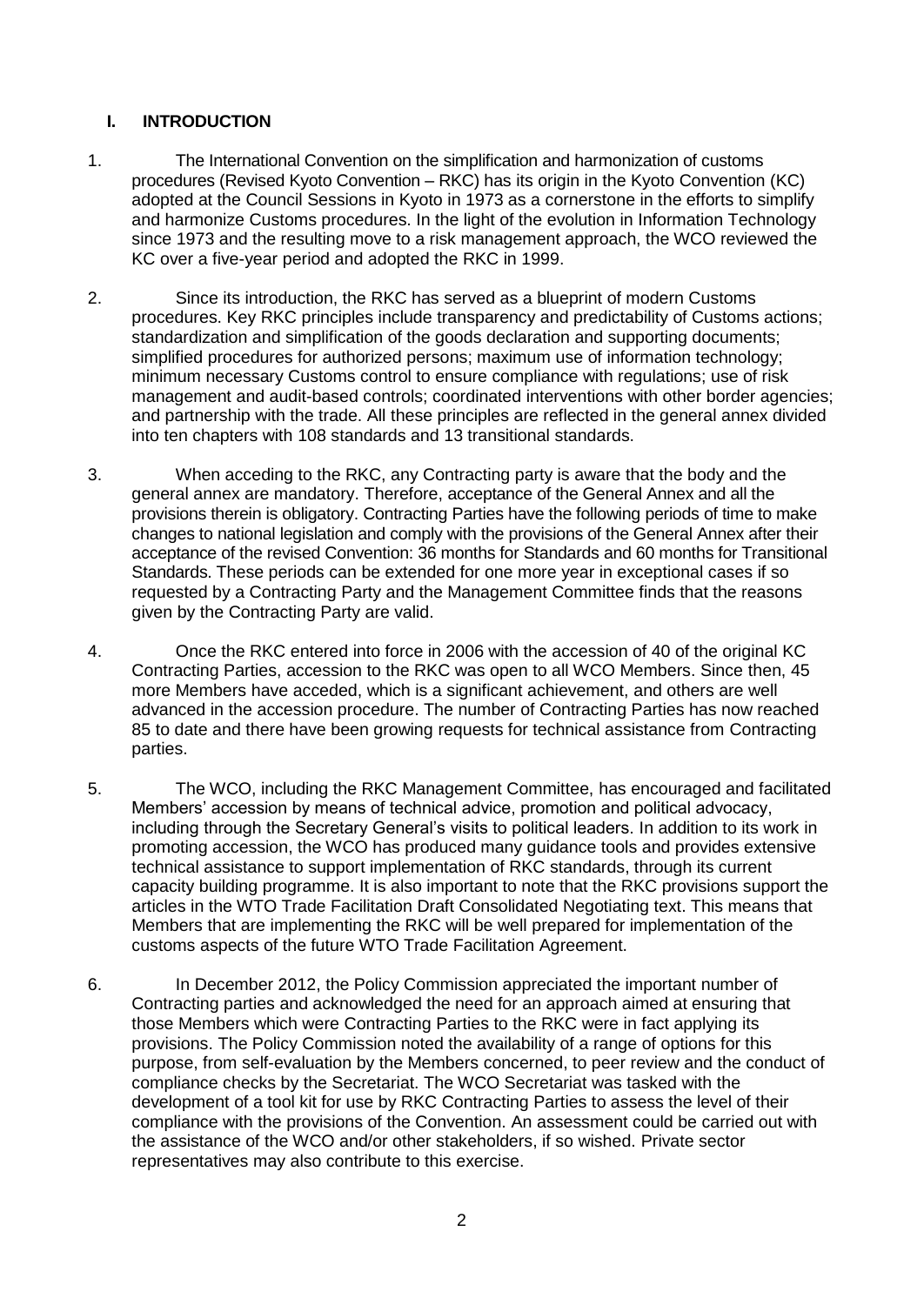- 7. In general terms, limited implementation of RKC provisions is worrying since the RKC endeavours to eliminate divergences between the Customs procedures and practices of Contracting Parties that can hinder international trade and other international exchanges, and seeks to make an effective contribution to the development of such trade and exchanges by simplifying and harmonizing Customs procedures and practices. This could therefore hamper the fulfillment of this objective to simplify and harmonize Customs procedures. It can also be emphasized that a large majority of Contracting Parties to the RKC are bound only by the General Annex and therefore has, to date, accepted no specific annex. Therefore, if required by Members, this tool kit will be complemented by another table aiming to assist Contracting parties and non-contracting parties in the implementation provisions of Specific annexes and/or acceptance of those annexes.
- 8. The present tool kit mainly includes a table aiming to assess the compliance of national legislation with the general annex provisions and the level of practical implementation of RKC provisions. This table provides some quantitative and qualitative indicators which can differ from one country to another. Members are therefore invited to report the outcomes of their assessment exercises to the WCO Secretariat. This can be used as a source of information on Capacity building (CB) requirements and the basis of CB requests.
- 9. Being a work in progress, the tool kit also includes a simplified version of the table, which will serve to Members that wish to perform a quick assessment exercise of RKC implementation.

#### **II. GUIDE TO THE TABLE**

#### **(1) Covered by national and/or relevant regional legislation:**

10. The term "national and/or regional legislation" covers all provisions of general application enacted either by the legislature or by the executive of an administration and which are effective at national and/or regional level. Contracting parties should therefore compare the provisions of the General Annex with their existing Customs law, regulations, rules and instructions issued in regard to Customs procedures (in some cases, this will include legislation enacted by regional entities). If the response is "Yes", indicate the relevant piece of legislation (including Article, for ease of reference). (Members should take a practical approach to this exercise and therefore seek the best means of including all relevant information, but at the same time avoiding excessive documentation.)

#### **(2) References to WTO TF negotiations:**

11. This column indicates the link between the RKC provisions and the provisions of the WTO Trade Facilitation Draft Consolidated Negotiating text, as mentioned in paragraph 5 above. It indicates the related articles of the Revised Version 14 of the Draft Consolidated Negotiating Text (WTO document number TN/TF/W/165/Rev.14), the latest published version of this text at the time of development of the tool kit (also available on WCO web site: [http://www.wcoomd.org/en/topics/facilitation/activities-and](http://www.wcoomd.org/en/topics/facilitation/activities-and-programmes/~/link.aspx?_id=CE6360A7EA4548D4934AFD07257F5C7C&_z=z)[programmes/~/link.aspx?\\_id=CE6360A7EA4548D4934AFD07257F5C7C&\\_z=z\)](http://www.wcoomd.org/en/topics/facilitation/activities-and-programmes/~/link.aspx?_id=CE6360A7EA4548D4934AFD07257F5C7C&_z=z).

#### **(3) Implementation Indicators:**

12. This refers to some quantitative and qualitative indicators for the appreciation of the implementation of the RKC provisions by Contracting parties. The quality of implementation is important. The RKC provisions serve as a common denominator and should apply to all Contracting Parties. The indicators provide for a means to assess the quality and level of implementation (to be indicated in column (4) "Level of implementation"). The WCO Secretariat has developed a number of indicators; Members are invited to provide additional indicators, which are used by national administrations or regional entities to measure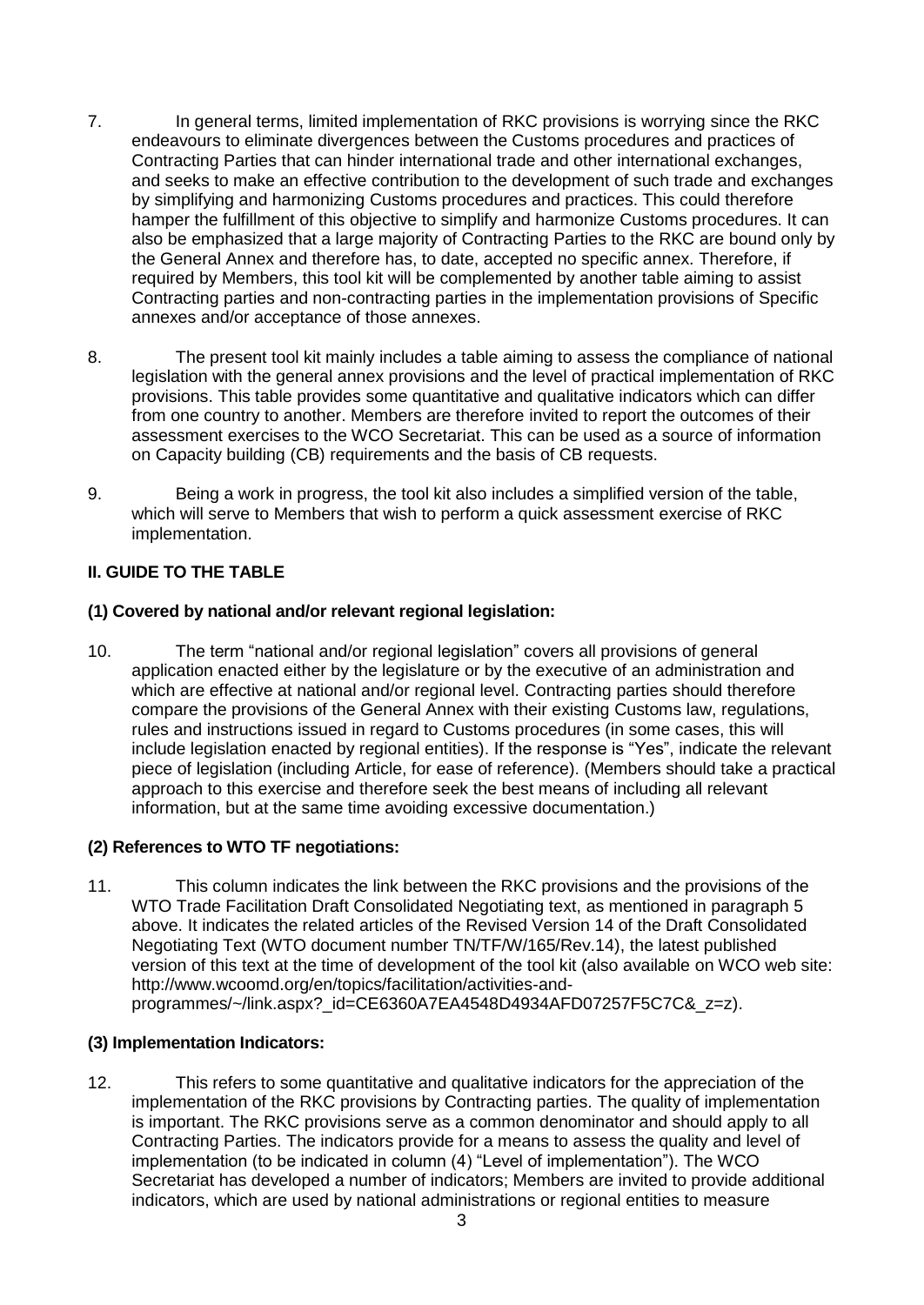performance. Members could use column (5) "Observations" to provide further indicators and feedback on the national/regional best practice for the measurement of implementation.

#### **(4) Level of implementation**:

- 13. Instead of proposing a quantitative evaluation, the implementation could be appreciated in High, Medium and Low level. Evaluating level of implementation is a difficult task. The major benefit of this exercise is to allow Members to better understand the current situation as regards implementation of RKC and relevant measures, and to identify the desirable future practices, and the need to develop further legislation or rules.
- 14. The assessment will to a large extent be subjective, but the implementation indicators will provide for a means to more objectively assess the level of implementation. For example: Article 3.18 of the RKC General Annex stipulates that "Customs shall permit the lodgement of supporting documents by electronic means". If Customs has provided the possibility to lodge supporting documents electronically, but this facility is used to a limited extent because it has recently been launched, or due to additional costs to the private sector or other obstacles, implementation could be regarded as Low. If at least half of the declarations submitted at national level are accompanied by supporting documents lodged electronically, implementation could be regarded as Medium. If, however, the majority of the declarations are submitted with electronic supporting documents, implementation could be regarded as High.
- 15. For some quantitative indicators, the use of percentage could also be envisaged and it is recommended consider the threshold of the indicator in comparison with some neighbouring countries. Members are therefore invited to share their experiences with others.

#### **(5) Observations:**

16. In this column, Contracting parties should add observations related to the actual situation, including indication of the difficulties encountered in the implementation of RKC provisions. As already mentioned in paragraph 11, further information on implementation indicators, on the necessity to coordinate with other agencies could also be included in this column.

#### **(6) Amendment of national legislation and possible implementation date:**

17. If a Contracting party is required to take a number of actions before implementation, prioritization and setting the possible implementation date will contribute to make progress. Some provisions may be identified necessary to take follow-up actions, such as necessary amendments to the national legislation. Identification of actions to be taken is also an important step towards implementation. Therefore, Members are encouraged to develop an Action Plan for implementation.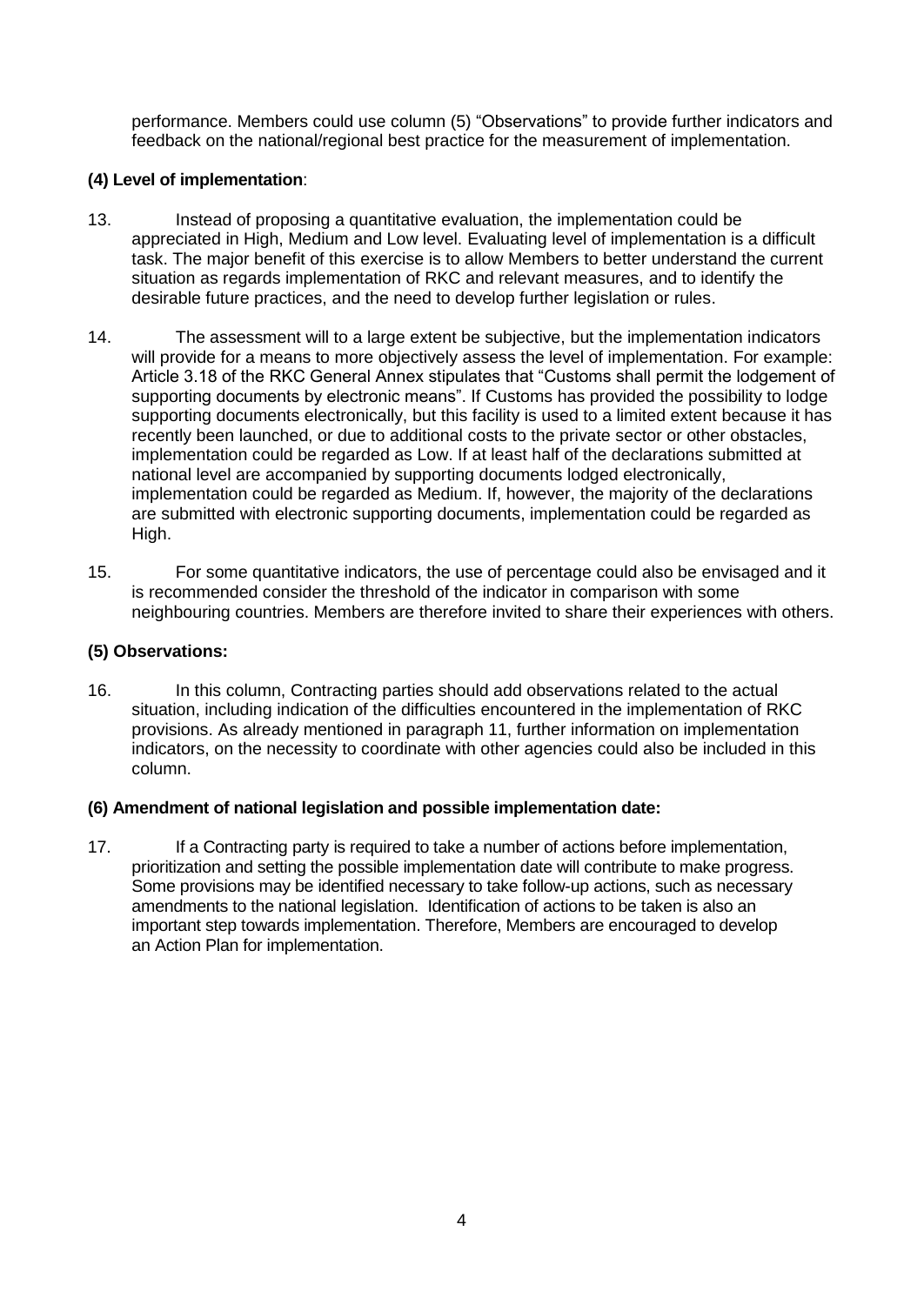#### **ANNEX I**

#### **TABLE FOR ASSESSMENT OF THE QUALITY IMPLEMENTATION OF THE RKC PROVISIONS**

| <b>Legal provisions of the General Annex</b> |                                                                                                                                                                                                                                                                                             | <b>COVERED BY NATIONAL</b><br><b>AND/OR REGIONAL</b><br><b>LEGISLATION AND COMPLIANT</b><br>WITH RKC (Y/N)<br>(Customs code, law, Decree,<br>Regulation, Gov. notice, Adm. | <b>REFERENCE TO</b><br><b>ARTICLE IN WTO</b><br><b>TRADE</b><br><b>FACILITATION</b><br><b>NEGOTIATING</b><br><b>TEXT</b><br>(TN/TF/W/165/Rev<br>.14) | <b>IMPLEMENTATION</b><br><b>INDICATOR</b>                                                                   |           | <b>LEVEL OF</b><br><b>IMPLEMEN</b><br><b>TATION</b>                                                                                                                                                       | <b>OBSERVATIONS</b><br>(Difficulties if any;<br>additional information<br>on implementation<br>indicators and targets) | <b>PROPOSAL OF</b><br><b>AMENDEMENT OF</b><br><b>NATIONAL</b><br><b>LEGISLATION</b><br>(Deadline<br>If necessary) |  |
|----------------------------------------------|---------------------------------------------------------------------------------------------------------------------------------------------------------------------------------------------------------------------------------------------------------------------------------------------|----------------------------------------------------------------------------------------------------------------------------------------------------------------------------|------------------------------------------------------------------------------------------------------------------------------------------------------|-------------------------------------------------------------------------------------------------------------|-----------|-----------------------------------------------------------------------------------------------------------------------------------------------------------------------------------------------------------|------------------------------------------------------------------------------------------------------------------------|-------------------------------------------------------------------------------------------------------------------|--|
| <b>No</b>                                    | <b>Text</b>                                                                                                                                                                                                                                                                                 | <b>Type</b>                                                                                                                                                                | Circular, etc.)                                                                                                                                      |                                                                                                             |           |                                                                                                                                                                                                           | (High,<br>Medium or<br>Low)                                                                                            |                                                                                                                   |  |
|                                              | <b>CHAPTER 1</b><br><b>GENERAL PRINCIPLES</b>                                                                                                                                                                                                                                               |                                                                                                                                                                            |                                                                                                                                                      |                                                                                                             |           |                                                                                                                                                                                                           |                                                                                                                        |                                                                                                                   |  |
| 1.1                                          | The Definitions, Standards and<br>Transitional Standards in this Annex<br>shall apply to Customs procedures and<br>practices specified in this Annex and,<br>insofar as applicable, to procedures and<br>practices in the Specific Annexes.                                                 | $\textsf{S}^{\textsf{1}}$                                                                                                                                                  |                                                                                                                                                      |                                                                                                             |           |                                                                                                                                                                                                           |                                                                                                                        |                                                                                                                   |  |
| 1.2                                          | The conditions to be fulfilled and<br>Customs formalities to be accomplished<br>for procedures and practices in this<br>Annex and in the Specific Annexes shall<br>be specified in national legislation and<br>shall be as simple as possible.                                              | S.                                                                                                                                                                         |                                                                                                                                                      |                                                                                                             |           |                                                                                                                                                                                                           |                                                                                                                        |                                                                                                                   |  |
| 1.3                                          | The Customs shall institute and maintain<br>formal consultative relationships with the<br>trade to increase co-operation and<br>facilitate participation in establishing the<br>most effective methods of working<br>commensurate with national provisions<br>and international agreements. | S.                                                                                                                                                                         |                                                                                                                                                      | Art. $2.2 -$<br>Opportunity to<br>Comment on<br>New and<br>Amended Rules; 2.<br>Art. 2.3 -<br>Consultations | 1.<br>ΙЗ. | Existence of a<br>consultative body<br>with the private<br>sector<br>Managing of official<br>record of comments<br>received.<br>Established<br>procedures for<br>particular manner by<br>which interested |                                                                                                                        |                                                                                                                   |  |

 1 S for Standards and TS for Transitional Standards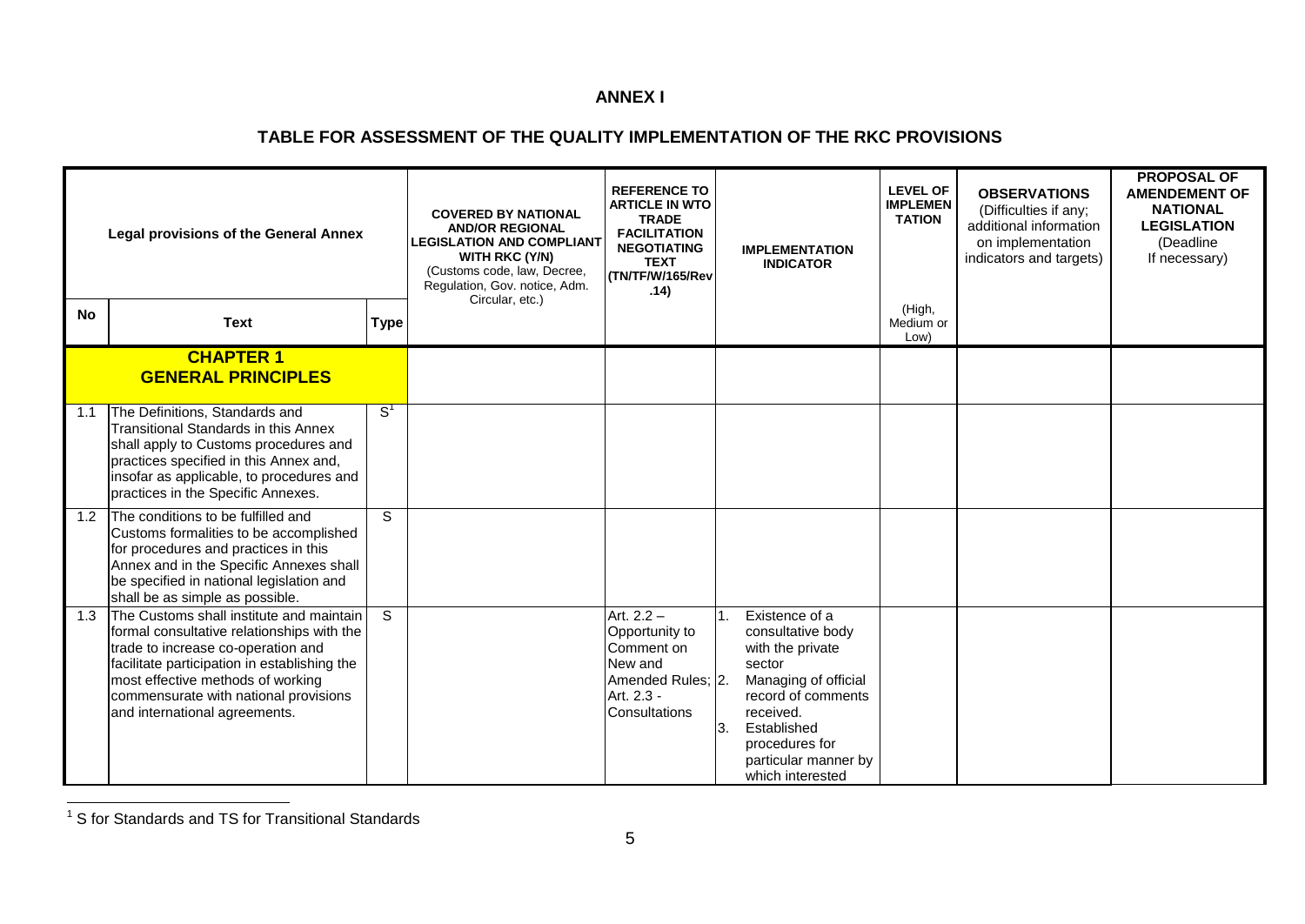|           | <b>Legal provisions of the General Annex</b>                                                                                                                                                                                                                                                                                                                                                                                                        |             | <b>COVERED BY NATIONAL</b><br><b>AND/OR REGIONAL</b><br><b>LEGISLATION AND COMPLIANT</b><br><b>WITH RKC (Y/N)</b><br>(Customs code, law, Decree,<br>Regulation, Gov. notice, Adm.<br>Circular, etc.) | <b>REFERENCE TO</b><br><b>ARTICLE IN WTO</b><br><b>TRADE</b><br><b>FACILITATION</b><br><b>NEGOTIATING</b><br><b>TEXT</b><br>(TN/TF/W/165/Rev<br>.14) | <b>IMPLEMENTATION</b><br><b>INDICATOR</b>                                                                                                                                                                            | <b>LEVEL OF</b><br><b>IMPLEMEN</b><br><b>TATION</b> | <b>OBSERVATIONS</b><br>(Difficulties if any;<br>additional information<br>on implementation<br>indicators and targets) | <b>PROPOSAL OF</b><br><b>AMENDEMENT OF</b><br><b>NATIONAL</b><br><b>LEGISLATION</b><br>(Deadline<br>If necessary) |
|-----------|-----------------------------------------------------------------------------------------------------------------------------------------------------------------------------------------------------------------------------------------------------------------------------------------------------------------------------------------------------------------------------------------------------------------------------------------------------|-------------|------------------------------------------------------------------------------------------------------------------------------------------------------------------------------------------------------|------------------------------------------------------------------------------------------------------------------------------------------------------|----------------------------------------------------------------------------------------------------------------------------------------------------------------------------------------------------------------------|-----------------------------------------------------|------------------------------------------------------------------------------------------------------------------------|-------------------------------------------------------------------------------------------------------------------|
| <b>No</b> | <b>Text</b>                                                                                                                                                                                                                                                                                                                                                                                                                                         | <b>Type</b> |                                                                                                                                                                                                      |                                                                                                                                                      |                                                                                                                                                                                                                      | (High,<br>Medium or<br>Low)                         |                                                                                                                        |                                                                                                                   |
|           | <b>CHAPTER 3</b>                                                                                                                                                                                                                                                                                                                                                                                                                                    |             |                                                                                                                                                                                                      |                                                                                                                                                      | parties will be formed<br>of a proposal for new<br>or amended<br>legislation (i.e. by<br>publication on<br>internet, official<br>journal, direct<br>contact, holding<br>open conferences or<br>public hearings etc). |                                                     |                                                                                                                        |                                                                                                                   |
|           | <b>CLEARANCE AND OTHER CUSTOMS</b><br><b>FORMALITIES</b>                                                                                                                                                                                                                                                                                                                                                                                            |             |                                                                                                                                                                                                      |                                                                                                                                                      |                                                                                                                                                                                                                      |                                                     |                                                                                                                        |                                                                                                                   |
| 3.1       | The Customs shall designate the<br>Customs offices at which goods may be<br>produced or cleared. In determining the<br>competence and location of these offices<br>and their hours of business, the factors<br>to be taken into account shall include in<br>particular the requirements of the trade.                                                                                                                                               | S           |                                                                                                                                                                                                      |                                                                                                                                                      | Hours of business which<br>are in compliance with<br>the requirements of the<br>trade.                                                                                                                               |                                                     |                                                                                                                        |                                                                                                                   |
| 3.2       | At the request of the person concerned<br>and for reasons deemed valid by the<br>Customs, the latter shall, subject to the<br>availability of resources, perform the<br>functions laid down for the purposes of a<br>Customs procedure and practice outside<br>the designated hours of business or<br>away from Customs offices. Any<br>expenses chargeable by the Customs<br>shall be limited to the approximate cost<br>of the services rendered. | S           |                                                                                                                                                                                                      | Art. 6.1 -<br>Disciplines on<br>Fees and<br>Charges<br>Imposed on or in<br>Connection with<br>Importation and<br>Exportation                         | Percentage of<br>1.<br>customs procedures<br>performed outside<br>the designated hours<br>of business and<br>away from customs<br>offices over all<br>2.<br>Average amount of<br>expenses<br>The number of<br>ΙЗ.    |                                                     |                                                                                                                        |                                                                                                                   |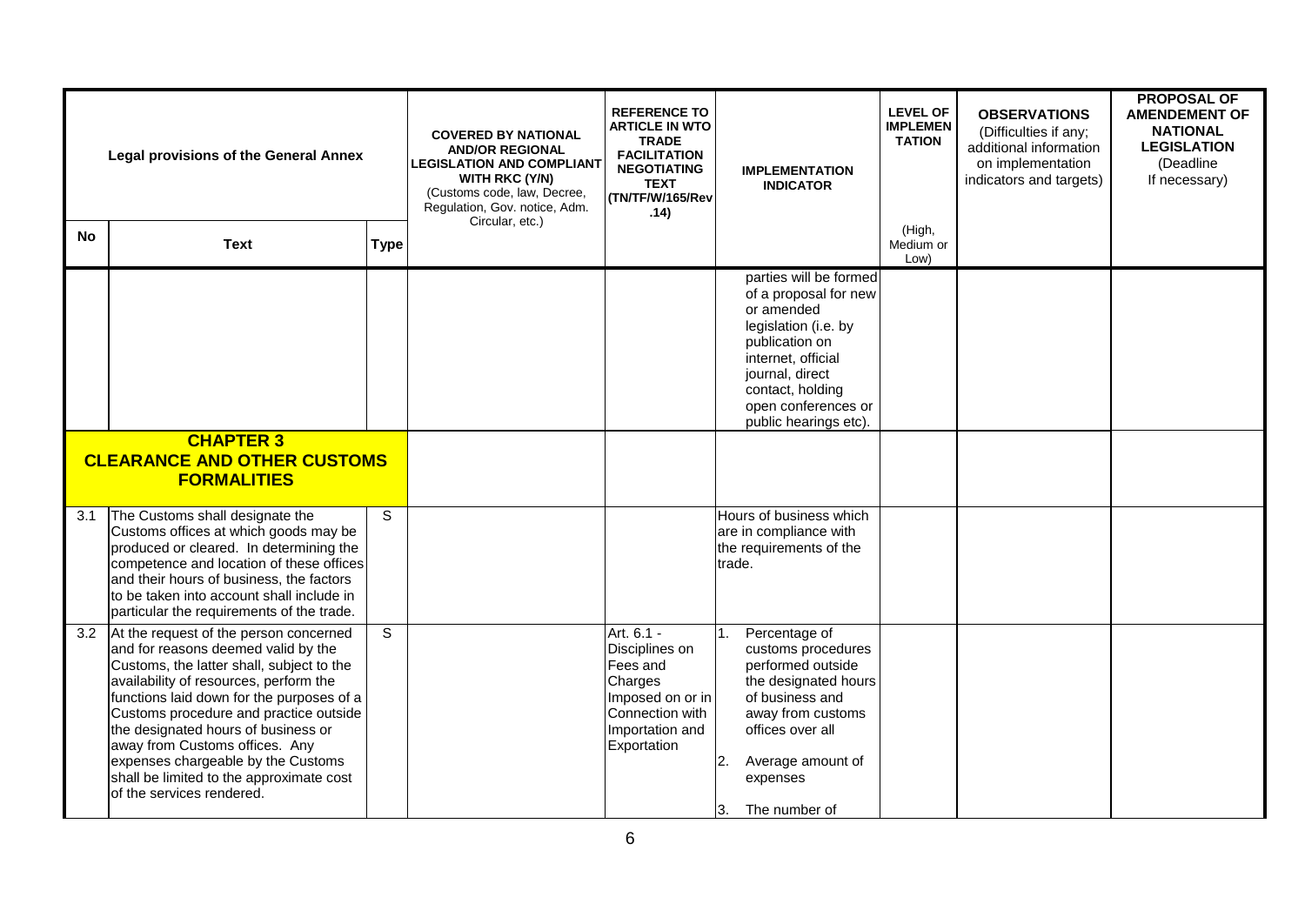| <b>Legal provisions of the General Annex</b> |                                                                                                                                                                                          | <b>COVERED BY NATIONAL</b><br><b>AND/OR REGIONAL</b><br><b>LEGISLATION AND COMPLIANT</b><br><b>WITH RKC (Y/N)</b><br>(Customs code, law, Decree,<br>Regulation, Gov. notice, Adm.<br>Circular, etc.) | <b>REFERENCE TO</b><br><b>ARTICLE IN WTO</b><br><b>TRADE</b><br><b>FACILITATION</b><br><b>NEGOTIATING</b><br><b>TEXT</b><br>(TN/TF/W/165/Rev<br>.14) |                                          | <b>IMPLEMENTATION</b><br><b>INDICATOR</b> | <b>LEVEL OF</b><br><b>IMPLEMEN</b><br><b>TATION</b>                                                                                                                                                                                                                                                                                                                                                                               | <b>OBSERVATIONS</b><br>(Difficulties if any;<br>additional information<br>on implementation<br>indicators and targets) | <b>PROPOSAL OF</b><br><b>AMENDEMENT OF</b><br><b>NATIONAL</b><br><b>LEGISLATION</b><br>(Deadline<br>If necessary) |  |
|----------------------------------------------|------------------------------------------------------------------------------------------------------------------------------------------------------------------------------------------|------------------------------------------------------------------------------------------------------------------------------------------------------------------------------------------------------|------------------------------------------------------------------------------------------------------------------------------------------------------|------------------------------------------|-------------------------------------------|-----------------------------------------------------------------------------------------------------------------------------------------------------------------------------------------------------------------------------------------------------------------------------------------------------------------------------------------------------------------------------------------------------------------------------------|------------------------------------------------------------------------------------------------------------------------|-------------------------------------------------------------------------------------------------------------------|--|
| <b>No</b>                                    | <b>Text</b>                                                                                                                                                                              | <b>Type</b>                                                                                                                                                                                          |                                                                                                                                                      |                                          |                                           |                                                                                                                                                                                                                                                                                                                                                                                                                                   | (High,<br>Medium or<br>Low)                                                                                            |                                                                                                                   |  |
| 3.3                                          | Where Customs offices are located at a<br>common border crossing, the Customs<br>administrations concerned shall<br>correlate the business hours and the<br>competence of those offices. | S                                                                                                                                                                                                    |                                                                                                                                                      | Art. 9 - Border<br>Agency<br>Cooperation | 4.<br>1.<br>2.                            | Customs<br>procedures/practices<br>taken outside the<br>designated hours per<br>year(or the number<br>of requests for<br>procedures outside<br>working hours<br>accepted/rejected)<br>The number of<br>Customs<br>procedures/practices<br>taken away from the<br>designated Customs<br>offices per year<br>Hours of business at<br>the two sides of the<br>border<br>The number of<br>juxtaposed Customs<br>offices which arrange |                                                                                                                        |                                                                                                                   |  |
|                                              |                                                                                                                                                                                          |                                                                                                                                                                                                      |                                                                                                                                                      |                                          |                                           | joint business hours<br>or competence of<br>those offices                                                                                                                                                                                                                                                                                                                                                                         |                                                                                                                        |                                                                                                                   |  |
| 3.4                                          | At common border crossings, the<br>Customs administrations concerned<br>shall, whenever possible, operate joint<br>controls.                                                             | $\overline{\text{TS}}$                                                                                                                                                                               |                                                                                                                                                      | Art. 9 - Border<br>Agency<br>Cooperation | 1.<br>2.<br>3.                            | Existence of joint<br>controls<br>The number of joint<br>controls per year<br>or number of BCPs<br>which perform joint                                                                                                                                                                                                                                                                                                            |                                                                                                                        |                                                                                                                   |  |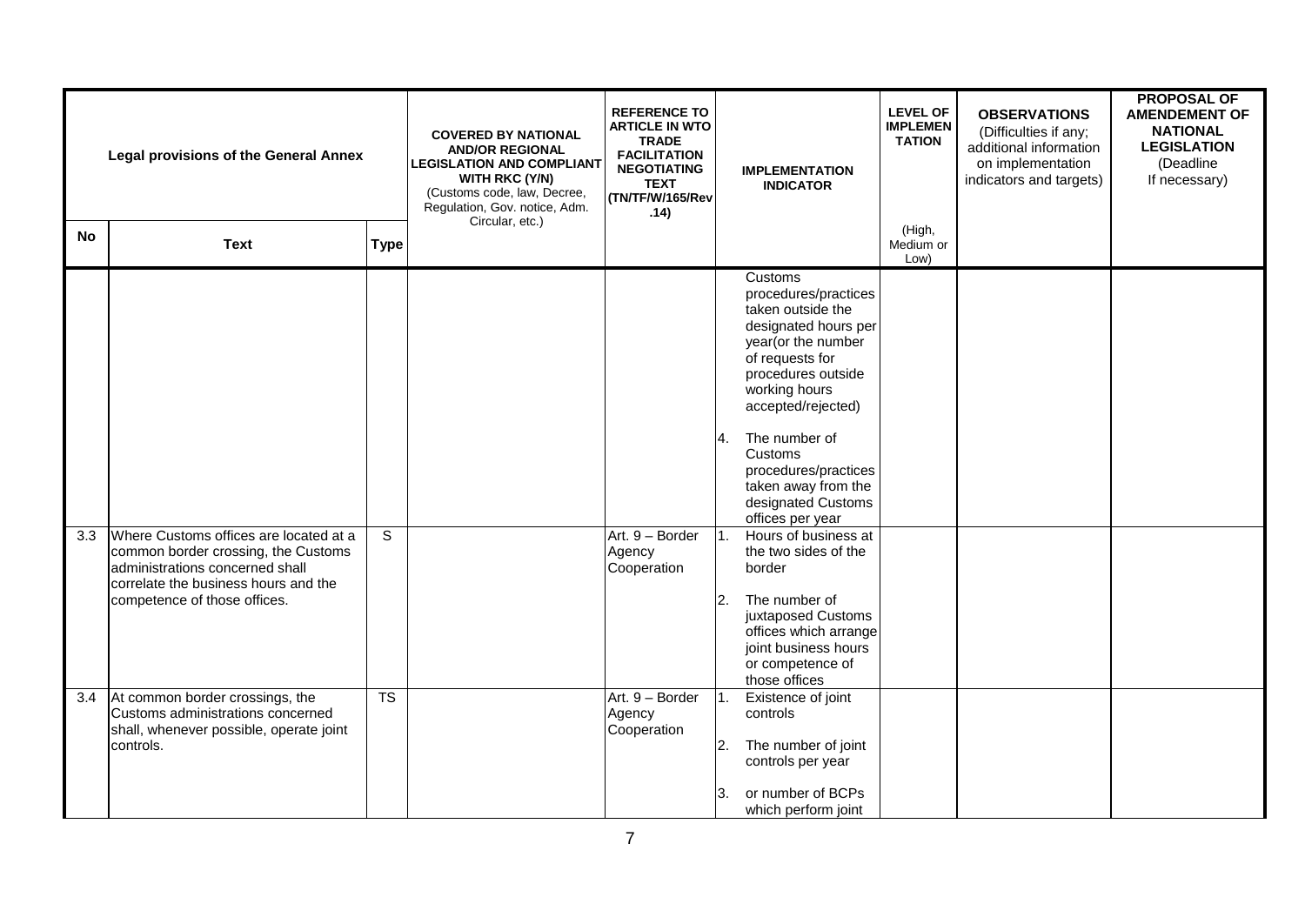| <b>Legal provisions of the General Annex</b> |                                                                                                                                                                                                                                                                                       | <b>COVERED BY NATIONAL</b><br><b>AND/OR REGIONAL</b><br><b>LEGISLATION AND COMPLIANT</b><br><b>WITH RKC (Y/N)</b><br>(Customs code, law, Decree,<br>Regulation, Gov. notice, Adm.<br>Circular, etc.) | <b>REFERENCE TO</b><br><b>ARTICLE IN WTO</b><br><b>TRADE</b><br><b>FACILITATION</b><br><b>NEGOTIATING</b><br><b>TEXT</b><br>(TN/TF/W/165/Rev<br>.14) | <b>IMPLEMENTATION</b><br><b>INDICATOR</b>                                             | <b>LEVEL OF</b><br><b>IMPLEMEN</b><br><b>TATION</b>                                     | <b>OBSERVATIONS</b><br>(Difficulties if any;<br>additional information<br>on implementation<br>indicators and targets) | <b>PROPOSAL OF</b><br><b>AMENDEMENT OF</b><br><b>NATIONAL</b><br><b>LEGISLATION</b><br>(Deadline<br>If necessary) |  |
|----------------------------------------------|---------------------------------------------------------------------------------------------------------------------------------------------------------------------------------------------------------------------------------------------------------------------------------------|------------------------------------------------------------------------------------------------------------------------------------------------------------------------------------------------------|------------------------------------------------------------------------------------------------------------------------------------------------------|---------------------------------------------------------------------------------------|-----------------------------------------------------------------------------------------|------------------------------------------------------------------------------------------------------------------------|-------------------------------------------------------------------------------------------------------------------|--|
| <b>No</b>                                    | <b>Text</b>                                                                                                                                                                                                                                                                           | <b>Type</b>                                                                                                                                                                                          |                                                                                                                                                      |                                                                                       |                                                                                         | (High,<br>Medium or<br>Low)                                                                                            |                                                                                                                   |  |
|                                              |                                                                                                                                                                                                                                                                                       |                                                                                                                                                                                                      |                                                                                                                                                      |                                                                                       | controls as opposed<br>to the total amount of<br>BCPs.<br>Implementation of<br>4.<br>SW |                                                                                                                        |                                                                                                                   |  |
| 3.5                                          | Where the Customs intend to establish a<br>new Customs office or to convert an<br>existing one at a common border<br>crossing, they shall, wherever possible,<br>co-operate with the neighboring<br>Customs to establish a juxtaposed<br>Customs office to facilitate joint controls. | <b>TS</b>                                                                                                                                                                                            |                                                                                                                                                      | Art. 9 - Border<br>Agency<br>Cooperation                                              | Existence of a<br>1.<br>juxtaposed customs<br>office<br>(See 3.3 and 3.4)<br>2.         |                                                                                                                        |                                                                                                                   |  |
| 3.6                                          | National legislation shall specify the<br>conditions under which a person is<br>entitled to act as declarant.                                                                                                                                                                         | S                                                                                                                                                                                                    |                                                                                                                                                      | Art. 10.7 - Use<br>of Customs<br><b>Brokers</b>                                       | Conditions defined by the<br>national legislation                                       |                                                                                                                        |                                                                                                                   |  |
| 3.7                                          | Any person having the right to dispose of<br>the goods shall be entitled to act as<br>declarant.                                                                                                                                                                                      | $\overline{s}$                                                                                                                                                                                       |                                                                                                                                                      | ditto                                                                                 | (See 3.6)                                                                               |                                                                                                                        |                                                                                                                   |  |
| 3.8                                          | The declarant shall be held responsible<br>to the Customs for the accuracy of the<br>particulars given in the Goods<br>declaration and the payment of the<br>duties and taxes.                                                                                                        | S                                                                                                                                                                                                    |                                                                                                                                                      | ditto                                                                                 |                                                                                         |                                                                                                                        |                                                                                                                   |  |
| 3.9                                          | Before lodging the Goods declaration<br>the declarant shall be allowed, under<br>such conditions as may be laid down by<br>the Customs:                                                                                                                                               | $\overline{s}$                                                                                                                                                                                       |                                                                                                                                                      | $(Art.5.3 - Test)$<br>Procedures.<br>Article 5.3 refers<br>to an opportunity<br>for a | Percentage of<br>1.<br>declarant request's<br>over all<br> 2.<br>The number of          |                                                                                                                        |                                                                                                                   |  |
|                                              | (a) to inspect the goods; and<br>(b) to draw samples.                                                                                                                                                                                                                                 |                                                                                                                                                                                                      |                                                                                                                                                      | confirmatory<br>test, which is not<br>specifically<br>indicated in the                | inspection conducted<br>by declarants per<br>year                                       |                                                                                                                        |                                                                                                                   |  |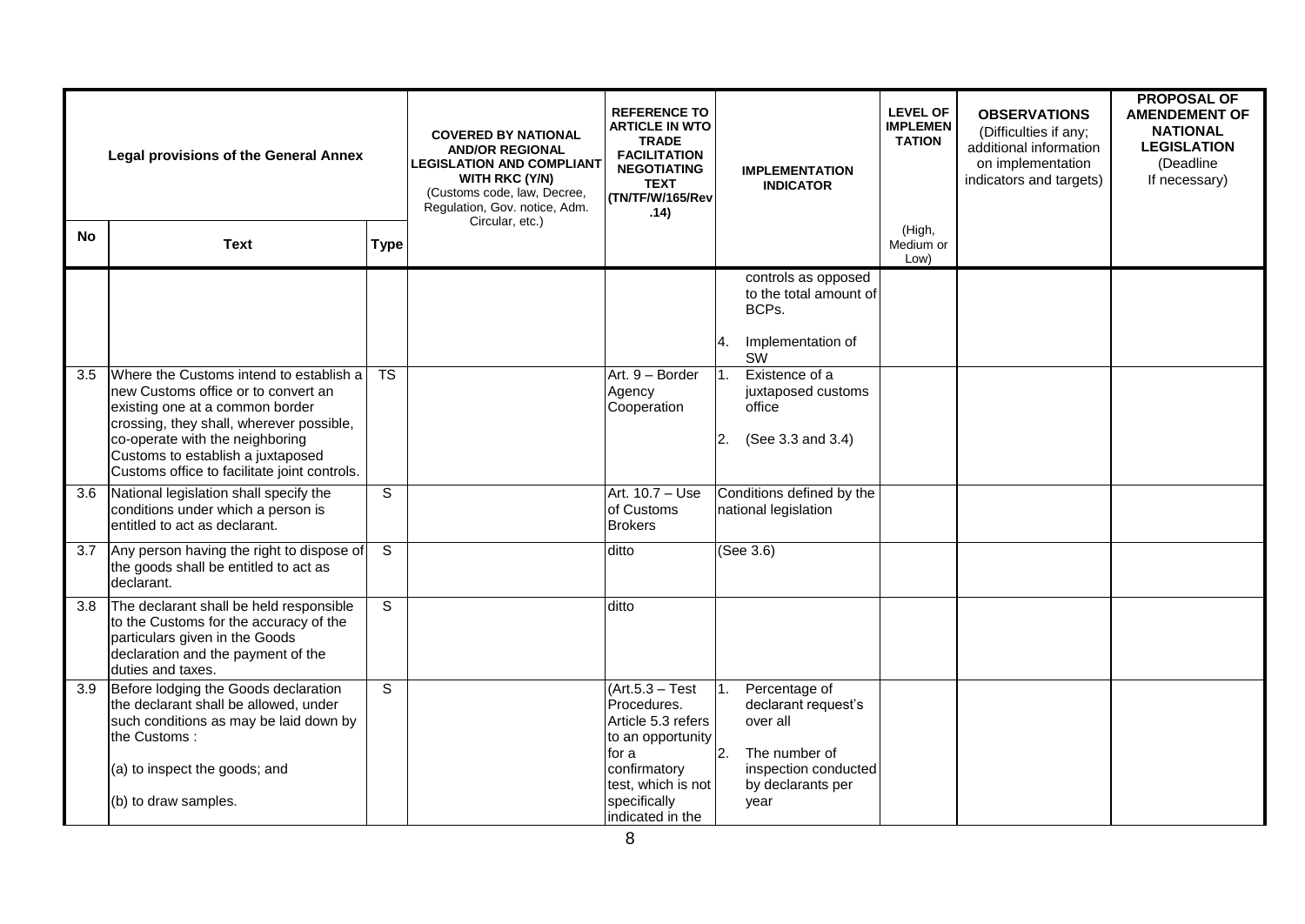| <b>Legal provisions of the General Annex</b> |                                                                                                                                                                                                                                                                                                      |                | <b>COVERED BY NATIONAL</b><br><b>AND/OR REGIONAL</b><br><b>LEGISLATION AND COMPLIANT</b><br><b>WITH RKC (Y/N)</b><br>(Customs code, law, Decree,<br>Regulation, Gov. notice, Adm.<br>Circular, etc.) | <b>REFERENCE TO</b><br><b>ARTICLE IN WTO</b><br><b>TRADE</b><br><b>FACILITATION</b><br><b>NEGOTIATING</b><br><b>TEXT</b><br>(TN/TF/W/165/Rev<br>.14) |                                        | <b>IMPLEMENTATION</b><br><b>INDICATOR</b>                | <b>LEVEL OF</b><br><b>IMPLEMEN</b><br><b>TATION</b> | <b>OBSERVATIONS</b><br>(Difficulties if any;<br>additional information<br>on implementation<br>indicators and targets) | <b>PROPOSAL OF</b><br><b>AMENDEMENT OF</b><br><b>NATIONAL</b><br><b>LEGISLATION</b><br>(Deadline<br>If necessary) |
|----------------------------------------------|------------------------------------------------------------------------------------------------------------------------------------------------------------------------------------------------------------------------------------------------------------------------------------------------------|----------------|------------------------------------------------------------------------------------------------------------------------------------------------------------------------------------------------------|------------------------------------------------------------------------------------------------------------------------------------------------------|----------------------------------------|----------------------------------------------------------|-----------------------------------------------------|------------------------------------------------------------------------------------------------------------------------|-------------------------------------------------------------------------------------------------------------------|
| <b>No</b>                                    | <b>Text</b>                                                                                                                                                                                                                                                                                          | <b>Type</b>    |                                                                                                                                                                                                      |                                                                                                                                                      |                                        |                                                          | (High,<br>Medium or<br>Low)                         |                                                                                                                        |                                                                                                                   |
|                                              |                                                                                                                                                                                                                                                                                                      |                |                                                                                                                                                                                                      | RKC.)                                                                                                                                                | lЗ.                                    | The number of<br>procedures to draw a<br>sample per year |                                                     |                                                                                                                        |                                                                                                                   |
|                                              | 3.10 The Customs shall not require a<br>separate Goods declaration in respect of<br>samples allowed to be drawn under<br>Customs supervision, provided that such<br>samples are included in the Goods<br>declaration concerning the relevant<br>consignment.                                         | $\overline{s}$ |                                                                                                                                                                                                      | ditto                                                                                                                                                |                                        |                                                          |                                                     |                                                                                                                        |                                                                                                                   |
| 3.11                                         | The contents of the Goods declaration<br>shall be prescribed by the Customs.<br>The paper format of the Goods<br>declaration shall conform to the UN-<br>layout key.                                                                                                                                 | S              |                                                                                                                                                                                                      | Art. 10.4 - Use<br>of International<br>Standards                                                                                                     | Contents of the good<br><b>Customs</b> | declaration prescribed by                                |                                                     |                                                                                                                        |                                                                                                                   |
|                                              | For automated Customs clearance<br>processes, the format of the<br>electronically lodged Goods declaration<br>shall be based on international<br>standards for electronic information<br>exchange as prescribed in the Customs<br>Co-operation Council Recommendations<br>on information technology. |                |                                                                                                                                                                                                      |                                                                                                                                                      |                                        |                                                          |                                                     |                                                                                                                        |                                                                                                                   |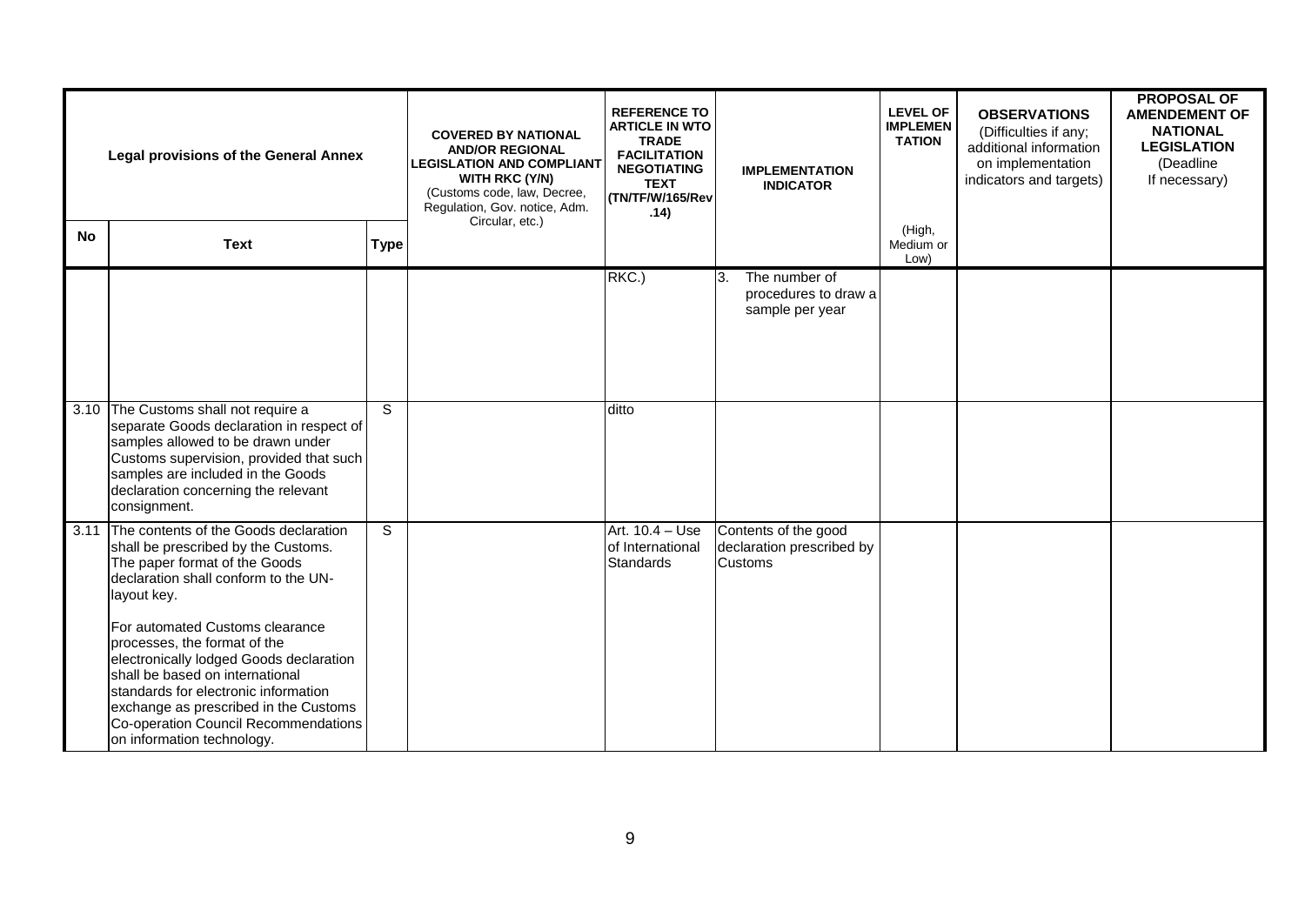| <b>Legal provisions of the General Annex</b> |                                                                                                                                                                                                                                                                                                                                                                                                                                                                             |                | <b>COVERED BY NATIONAL</b><br><b>AND/OR REGIONAL</b><br><b>LEGISLATION AND COMPLIANT</b><br><b>WITH RKC (Y/N)</b><br>(Customs code, law, Decree,<br>Regulation, Gov. notice, Adm. | <b>REFERENCE TO</b><br><b>ARTICLE IN WTO</b><br><b>TRADE</b><br><b>FACILITATION</b><br><b>NEGOTIATING</b><br><b>TEXT</b><br>(TN/TF/W/165/Rev<br>.14) |    | <b>IMPLEMENTATION</b><br><b>INDICATOR</b>                                                                                                                                               | <b>LEVEL OF</b><br><b>IMPLEMEN</b><br><b>TATION</b> | <b>OBSERVATIONS</b><br>(Difficulties if any;<br>additional information<br>on implementation<br>indicators and targets) | <b>PROPOSAL OF</b><br><b>AMENDEMENT OF</b><br><b>NATIONAL</b><br><b>LEGISLATION</b><br>(Deadline<br>If necessary) |
|----------------------------------------------|-----------------------------------------------------------------------------------------------------------------------------------------------------------------------------------------------------------------------------------------------------------------------------------------------------------------------------------------------------------------------------------------------------------------------------------------------------------------------------|----------------|-----------------------------------------------------------------------------------------------------------------------------------------------------------------------------------|------------------------------------------------------------------------------------------------------------------------------------------------------|----|-----------------------------------------------------------------------------------------------------------------------------------------------------------------------------------------|-----------------------------------------------------|------------------------------------------------------------------------------------------------------------------------|-------------------------------------------------------------------------------------------------------------------|
| No                                           | <b>Text</b>                                                                                                                                                                                                                                                                                                                                                                                                                                                                 | <b>Type</b>    | Circular, etc.)                                                                                                                                                                   |                                                                                                                                                      |    |                                                                                                                                                                                         | (High,<br>Medium or<br>Low)                         |                                                                                                                        |                                                                                                                   |
|                                              | 3.12 The Customs shall limit the data<br>required in the Goods declaration to only<br>such particulars as are deemed<br>necessary for the assessment and<br>collection of duties and taxes, the<br>compilation of statistics and the<br>application of Customs law.                                                                                                                                                                                                         | $\overline{s}$ |                                                                                                                                                                                   | Art. $10.2 -$<br>Reduction/Limita<br>tion of<br>Formalities and<br>Documentation<br>Requirements                                                     | 2. | The number of data<br>required in goods<br>declaration<br>(See 3.11)                                                                                                                    |                                                     |                                                                                                                        |                                                                                                                   |
|                                              | 3.13 Where, for reasons deemed valid by the<br>Customs, the declarant does not have all<br>the information required to make the<br>Goods declaration, a provisional or<br>incomplete Goods declaration shall be<br>allowed to be lodged, provided that it<br>contains the particulars deemed<br>necessary by the Customs and that the<br>declarant undertakes to complete it<br>within a specified period.                                                                  | S              |                                                                                                                                                                                   |                                                                                                                                                      | 2. | Possibility offered by<br>the computing<br>system to make a<br>simplify goods<br>declaration<br>The number of<br>acceptance of<br>provisional or<br>incomplete<br>declarations per year |                                                     |                                                                                                                        |                                                                                                                   |
|                                              | 3.14 If the Customs register a provisional or<br>incomplete Goods declaration, the tariff<br>treatment to be accorded to the goods<br>shall not be different from that which<br>would have been accorded had a<br>complete and correct Goods declaration<br>been lodged in the first instance.<br>The release of the goods shall not be<br>delayed provided that any security<br>required has been furnished to ensure<br>collection of any applicable duties and<br>taxes. | $\overline{s}$ |                                                                                                                                                                                   |                                                                                                                                                      |    |                                                                                                                                                                                         |                                                     |                                                                                                                        |                                                                                                                   |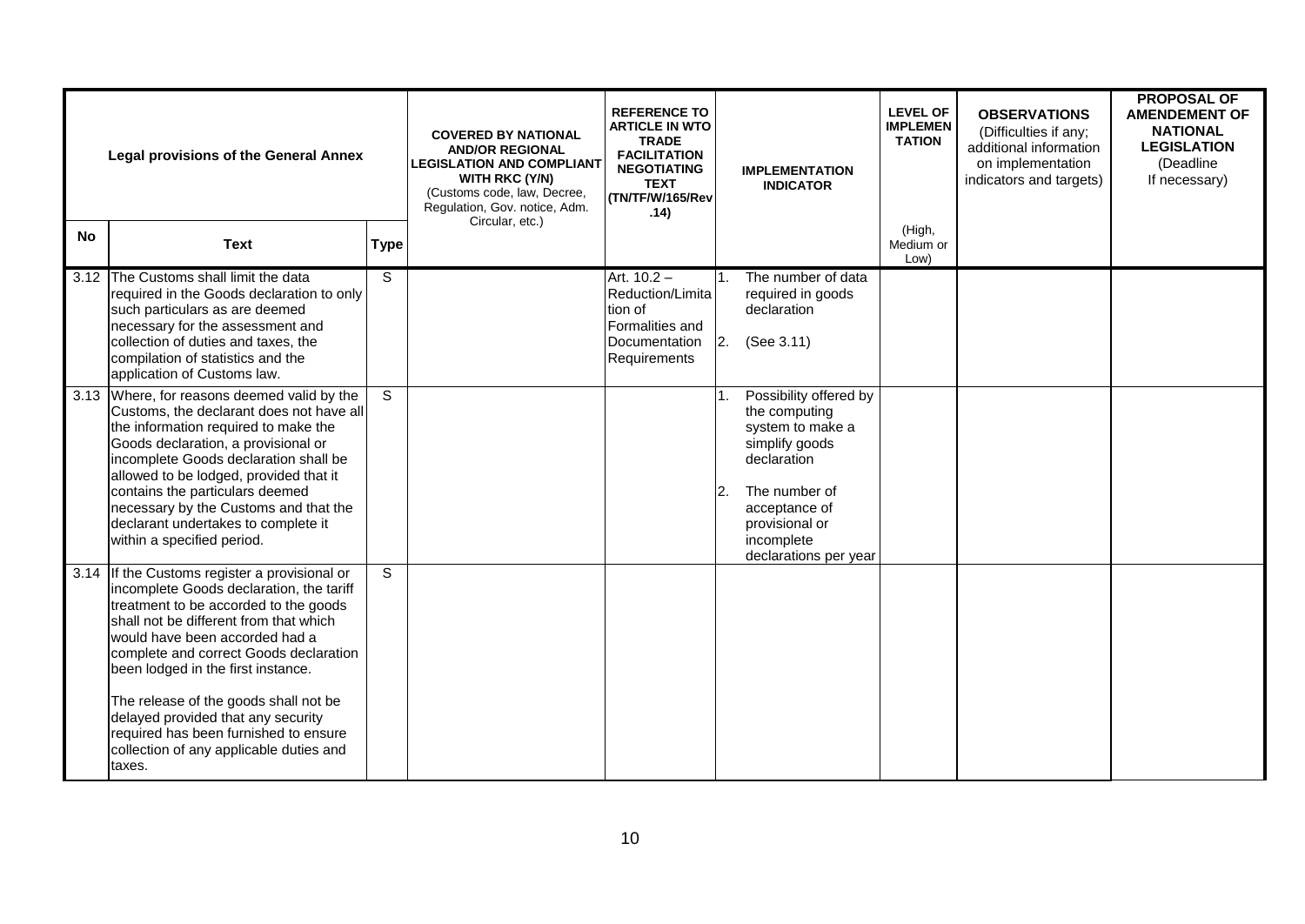| <b>Legal provisions of the General Annex</b> |                                                                                                                                                                                                                                                                |                        | <b>COVERED BY NATIONAL</b><br><b>AND/OR REGIONAL</b><br><b>LEGISLATION AND COMPLIANT</b><br>WITH RKC (Y/N)<br>(Customs code, law, Decree,<br>Regulation, Gov. notice, Adm.<br>Circular, etc.) | <b>REFERENCE TO</b><br><b>ARTICLE IN WTO</b><br><b>TRADE</b><br><b>FACILITATION</b><br><b>NEGOTIATING</b><br><b>TEXT</b><br>(TN/TF/W/165/Rev<br>.14) | <b>IMPLEMENTATION</b><br><b>INDICATOR</b>                                                                                                                                                                                | <b>LEVEL OF</b><br><b>IMPLEMEN</b><br><b>TATION</b> | <b>OBSERVATIONS</b><br>(Difficulties if any;<br>additional information<br>on implementation<br>indicators and targets) | <b>PROPOSAL OF</b><br><b>AMENDEMENT OF</b><br><b>NATIONAL</b><br><b>LEGISLATION</b><br>(Deadline<br>If necessary) |
|----------------------------------------------|----------------------------------------------------------------------------------------------------------------------------------------------------------------------------------------------------------------------------------------------------------------|------------------------|-----------------------------------------------------------------------------------------------------------------------------------------------------------------------------------------------|------------------------------------------------------------------------------------------------------------------------------------------------------|--------------------------------------------------------------------------------------------------------------------------------------------------------------------------------------------------------------------------|-----------------------------------------------------|------------------------------------------------------------------------------------------------------------------------|-------------------------------------------------------------------------------------------------------------------|
| No                                           | <b>Text</b>                                                                                                                                                                                                                                                    | <b>Type</b>            |                                                                                                                                                                                               |                                                                                                                                                      |                                                                                                                                                                                                                          | (High,<br>Medium or<br>Low)                         |                                                                                                                        |                                                                                                                   |
|                                              | 3.15 The Customs shall require the<br>lodgement of the original Goods<br>declaration and only the minimum<br>number of copies necessary.                                                                                                                       | S                      |                                                                                                                                                                                               |                                                                                                                                                      | Possibility offered by<br>the computing<br>system to<br>complement the<br>simplify goods<br>declaration<br>The average number<br>12.<br>of copies required by<br>Customs                                                 |                                                     |                                                                                                                        |                                                                                                                   |
|                                              | 3.16 In support of the Goods declaration the<br>Customs shall require only those<br>documents necessary to permit control<br>of the operation and to ensure that all<br>requirements relating to the application<br>of Customs law have been complied<br>with. | S                      |                                                                                                                                                                                               | Art. 10.2 -<br>tion of<br>Formalities and<br>Documentation<br>Requirements                                                                           | The average number of<br>Reduction/Limita supporting documents for<br>the goods declaration                                                                                                                              |                                                     |                                                                                                                        |                                                                                                                   |
|                                              | 3.17 Where certain supporting documents<br>cannot be lodged with the Goods<br>declaration for reasons deemed valid by<br>the Customs, they shall allow production<br>of those documents within a specified<br>period.                                          | S                      |                                                                                                                                                                                               |                                                                                                                                                      | Period allowed for<br>the production of<br>supporting<br>documents<br>2.<br>The number of<br>Customs clearances<br>where certain<br>supporting<br>documents cannot<br>be lodged with the<br>Good declaration per<br>vear |                                                     |                                                                                                                        |                                                                                                                   |
|                                              | 3.18 The Customs shall permit the lodgement<br>of supporting documents by electronic<br>means.                                                                                                                                                                 | $\overline{\text{TS}}$ |                                                                                                                                                                                               |                                                                                                                                                      | Possibility offered by<br>the computing<br>system to lodge<br>supporting                                                                                                                                                 |                                                     |                                                                                                                        |                                                                                                                   |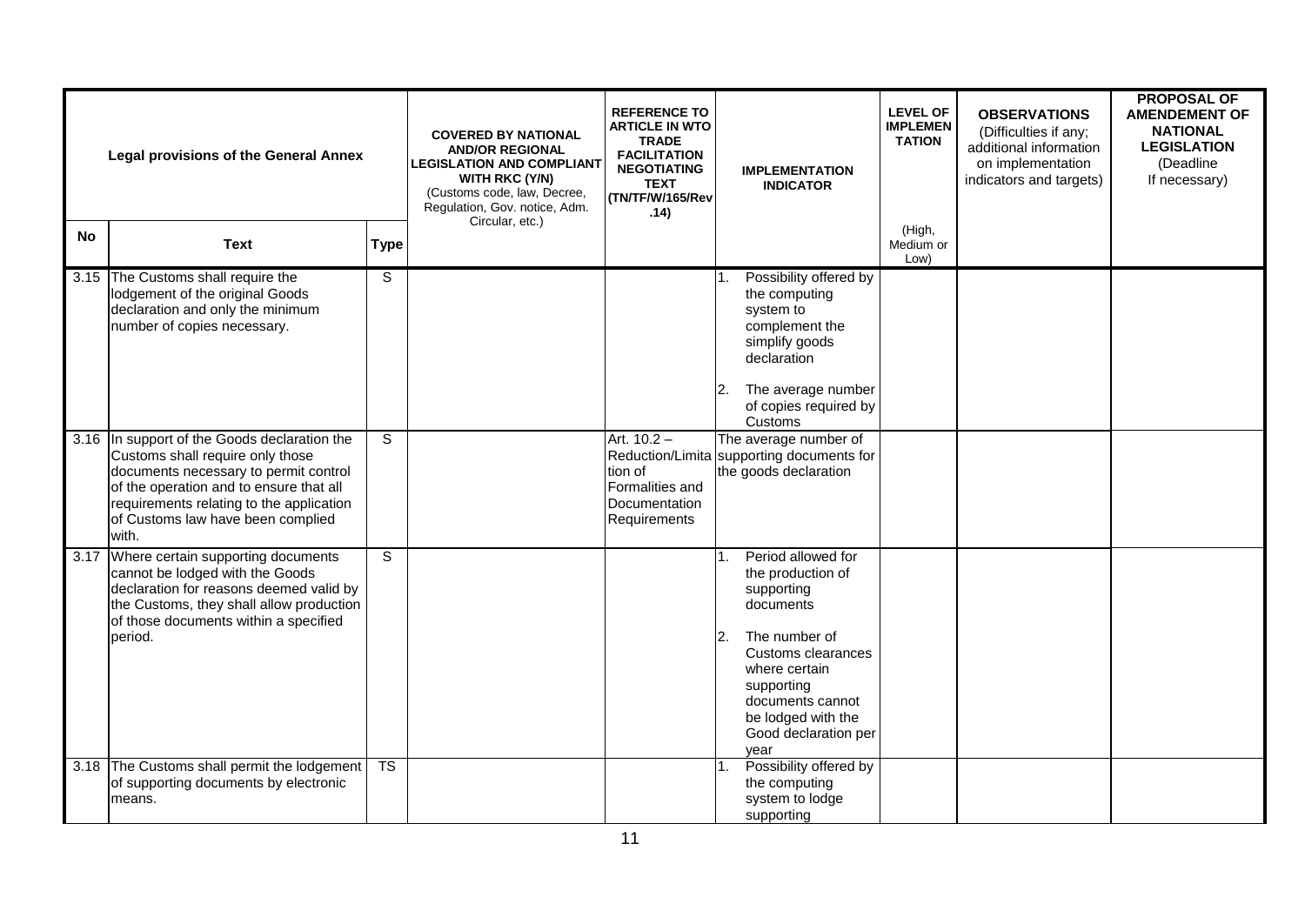| <b>Legal provisions of the General Annex</b> |                                                                                                                                                                              | <b>REFERENCE TO</b><br><b>ARTICLE IN WTO</b><br><b>COVERED BY NATIONAL</b><br><b>TRADE</b><br><b>AND/OR REGIONAL</b><br><b>FACILITATION</b><br><b>LEGISLATION AND COMPLIANT</b><br><b>NEGOTIATING</b><br><b>WITH RKC (Y/N)</b><br><b>TEXT</b><br>(Customs code, law, Decree,<br>(TN/TF/W/165/Rev<br>Regulation, Gov. notice, Adm.<br>.14)<br>Circular, etc.) |  |                                                                                                                                                                         | <b>IMPLEMENTATION</b><br><b>INDICATOR</b> | <b>LEVEL OF</b><br><b>IMPLEMEN</b><br><b>TATION</b>                                                       | <b>OBSERVATIONS</b><br>(Difficulties if any;<br>additional information<br>on implementation<br>indicators and targets) | <b>PROPOSAL OF</b><br><b>AMENDEMENT OF</b><br><b>NATIONAL</b><br><b>LEGISLATION</b><br>(Deadline<br>If necessary) |  |
|----------------------------------------------|------------------------------------------------------------------------------------------------------------------------------------------------------------------------------|--------------------------------------------------------------------------------------------------------------------------------------------------------------------------------------------------------------------------------------------------------------------------------------------------------------------------------------------------------------|--|-------------------------------------------------------------------------------------------------------------------------------------------------------------------------|-------------------------------------------|-----------------------------------------------------------------------------------------------------------|------------------------------------------------------------------------------------------------------------------------|-------------------------------------------------------------------------------------------------------------------|--|
| <b>No</b>                                    | <b>Text</b>                                                                                                                                                                  | <b>Type</b>                                                                                                                                                                                                                                                                                                                                                  |  |                                                                                                                                                                         |                                           |                                                                                                           | (High,<br>Medium or<br>Low)                                                                                            |                                                                                                                   |  |
|                                              |                                                                                                                                                                              |                                                                                                                                                                                                                                                                                                                                                              |  |                                                                                                                                                                         | 2.                                        | documents<br>electronically<br>The proportion of<br>supporting<br>documents lodged<br>by electronic means |                                                                                                                        |                                                                                                                   |  |
|                                              | 3.19 The Customs shall not require a<br>translation of the particulars of<br>supporting documents except when<br>necessary to permit processing of the<br>Goods declaration. | S                                                                                                                                                                                                                                                                                                                                                            |  |                                                                                                                                                                         |                                           |                                                                                                           |                                                                                                                        |                                                                                                                   |  |
| 3.20                                         | The Customs shall permit the lodging of<br>the Goods declaration at any designated<br>Customs office.                                                                        | S                                                                                                                                                                                                                                                                                                                                                            |  | Art. $10.8 -$<br>Common Border<br>Procedures [and<br>Requirements];<br>Art. 10.9 -<br>Uniform Forms<br>and<br>Documentation<br>Requirements<br>Relating to<br>Clearance |                                           |                                                                                                           |                                                                                                                        |                                                                                                                   |  |
| 3.21                                         | The Customs shall permit the lodging of<br>the Goods declaration by electronic<br>means.                                                                                     | <b>TS</b>                                                                                                                                                                                                                                                                                                                                                    |  |                                                                                                                                                                         |                                           | The proportion of the<br>Goods declaration lodged<br>by electronic means                                  |                                                                                                                        |                                                                                                                   |  |
|                                              | 3.22 The Goods declaration shall be lodged<br>during the hours designated by the<br>Customs.                                                                                 | S                                                                                                                                                                                                                                                                                                                                                            |  |                                                                                                                                                                         |                                           |                                                                                                           |                                                                                                                        |                                                                                                                   |  |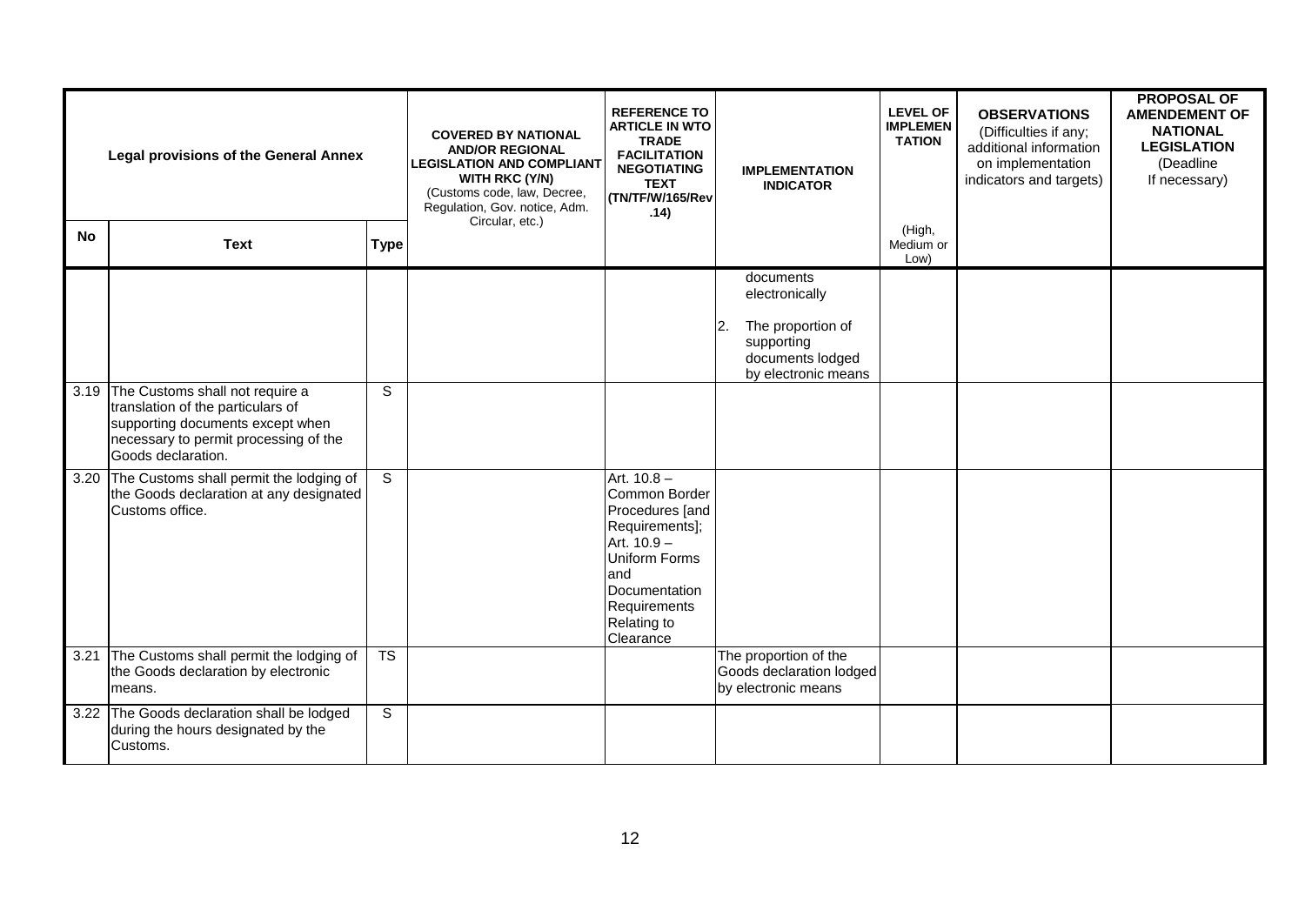| <b>Legal provisions of the General Annex</b> |                                                                                                                                                                                                                                                             | <b>REFERENCE TO</b><br><b>ARTICLE IN WTO</b><br><b>COVERED BY NATIONAL</b><br><b>TRADE</b><br><b>AND/OR REGIONAL</b><br><b>FACILITATION</b><br><b>LEGISLATION AND COMPLIANT</b><br><b>NEGOTIATING</b><br><b>WITH RKC (Y/N)</b><br><b>TEXT</b><br>(Customs code, law, Decree,<br>(TN/TF/W/165/Rev<br>Regulation, Gov. notice, Adm.<br>.14)<br>Circular, etc.) |  | <b>IMPLEMENTATION</b><br><b>INDICATOR</b> | <b>LEVEL OF</b><br><b>IMPLEMEN</b><br><b>TATION</b>                                                                                                                                                                  | <b>OBSERVATIONS</b><br>(Difficulties if any;<br>additional information<br>on implementation<br>indicators and targets) | <b>PROPOSAL OF</b><br><b>AMENDEMENT OF</b><br><b>NATIONAL</b><br><b>LEGISLATION</b><br>(Deadline)<br>If necessary) |  |
|----------------------------------------------|-------------------------------------------------------------------------------------------------------------------------------------------------------------------------------------------------------------------------------------------------------------|--------------------------------------------------------------------------------------------------------------------------------------------------------------------------------------------------------------------------------------------------------------------------------------------------------------------------------------------------------------|--|-------------------------------------------|----------------------------------------------------------------------------------------------------------------------------------------------------------------------------------------------------------------------|------------------------------------------------------------------------------------------------------------------------|--------------------------------------------------------------------------------------------------------------------|--|
| <b>No</b>                                    | <b>Text</b>                                                                                                                                                                                                                                                 | <b>Type</b>                                                                                                                                                                                                                                                                                                                                                  |  |                                           |                                                                                                                                                                                                                      | (High,<br>Medium or<br>Low)                                                                                            |                                                                                                                    |  |
|                                              | 3.23 Where national legislation lays down a<br>time limit for lodging the Goods<br>declaration, the time allowed shall be<br>sufficient to enable the declarant to<br>complete the Goods declaration and to<br>obtain the supporting documents<br>required. | S                                                                                                                                                                                                                                                                                                                                                            |  |                                           | Time limit for lodging the<br>Goods declaration<br>defined by national<br>legislation                                                                                                                                |                                                                                                                        |                                                                                                                    |  |
|                                              | 3.24 At the request of the declarant and for<br>reasons deemed valid by the Customs,<br>the latter shall extend the time limit<br>prescribed for lodging the Goods<br>declaration.                                                                          | S                                                                                                                                                                                                                                                                                                                                                            |  |                                           | The number of extension<br>of the time limit per year                                                                                                                                                                |                                                                                                                        |                                                                                                                    |  |
|                                              | 3.25 National legislation shall make provision<br>for the lodging and registering or<br>checking of the Goods declaration and<br>supporting documents prior to the arrival<br>of the goods.                                                                 | $\mathsf{s}$                                                                                                                                                                                                                                                                                                                                                 |  | Art. 7.1 - Pre-<br>arrival<br>Processing  | Percentage of goods<br>declaration prior to<br>the arrival of goods<br>over all<br>l2.<br>Provisions for the<br>lodging and<br>registering or<br>checking of the<br>Goods declaration<br>and supporting<br>documents |                                                                                                                        |                                                                                                                    |  |
|                                              | 3.26 When the Customs cannot register the<br>Goods declaration, they shall state the<br>reasons to the declarant.                                                                                                                                           | $\overline{s}$                                                                                                                                                                                                                                                                                                                                               |  |                                           |                                                                                                                                                                                                                      |                                                                                                                        |                                                                                                                    |  |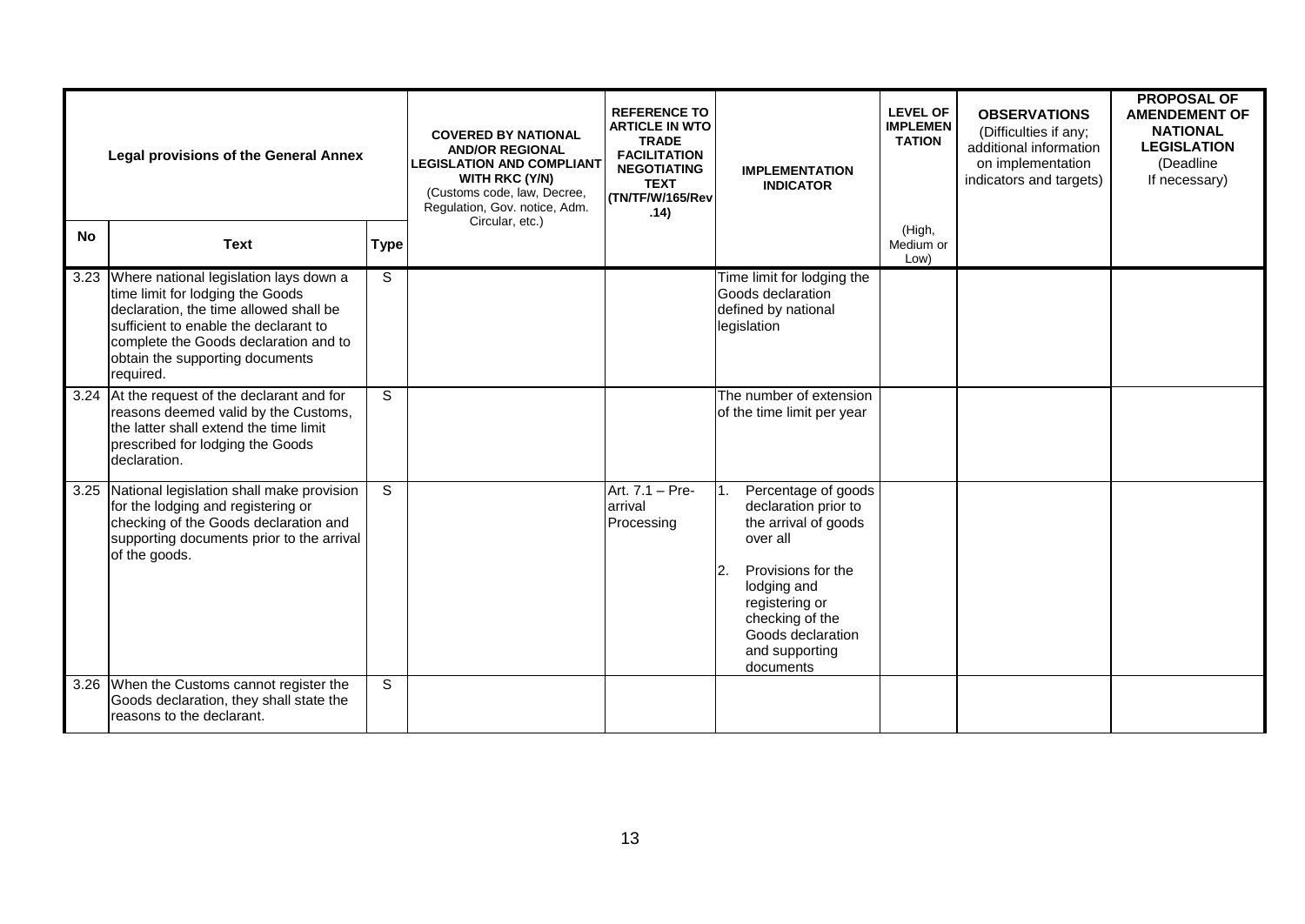| <b>Legal provisions of the General Annex</b> |                                                                                                                                                                                                                                                  | <b>COVERED BY NATIONAL</b><br><b>AND/OR REGIONAL</b><br><b>LEGISLATION AND COMPLIANT</b><br>WITH RKC (Y/N)<br>(Customs code, law, Decree,<br>Regulation, Gov. notice, Adm. | <b>REFERENCE TO</b><br><b>ARTICLE IN WTO</b><br><b>TRADE</b><br><b>FACILITATION</b><br><b>NEGOTIATING</b><br><b>TEXT</b><br>(TN/TF/W/165/Rev<br>.14) |  | <b>IMPLEMENTATION</b><br><b>INDICATOR</b> | <b>LEVEL OF</b><br><b>IMPLEMEN</b><br><b>TATION</b>                                                                                                                                                                                                              | <b>OBSERVATIONS</b><br>(Difficulties if any;<br>additional information<br>on implementation<br>indicators and targets) | <b>PROPOSAL OF</b><br><b>AMENDEMENT OF</b><br><b>NATIONAL</b><br><b>LEGISLATION</b><br>(Deadline<br>If necessary) |  |
|----------------------------------------------|--------------------------------------------------------------------------------------------------------------------------------------------------------------------------------------------------------------------------------------------------|----------------------------------------------------------------------------------------------------------------------------------------------------------------------------|------------------------------------------------------------------------------------------------------------------------------------------------------|--|-------------------------------------------|------------------------------------------------------------------------------------------------------------------------------------------------------------------------------------------------------------------------------------------------------------------|------------------------------------------------------------------------------------------------------------------------|-------------------------------------------------------------------------------------------------------------------|--|
| <b>No</b>                                    | <b>Text</b>                                                                                                                                                                                                                                      | <b>Type</b>                                                                                                                                                                | Circular, etc.)                                                                                                                                      |  |                                           |                                                                                                                                                                                                                                                                  | (High,<br>Medium or<br>Low)                                                                                            |                                                                                                                   |  |
| 3.27                                         | The Customs shall permit the declarant<br>Ito amend the Goods declaration that has<br>already been lodged, provided that when<br>the request is received they have not<br>begun to check the Goods declaration or<br>to examine the goods.       | S                                                                                                                                                                          |                                                                                                                                                      |  | ΙЗ.                                       | The number of<br>requests,<br>Percentage of goods<br>declaration amended<br>by the declarant after<br>lodgement over all<br>The number of<br>amendments of the<br>Goods declaration<br>per year                                                                  |                                                                                                                        |                                                                                                                   |  |
|                                              | 3.28 The Customs shall permit the declarant<br>to amend the Goods declaration if a<br>request is received after checking of the<br>Goods declaration has commenced, if<br>the reasons given by the declarant are<br>deemed valid by the Customs. | $\overline{\text{TS}}$                                                                                                                                                     |                                                                                                                                                      |  | 1 <sup>1</sup><br>2.<br>ΙЗ.               | The number of<br>requests,<br>Percentage of goods<br>declaration amended<br>by the declarant after<br>goods check over all<br>The number of<br>amendments of the<br>Goods declaration<br>after checking of the<br>Goods declaration<br>has commenced per<br>year |                                                                                                                        |                                                                                                                   |  |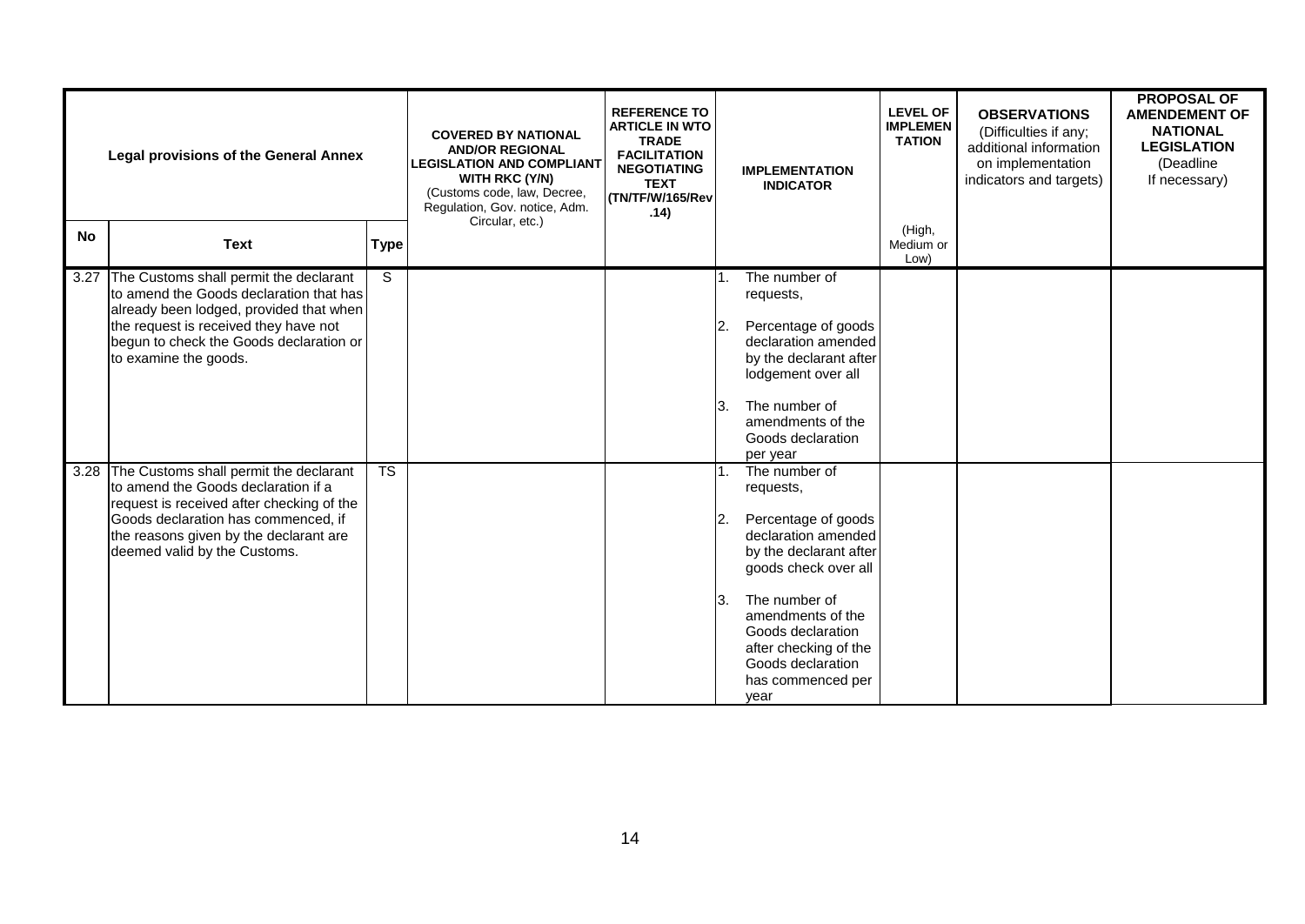| <b>Legal provisions of the General Annex</b> |                                                                                                                                                                                                                                                                                                                                                                                                                                                                                                                                             | <b>COVERED BY NATIONAL</b><br><b>AND/OR REGIONAL</b><br><b>LEGISLATION AND COMPLIANT</b><br>WITH RKC (Y/N)<br>(Customs code, law, Decree,<br>Regulation, Gov. notice, Adm.<br>Circular, etc.) | <b>REFERENCE TO</b><br><b>ARTICLE IN WTO</b><br><b>TRADE</b><br><b>FACILITATION</b><br><b>NEGOTIATING</b><br><b>TEXT</b><br>(TN/TF/W/165/Rev<br>.14) |                                                                           | <b>IMPLEMENTATION</b><br><b>INDICATOR</b> | <b>LEVEL OF</b><br><b>IMPLEMEN</b><br><b>TATION</b>                                                                                                | <b>OBSERVATIONS</b><br>(Difficulties if any;<br>additional information<br>on implementation<br>indicators and targets) | <b>PROPOSAL OF</b><br><b>AMENDEMENT OF</b><br><b>NATIONAL</b><br><b>LEGISLATION</b><br>(Deadline<br>If necessary) |  |
|----------------------------------------------|---------------------------------------------------------------------------------------------------------------------------------------------------------------------------------------------------------------------------------------------------------------------------------------------------------------------------------------------------------------------------------------------------------------------------------------------------------------------------------------------------------------------------------------------|-----------------------------------------------------------------------------------------------------------------------------------------------------------------------------------------------|------------------------------------------------------------------------------------------------------------------------------------------------------|---------------------------------------------------------------------------|-------------------------------------------|----------------------------------------------------------------------------------------------------------------------------------------------------|------------------------------------------------------------------------------------------------------------------------|-------------------------------------------------------------------------------------------------------------------|--|
| No                                           | <b>Text</b>                                                                                                                                                                                                                                                                                                                                                                                                                                                                                                                                 | <b>Type</b>                                                                                                                                                                                   |                                                                                                                                                      |                                                                           |                                           |                                                                                                                                                    | (High,<br>Medium or<br>Low)                                                                                            |                                                                                                                   |  |
|                                              | 3.29 The declarant shall be allowed to<br>withdraw the Goods declaration and<br>apply for another Customs procedure,<br>provided that the request to do so is<br>made to the Customs before the goods<br>have been released and that the<br>reasons are deemed valid by the<br>Customs.                                                                                                                                                                                                                                                     | $\overline{\text{TS}}$                                                                                                                                                                        |                                                                                                                                                      |                                                                           | 12.                                       | The number of<br>requests<br>The number of<br>withdrawal of the<br>Goods declaration                                                               |                                                                                                                        |                                                                                                                   |  |
|                                              | 3.30 Checking the Goods declaration shall be<br>effected at the same time or as soon as<br>possible after the Goods declaration is<br>registered.                                                                                                                                                                                                                                                                                                                                                                                           | S                                                                                                                                                                                             |                                                                                                                                                      |                                                                           |                                           |                                                                                                                                                    |                                                                                                                        |                                                                                                                   |  |
| 3.31                                         | For the purpose of checking the Goods<br>declaration, the Customs shall take only<br>such action as they deem essential to<br>ensure compliance with Customs law.                                                                                                                                                                                                                                                                                                                                                                           | S                                                                                                                                                                                             |                                                                                                                                                      |                                                                           |                                           |                                                                                                                                                    |                                                                                                                        |                                                                                                                   |  |
|                                              | 3.32 For authorized persons who meet<br>criteria specified by the Customs,<br>including having an appropriate record of<br>compliance with Customs requirements<br>and a satisfactory system for managing<br>their commercial records, the Customs<br>shall provide for:<br>- release of the goods on the provision<br>of the minimum information necessary to<br>identify the goods and permit the<br>subsequent completion of the final<br>Goods declaration;<br>- clearance of the goods at the<br>declarant's premises or another place | <b>TS</b>                                                                                                                                                                                     |                                                                                                                                                      | Art. 7.6 - Trade<br>Facilitation<br>Measures for<br>Authorized<br>Persons | 2.                                        | Percentage of<br>special procedures<br>aver all<br>The number or<br>proportion of<br>authorized person or<br>authorized economic<br>operator (AEO) |                                                                                                                        |                                                                                                                   |  |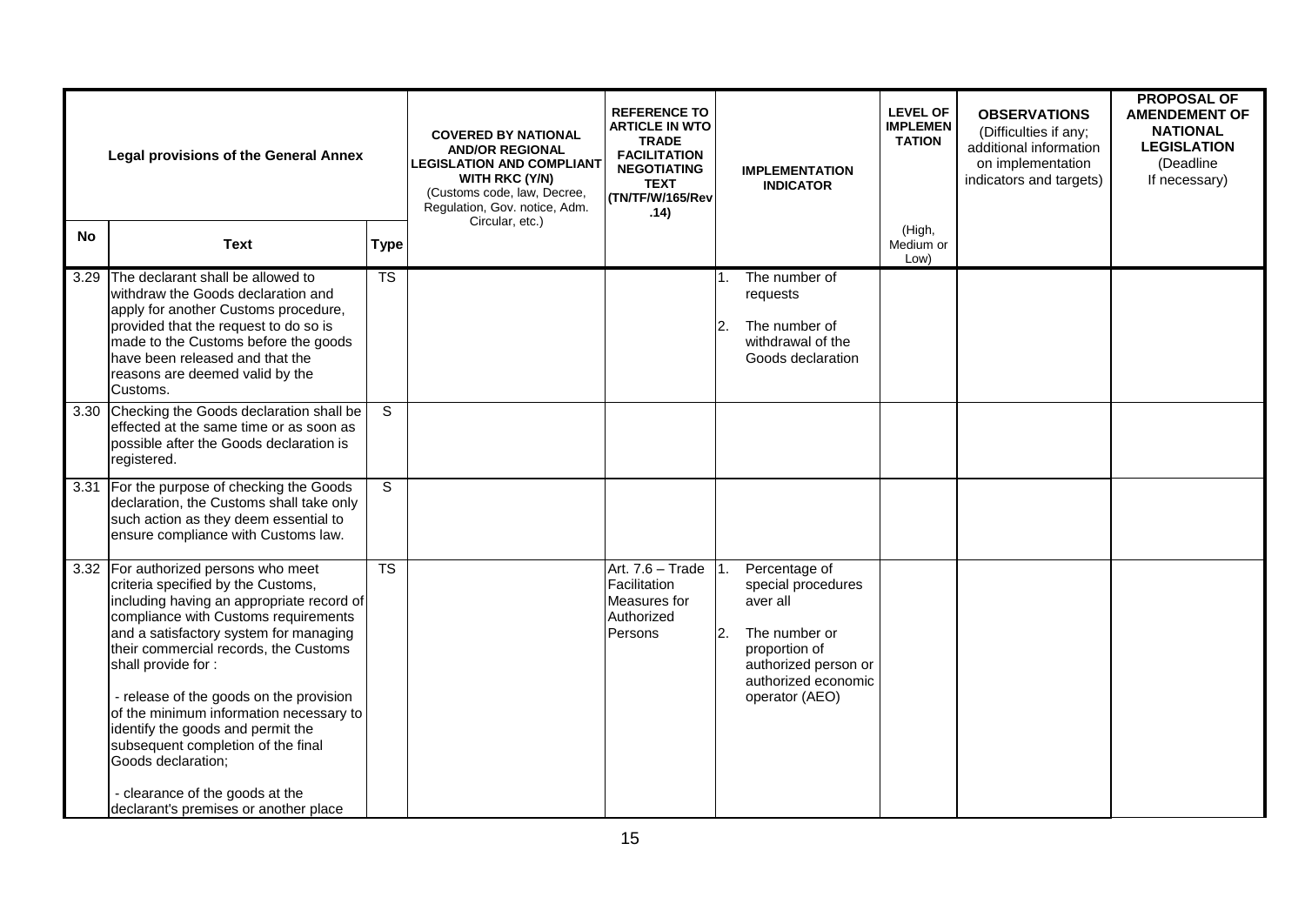| <b>Legal provisions of the General Annex</b> |                                                                                                                                                                                                                                                                                                                                                                                                                                                                                                                                                                                                                                          | <b>COVERED BY NATIONAL</b><br><b>AND/OR REGIONAL</b><br><b>LEGISLATION AND COMPLIANT</b><br><b>WITH RKC (Y/N)</b><br>(Customs code, law, Decree,<br>Regulation, Gov. notice, Adm. | <b>REFERENCE TO</b><br><b>ARTICLE IN WTO</b><br><b>TRADE</b><br><b>FACILITATION</b><br><b>NEGOTIATING</b><br><b>TEXT</b><br>(TN/TF/W/165/Rev<br>.14) | <b>IMPLEMENTATION</b><br><b>INDICATOR</b> | <b>LEVEL OF</b><br><b>IMPLEMEN</b><br><b>TATION</b>                                                             | <b>OBSERVATIONS</b><br>(Difficulties if any;<br>additional information<br>on implementation<br>indicators and targets) | <b>PROPOSAL OF</b><br><b>AMENDEMENT OF</b><br><b>NATIONAL</b><br><b>LEGISLATION</b><br>(Deadline<br>If necessary) |  |
|----------------------------------------------|------------------------------------------------------------------------------------------------------------------------------------------------------------------------------------------------------------------------------------------------------------------------------------------------------------------------------------------------------------------------------------------------------------------------------------------------------------------------------------------------------------------------------------------------------------------------------------------------------------------------------------------|-----------------------------------------------------------------------------------------------------------------------------------------------------------------------------------|------------------------------------------------------------------------------------------------------------------------------------------------------|-------------------------------------------|-----------------------------------------------------------------------------------------------------------------|------------------------------------------------------------------------------------------------------------------------|-------------------------------------------------------------------------------------------------------------------|--|
| <b>No</b>                                    | <b>Text</b>                                                                                                                                                                                                                                                                                                                                                                                                                                                                                                                                                                                                                              | <b>Type</b>                                                                                                                                                                       | Circular, etc.)                                                                                                                                      |                                           |                                                                                                                 | (High,<br>Medium or<br>Low)                                                                                            |                                                                                                                   |  |
|                                              | authorized by the Customs;<br>and, in addition, to the extent possible,<br>other special procedures such as :<br>- allowing a single Goods declaration for<br>all imports or exports in a given period<br>where goods are imported or exported<br>frequently by the same person;<br>use of the authorized persons'<br>commercial records to self-assess their<br>duty and tax liability and, where<br>appropriate, to ensure compliance with<br>other Customs requirements;<br>- allowing the lodgement of the Goods<br>declaration by means of an entry in the<br>records of the authorized person to be<br>supported subsequently by a |                                                                                                                                                                                   |                                                                                                                                                      |                                           |                                                                                                                 |                                                                                                                        |                                                                                                                   |  |
|                                              | supplementary Goods declaration.<br>3.33 When the Customs decide that goods<br>declared shall be examined, this<br>examination shall take place as soon as<br>possible after the Goods declaration has<br>been registered.                                                                                                                                                                                                                                                                                                                                                                                                               | S                                                                                                                                                                                 |                                                                                                                                                      |                                           |                                                                                                                 |                                                                                                                        |                                                                                                                   |  |
|                                              | 3.34 When scheduling examinations, priority<br>shall be given to the examination of live<br>animals and perishable goods and to<br>other goods which the Customs accept<br>are urgently required.                                                                                                                                                                                                                                                                                                                                                                                                                                        | S                                                                                                                                                                                 |                                                                                                                                                      |                                           | Procedures/instructions<br>in place for determining<br>priority goods and how<br>and when they are<br>examined. |                                                                                                                        |                                                                                                                   |  |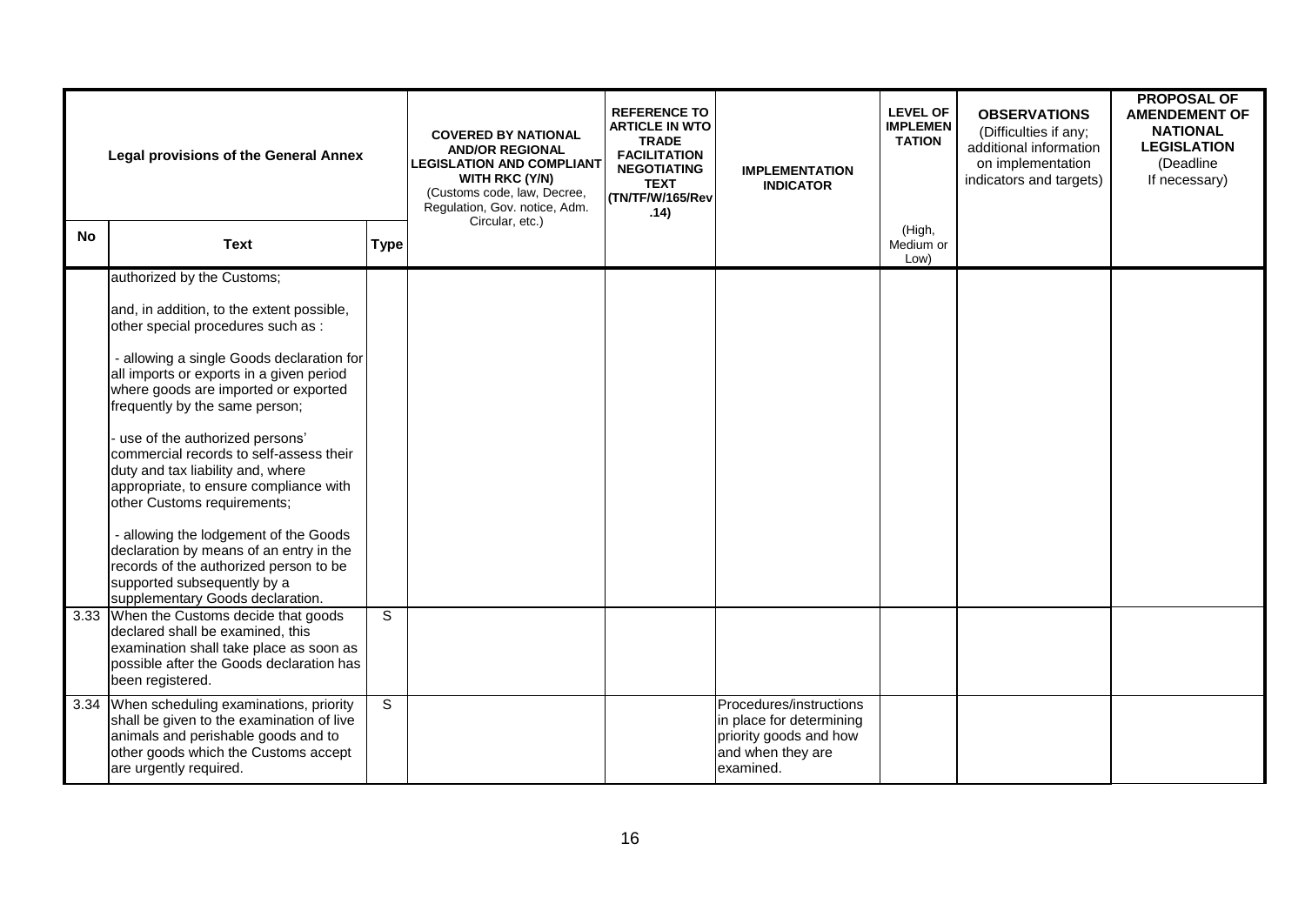| <b>Legal provisions of the General Annex</b> |                                                                                                                                                                                                                                                                               |                        | <b>COVERED BY NATIONAL</b><br><b>AND/OR REGIONAL</b><br><b>LEGISLATION AND COMPLIANT</b><br>WITH RKC (Y/N)<br>(Customs code, law, Decree,<br>Regulation, Gov. notice, Adm.<br>Circular, etc.) | <b>REFERENCE TO</b><br><b>ARTICLE IN WTO</b><br><b>TRADE</b><br><b>FACILITATION</b><br><b>NEGOTIATING</b><br><b>TEXT</b><br>(TN/TF/W/165/Rev<br>.14)                     | <b>IMPLEMENTATION</b><br><b>INDICATOR</b>                                    | <b>LEVEL OF</b><br><b>IMPLEMEN</b><br><b>TATION</b> | <b>OBSERVATIONS</b><br>(Difficulties if any;<br>additional information<br>on implementation<br>indicators and targets) | <b>PROPOSAL OF</b><br><b>AMENDEMENT OF</b><br><b>NATIONAL</b><br><b>LEGISLATION</b><br>(Deadline)<br>If necessary) |
|----------------------------------------------|-------------------------------------------------------------------------------------------------------------------------------------------------------------------------------------------------------------------------------------------------------------------------------|------------------------|-----------------------------------------------------------------------------------------------------------------------------------------------------------------------------------------------|--------------------------------------------------------------------------------------------------------------------------------------------------------------------------|------------------------------------------------------------------------------|-----------------------------------------------------|------------------------------------------------------------------------------------------------------------------------|--------------------------------------------------------------------------------------------------------------------|
| <b>No</b>                                    | <b>Text</b>                                                                                                                                                                                                                                                                   | <b>Type</b>            |                                                                                                                                                                                               |                                                                                                                                                                          |                                                                              | (High,<br>Medium or<br>Low)                         |                                                                                                                        |                                                                                                                    |
|                                              | 3.35 If the goods must be inspected by other<br>competent authorities and the Customs<br>also schedules an examination, the<br>Customs shall ensure that the<br>inspections are co-ordinated and, if<br>possible, carried out at the same time.                               | $\overline{\text{TS}}$ |                                                                                                                                                                                               | Art. 9 - Border<br>Agency<br>Cooperation;<br>(Art. $10.5 -$<br>Single Window.<br>Only to a limited<br>extent.)                                                           | The proportion of co-<br>ordinated inspections to<br>all Customs inspections |                                                     |                                                                                                                        |                                                                                                                    |
|                                              | 3.36 The Customs shall consider requests by<br>the declarant to be present or to be<br>represented at the examination of the<br>goods. Such requests shall be granted<br>unless exceptional circumstances exist.                                                              | S.                     |                                                                                                                                                                                               |                                                                                                                                                                          |                                                                              |                                                     |                                                                                                                        |                                                                                                                    |
| 3.37                                         | If the Customs deem it useful, they shall<br>require the declarant to be present or to<br>be represented at the examination of the<br>goods to give them any assistance<br>necessary to facilitate the examination.                                                           | S.                     |                                                                                                                                                                                               |                                                                                                                                                                          |                                                                              |                                                     |                                                                                                                        |                                                                                                                    |
| 3.38                                         | Samples shall be taken only where<br>deemed necessary by the Customs to<br>establish the tariff description and/or<br>value of goods declared or to ensure the<br>application of other provisions of national<br>legislation. Samples drawn shall be as<br>small as possible. | S                      |                                                                                                                                                                                               | $(Art.5.3 - Test)$<br>Procedures.<br>Article 5.3 refers<br>to an opportunity<br>for a<br>confirmatory<br>test, which is not<br>specifically<br>indicated in the<br>RKC.) |                                                                              |                                                     |                                                                                                                        |                                                                                                                    |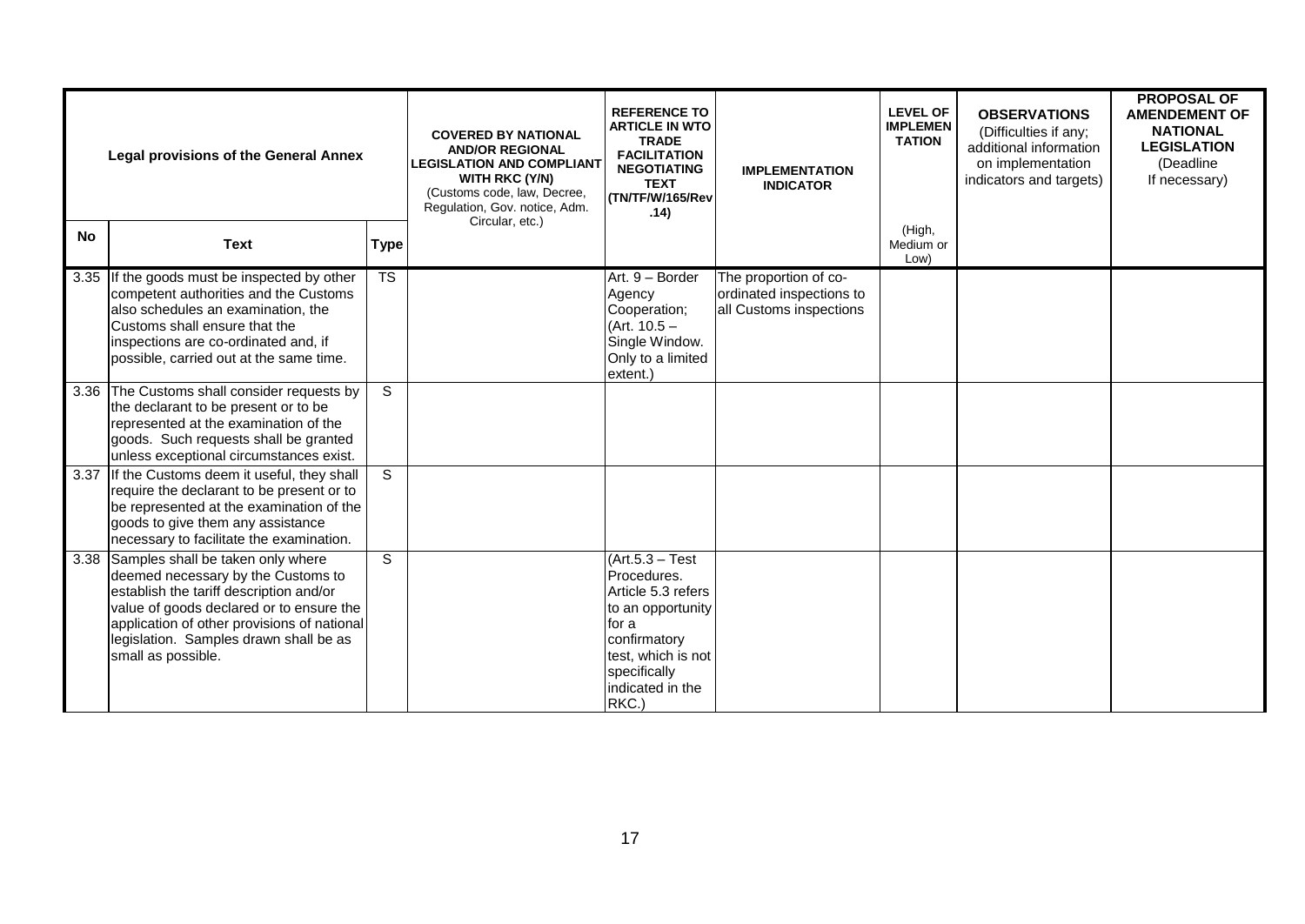|           | <b>Legal provisions of the General Annex</b>                                                                                                                                                                                                                                                                                                                                                                                                                              |             | <b>COVERED BY NATIONAL</b><br><b>AND/OR REGIONAL</b><br><b>LEGISLATION AND COMPLIANT</b><br>WITH RKC (Y/N)<br>(Customs code, law, Decree,<br>Regulation, Gov. notice, Adm.<br>Circular, etc.) | <b>REFERENCE TO</b><br><b>ARTICLE IN WTO</b><br><b>TRADE</b><br><b>FACILITATION</b><br><b>NEGOTIATING</b><br><b>TEXT</b><br>(TN/TF/W/165/Rev<br>.14) | <b>IMPLEMENTATION</b><br><b>INDICATOR</b>                                                                                     | <b>LEVEL OF</b><br><b>IMPLEMEN</b><br><b>TATION</b> | <b>OBSERVATIONS</b><br>(Difficulties if any;<br>additional information<br>on implementation<br>indicators and targets) | <b>PROPOSAL OF</b><br><b>AMENDEMENT OF</b><br><b>NATIONAL</b><br><b>LEGISLATION</b><br>(Deadline)<br>If necessary) |
|-----------|---------------------------------------------------------------------------------------------------------------------------------------------------------------------------------------------------------------------------------------------------------------------------------------------------------------------------------------------------------------------------------------------------------------------------------------------------------------------------|-------------|-----------------------------------------------------------------------------------------------------------------------------------------------------------------------------------------------|------------------------------------------------------------------------------------------------------------------------------------------------------|-------------------------------------------------------------------------------------------------------------------------------|-----------------------------------------------------|------------------------------------------------------------------------------------------------------------------------|--------------------------------------------------------------------------------------------------------------------|
| <b>No</b> | <b>Text</b>                                                                                                                                                                                                                                                                                                                                                                                                                                                               | <b>Type</b> |                                                                                                                                                                                               |                                                                                                                                                      |                                                                                                                               | (High,<br>Medium or<br>Low)                         |                                                                                                                        |                                                                                                                    |
|           | 3.39 The Customs shall not impose<br>substantial penalties for errors where<br>they are satisfied that such errors are<br>inadvertent and that there has been no<br>fraudulent intent or gross negligence.<br>Where they consider it necessary to<br>discourage a repetition of such errors, a<br>penalty may be imposed but shall be no<br>greater than is necessary for this<br>purpose.                                                                                | S           |                                                                                                                                                                                               | Art. $6.2 -$<br>Penalty<br><b>Disciplines</b>                                                                                                        | Level of penalty for<br>inadvertent errors<br>The number of errors<br>2.<br>detected by Customs<br>per year                   |                                                     |                                                                                                                        |                                                                                                                    |
|           | 3.40 Goods declared shall be released as<br>soon as the Customs have examined<br>them or decided not to examine them,<br>brovided that:<br>- no offence has been found;<br>- the import or export licence or any<br>other documents required have been<br>acquired;<br>- all permits relating to the procedure<br>concerned have been acquired; and<br>- any duties and taxes have been paid<br>or that appropriate action has been<br>Itaken to ensure their collection. | S           |                                                                                                                                                                                               |                                                                                                                                                      | Average time spent<br>between the registration<br>of goods declaration and<br>release of goods (Use of<br>Time Release Study) |                                                     |                                                                                                                        |                                                                                                                    |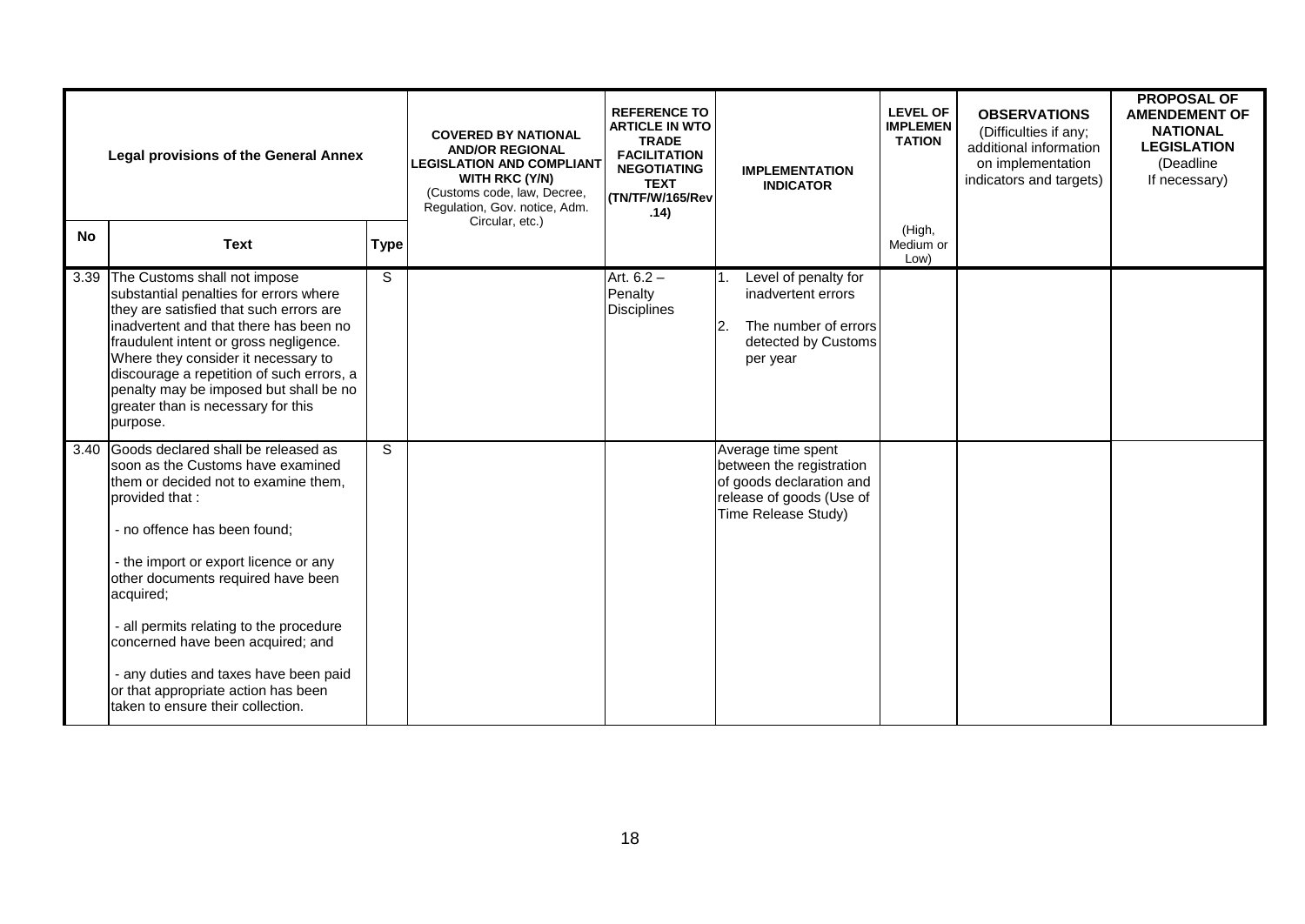|           | <b>Legal provisions of the General Annex</b>                                                                                                                                                                                                                                                                                                                                                                                                                          |             | <b>COVERED BY NATIONAL</b><br><b>AND/OR REGIONAL</b><br><b>LEGISLATION AND COMPLIANT</b><br>WITH RKC (Y/N)<br>(Customs code, law, Decree,<br>Regulation, Gov. notice, Adm. | <b>REFERENCE TO</b><br><b>ARTICLE IN WTO</b><br><b>TRADE</b><br><b>FACILITATION</b><br><b>NEGOTIATING</b><br><b>TEXT</b><br>(TN/TF/W/165/Rev<br>.14) |     | <b>IMPLEMENTATION</b><br><b>INDICATOR</b>                                                                   | <b>LEVEL OF</b><br><b>IMPLEMEN</b><br><b>TATION</b> | <b>OBSERVATIONS</b><br>(Difficulties if any;<br>additional information<br>on implementation<br>indicators and targets) | <b>PROPOSAL OF</b><br><b>AMENDEMENT OF</b><br><b>NATIONAL</b><br><b>LEGISLATION</b><br>(Deadline<br>If necessary) |
|-----------|-----------------------------------------------------------------------------------------------------------------------------------------------------------------------------------------------------------------------------------------------------------------------------------------------------------------------------------------------------------------------------------------------------------------------------------------------------------------------|-------------|----------------------------------------------------------------------------------------------------------------------------------------------------------------------------|------------------------------------------------------------------------------------------------------------------------------------------------------|-----|-------------------------------------------------------------------------------------------------------------|-----------------------------------------------------|------------------------------------------------------------------------------------------------------------------------|-------------------------------------------------------------------------------------------------------------------|
| <b>No</b> | <b>Text</b>                                                                                                                                                                                                                                                                                                                                                                                                                                                           | <b>Type</b> | Circular, etc.)                                                                                                                                                            |                                                                                                                                                      |     |                                                                                                             | (High,<br>Medium or<br>Low)                         |                                                                                                                        |                                                                                                                   |
| 3.41      | If the Customs are satisfied that the<br>declarant will subsequently accomplish<br>all the formalities in respect of clearance<br>they shall release the goods, provided<br>that the declarant produces a<br>commercial or official document giving<br>the main particulars of the consignment<br>concerned and acceptable to the<br>Customs, and that security, where<br>required, has been furnished to ensure<br>collection of any applicable duties and<br>taxes. | S           |                                                                                                                                                                            | Art. 7.2 -<br>Separation of<br>Release from<br>Final<br>Determination<br>and Payment of<br>Customs Duties,<br>Taxes, Fees and<br>Charges             | 12. | The number of<br>requests,<br>The number of prior<br>permission for the<br>release of the goods<br>per year |                                                     |                                                                                                                        |                                                                                                                   |
|           | 3.42 When the Customs decide that they<br>require laboratory analysis of samples,<br>detailed technical documents or expert<br>advice, they shall release the goods<br>before the results of such examination<br>are known, provided that any security<br>required has been furnished and<br>provided they are satisfied that the<br>goods are not subject to prohibitions or<br>restrictions.                                                                        | S           |                                                                                                                                                                            | Art. 7.2 -<br>Separation of<br>Release from<br>Final<br>Determination<br>and Payment of<br>Customs Duties,<br>Taxes, Fees and<br>Charges             |     |                                                                                                             |                                                     |                                                                                                                        |                                                                                                                   |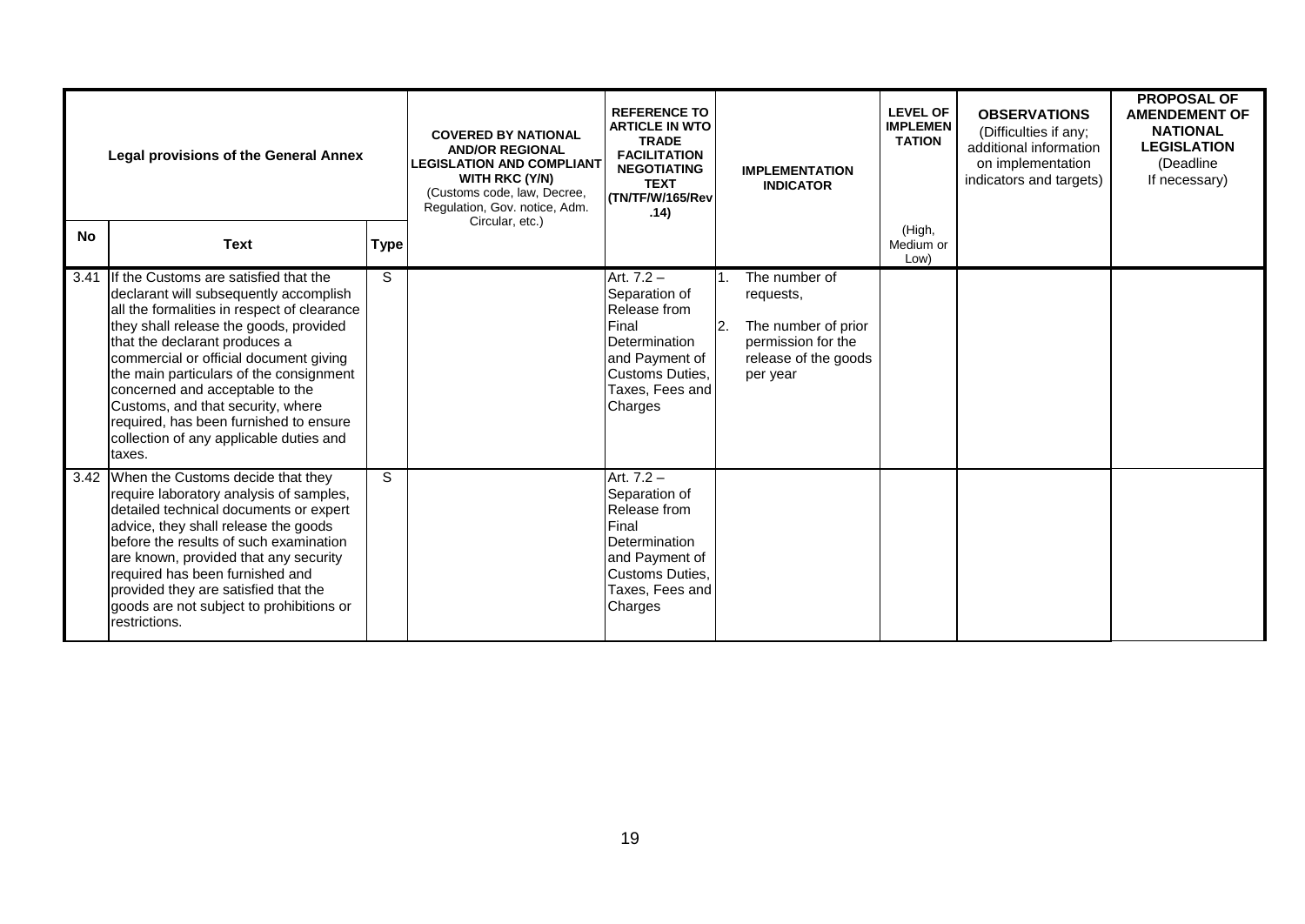| <b>Legal provisions of the General Annex</b> |                                                                                                                                                                                                                                                                                                                                                                                                                                                                                                                                                                                                                                                                                                                                 |                         | <b>COVERED BY NATIONAL</b><br><b>AND/OR REGIONAL</b><br><b>LEGISLATION AND COMPLIANT</b><br>WITH RKC (Y/N)<br>(Customs code, law, Decree,<br>Regulation, Gov. notice, Adm.<br>Circular, etc.) | <b>REFERENCE TO</b><br><b>ARTICLE IN WTO</b><br><b>TRADE</b><br><b>FACILITATION</b><br><b>NEGOTIATING</b><br><b>TEXT</b><br>(TN/TF/W/165/Rev<br>.14) | <b>IMPLEMENTATION</b><br><b>INDICATOR</b>                                                                            | <b>LEVEL OF</b><br><b>IMPLEMEN</b><br><b>TATION</b> | <b>OBSERVATIONS</b><br>(Difficulties if any;<br>additional information<br>on implementation<br>indicators and targets) | <b>PROPOSAL OF</b><br><b>AMENDEMENT OF</b><br><b>NATIONAL</b><br><b>LEGISLATION</b><br>(Deadline<br>If necessary) |
|----------------------------------------------|---------------------------------------------------------------------------------------------------------------------------------------------------------------------------------------------------------------------------------------------------------------------------------------------------------------------------------------------------------------------------------------------------------------------------------------------------------------------------------------------------------------------------------------------------------------------------------------------------------------------------------------------------------------------------------------------------------------------------------|-------------------------|-----------------------------------------------------------------------------------------------------------------------------------------------------------------------------------------------|------------------------------------------------------------------------------------------------------------------------------------------------------|----------------------------------------------------------------------------------------------------------------------|-----------------------------------------------------|------------------------------------------------------------------------------------------------------------------------|-------------------------------------------------------------------------------------------------------------------|
| No                                           | <b>Text</b>                                                                                                                                                                                                                                                                                                                                                                                                                                                                                                                                                                                                                                                                                                                     | <b>Type</b>             |                                                                                                                                                                                               |                                                                                                                                                      |                                                                                                                      | (High,<br>Medium or<br>Low)                         |                                                                                                                        |                                                                                                                   |
|                                              | 3.43 When an offence has been detected, the<br>Customs shall not wait for the<br>completion of administrative or legal<br>action before they release the goods,<br>provided that the goods are not liable to<br>confiscation or forfeiture or to be needed<br>as evidence at some later stage and that<br>the declarant pays the duties and taxes<br>and furnishes security to ensure<br>collection of any additional duties and<br>taxes and of any penalties which may be<br>imposed.                                                                                                                                                                                                                                         | $\overline{\mathsf{s}}$ |                                                                                                                                                                                               |                                                                                                                                                      | Average time spent<br>between the registration<br>of goods declaration and<br>release of goods in case<br>of dispute |                                                     |                                                                                                                        |                                                                                                                   |
|                                              | 3.44 When goods have not yet been released<br>for home use or when they have been<br>placed under another Customs<br>procedure, and provided that no offence<br>has been detected, the person<br>concerned shall not be required to pay<br>the duties and taxes or shall be entitled<br>to repayment thereof :<br>- when, at his request, such goods are<br>abandoned to the Revenue or destroyed<br>or rendered commercially valueless<br>under Customs control, as the Customs<br>may decide. Any costs involved shall be<br>borne by the person concerned;<br>- when such goods are destroyed or<br>irrecoverably lost by accident or force<br>majeure, provided that such destruction<br>or loss is duly established to the | $\overline{s}$          |                                                                                                                                                                                               |                                                                                                                                                      |                                                                                                                      |                                                     |                                                                                                                        |                                                                                                                   |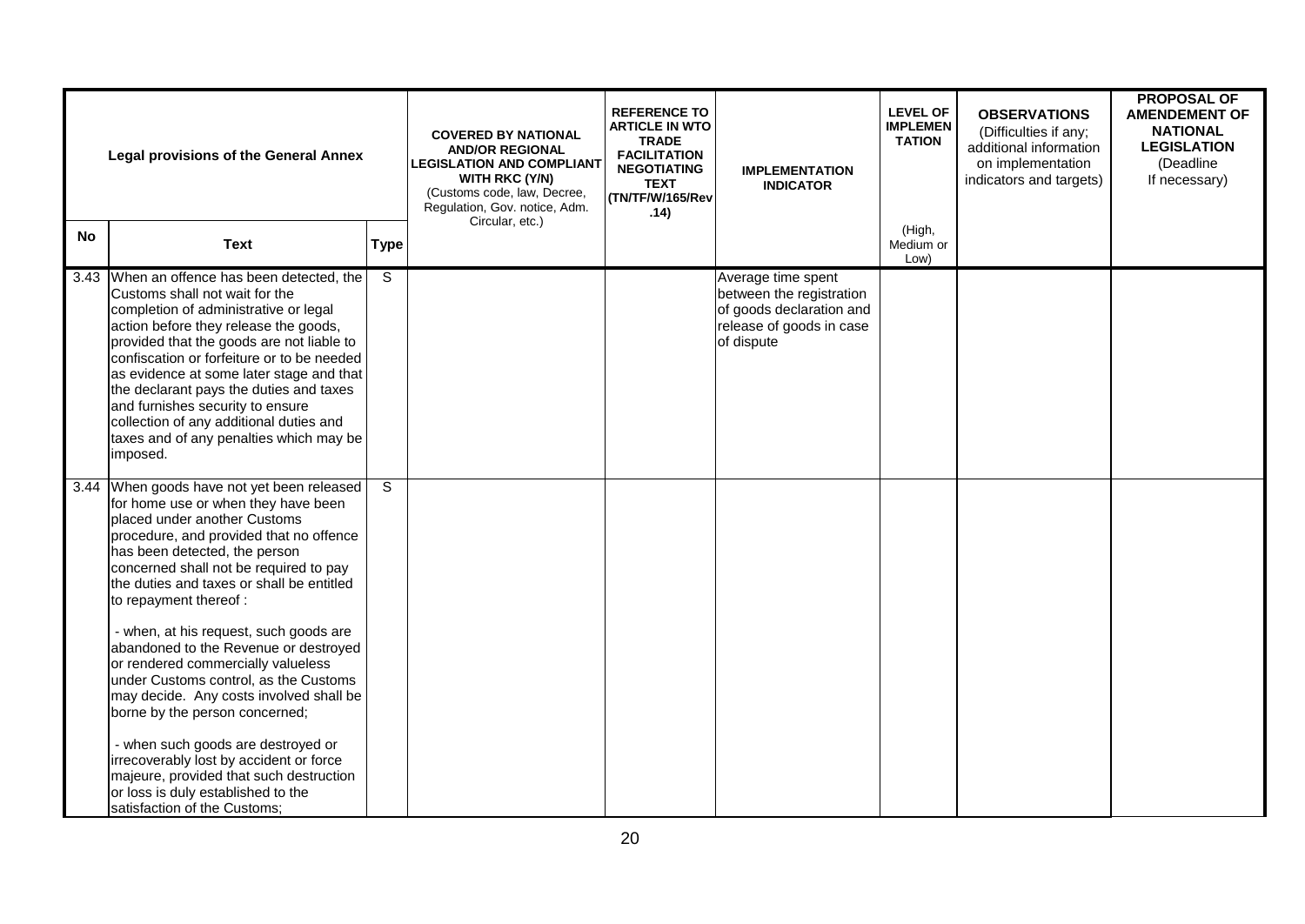| <b>Legal provisions of the General Annex</b> |                                                                                                                                                                                                                                                                                                                                                                                                                                                                                                                                                                                                                                                                                                                                                                                                                          |                        | <b>COVERED BY NATIONAL</b><br><b>AND/OR REGIONAL</b><br><b>LEGISLATION AND COMPLIANT</b><br><b>WITH RKC (Y/N)</b><br>(Customs code, law, Decree,<br>Regulation, Gov. notice, Adm.<br>Circular, etc.) | <b>REFERENCE TO</b><br><b>ARTICLE IN WTO</b><br><b>TRADE</b><br><b>FACILITATION</b><br><b>NEGOTIATING</b><br><b>TEXT</b><br>(TN/TF/W/165/Rev<br>.14) | <b>IMPLEMENTATION</b><br><b>INDICATOR</b>                                                                                         | <b>LEVEL OF</b><br><b>IMPLEMEN</b><br><b>TATION</b> | <b>OBSERVATIONS</b><br>(Difficulties if any;<br>additional information<br>on implementation<br>indicators and targets) | <b>PROPOSAL OF</b><br><b>AMENDEMENT OF</b><br><b>NATIONAL</b><br><b>LEGISLATION</b><br>(Deadline<br>If necessary) |
|----------------------------------------------|--------------------------------------------------------------------------------------------------------------------------------------------------------------------------------------------------------------------------------------------------------------------------------------------------------------------------------------------------------------------------------------------------------------------------------------------------------------------------------------------------------------------------------------------------------------------------------------------------------------------------------------------------------------------------------------------------------------------------------------------------------------------------------------------------------------------------|------------------------|------------------------------------------------------------------------------------------------------------------------------------------------------------------------------------------------------|------------------------------------------------------------------------------------------------------------------------------------------------------|-----------------------------------------------------------------------------------------------------------------------------------|-----------------------------------------------------|------------------------------------------------------------------------------------------------------------------------|-------------------------------------------------------------------------------------------------------------------|
| <b>No</b>                                    | <b>Text</b>                                                                                                                                                                                                                                                                                                                                                                                                                                                                                                                                                                                                                                                                                                                                                                                                              | <b>Type</b>            |                                                                                                                                                                                                      |                                                                                                                                                      |                                                                                                                                   | (High,<br>Medium or<br>Low)                         |                                                                                                                        |                                                                                                                   |
|                                              | - on shortages due to the nature of the<br>goods when such shortages are duly<br>established to the satisfaction of the<br>Customs.<br>Any waste or scrap remaining after<br>destruction shall be liable, if taken into<br>home use or exported, to the duties and<br>taxes that would be applicable to such<br>waste or scrap imported or exported in<br>that state.<br>3.45 When the Customs sell goods which<br>have not been declared within the time<br>allowed or could not be released<br>although no offence has been<br>discovered, the proceeds of the sale,<br>after deduction of any duties and taxes<br>and all other charges and expenses<br>incurred, shall be made over to those<br>persons entitled to receive them or,<br>when this is not possible, held at their<br>disposal for a specified period. | $\overline{\text{TS}}$ |                                                                                                                                                                                                      |                                                                                                                                                      |                                                                                                                                   |                                                     |                                                                                                                        |                                                                                                                   |
| <b>CHAPTER 4</b><br><b>DUTIES AND TAXES</b>  |                                                                                                                                                                                                                                                                                                                                                                                                                                                                                                                                                                                                                                                                                                                                                                                                                          |                        |                                                                                                                                                                                                      |                                                                                                                                                      |                                                                                                                                   |                                                     |                                                                                                                        |                                                                                                                   |
| 4.1                                          | National legislation shall define the<br>circumstances when liability to duties<br>and taxes is incurred.                                                                                                                                                                                                                                                                                                                                                                                                                                                                                                                                                                                                                                                                                                                | $\mathsf S$            |                                                                                                                                                                                                      |                                                                                                                                                      | The amount of duties<br>and taxes collected<br>by Customs per year<br>The proportion of<br>2.<br>duties and taxes<br>collected by |                                                     |                                                                                                                        |                                                                                                                   |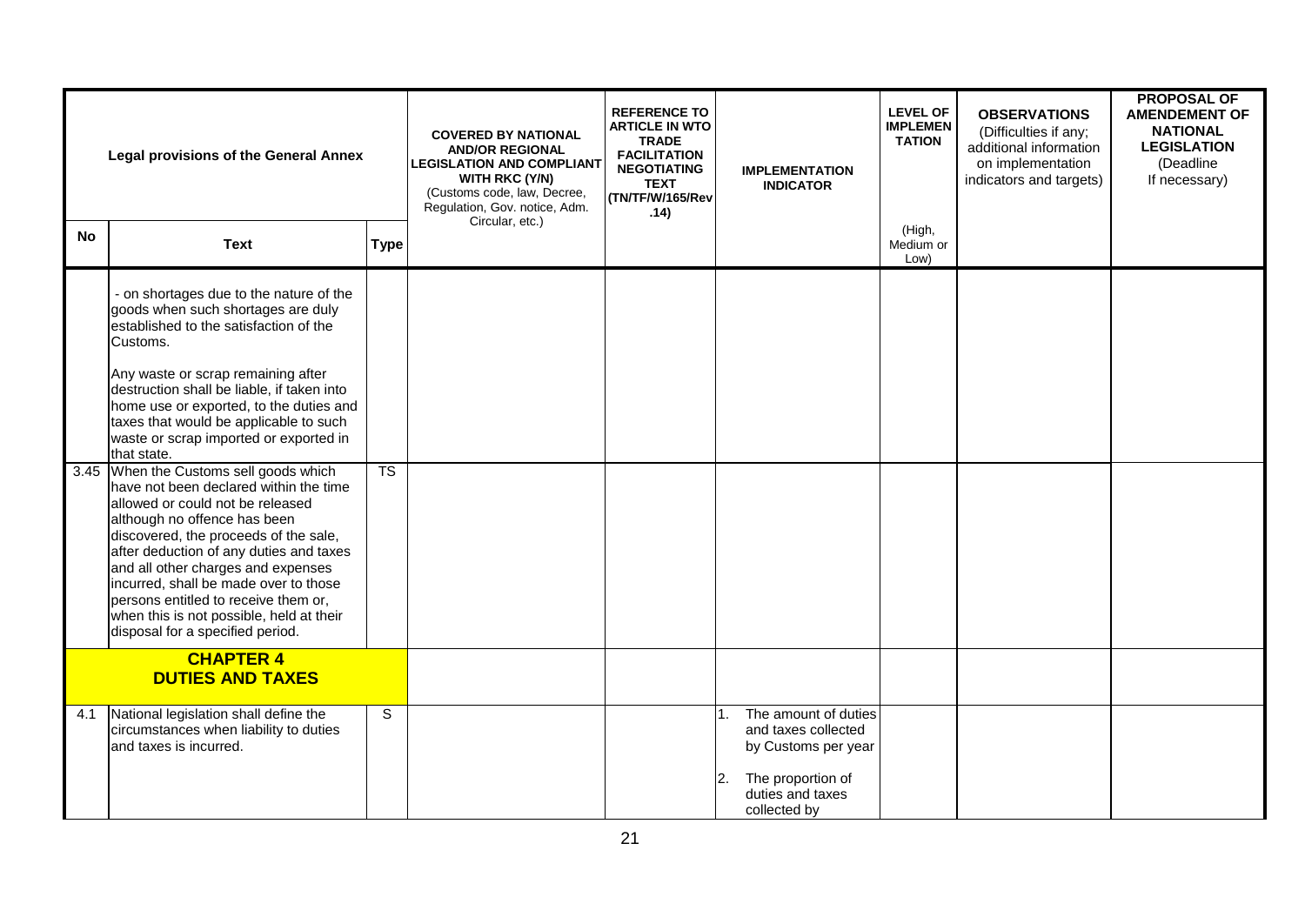| <b>Legal provisions of the General Annex</b> |                                                                                                                                                                                                                                                                        |                | <b>COVERED BY NATIONAL</b><br><b>AND/OR REGIONAL</b><br><b>LEGISLATION AND COMPLIANT</b><br><b>WITH RKC (Y/N)</b><br>(Customs code, law, Decree,<br>Regulation, Gov. notice, Adm.<br>Circular, etc.) | <b>REFERENCE TO</b><br><b>ARTICLE IN WTO</b><br><b>TRADE</b><br><b>FACILITATION</b><br><b>NEGOTIATING</b><br><b>TEXT</b><br>(TN/TF/W/165/Rev<br>.14) | <b>IMPLEMENTATION</b><br><b>INDICATOR</b>                                                                                                                                  | <b>LEVEL OF</b><br><b>IMPLEMEN</b><br><b>TATION</b> | <b>OBSERVATIONS</b><br>(Difficulties if any;<br>additional information<br>on implementation<br>indicators and targets) | <b>PROPOSAL OF</b><br><b>AMENDEMENT OF</b><br><b>NATIONAL</b><br><b>LEGISLATION</b><br>(Deadline)<br>If necessary) |
|----------------------------------------------|------------------------------------------------------------------------------------------------------------------------------------------------------------------------------------------------------------------------------------------------------------------------|----------------|------------------------------------------------------------------------------------------------------------------------------------------------------------------------------------------------------|------------------------------------------------------------------------------------------------------------------------------------------------------|----------------------------------------------------------------------------------------------------------------------------------------------------------------------------|-----------------------------------------------------|------------------------------------------------------------------------------------------------------------------------|--------------------------------------------------------------------------------------------------------------------|
| No                                           | <b>Text</b>                                                                                                                                                                                                                                                            | <b>Type</b>    |                                                                                                                                                                                                      |                                                                                                                                                      |                                                                                                                                                                            | (High,<br>Medium or<br>Low)                         |                                                                                                                        |                                                                                                                    |
|                                              |                                                                                                                                                                                                                                                                        |                |                                                                                                                                                                                                      |                                                                                                                                                      | Customs to all<br>national revenue                                                                                                                                         |                                                     |                                                                                                                        |                                                                                                                    |
| 4.2                                          | The time period within which the<br>applicable duties and taxes are<br>assessed shall be stipulated in national<br>legislation. The assessment shall follow<br>as soon as possible after the Goods<br>declaration is lodged or the liability is<br>otherwise incurred. | $\mathbf S$    |                                                                                                                                                                                                      |                                                                                                                                                      | Average time spent<br>between registration and<br>assessment of goods<br>declaration (Use of Time<br>Release Study)                                                        |                                                     |                                                                                                                        |                                                                                                                    |
| 4.3                                          | The factors on which the assessment of<br>duties and taxes is based and the<br>conditions under which they are<br>determined shall be specified in national<br>legislation.                                                                                            | S              |                                                                                                                                                                                                      |                                                                                                                                                      | Possibility given by<br>1.<br>the computing<br>system for self<br>assessment of duties<br>and taxes<br>Use of current HS<br>2.<br>and Valuation based<br>of GATT Agreement |                                                     |                                                                                                                        |                                                                                                                    |
| 4.4                                          | The rates of duties and taxes shall be<br>set out in official publications.                                                                                                                                                                                            | S              |                                                                                                                                                                                                      | Art. 1.1 -<br>Publication                                                                                                                            | Publication of rates in the<br><b>Customs Tariff</b>                                                                                                                       |                                                     |                                                                                                                        |                                                                                                                    |
| 4.5                                          | National legislation shall specify the<br>point in time to be taken into<br>consideration for the purpose of<br>determining the rates of duties and<br>taxes.                                                                                                          | $\overline{s}$ |                                                                                                                                                                                                      |                                                                                                                                                      |                                                                                                                                                                            |                                                     |                                                                                                                        |                                                                                                                    |
| 4.6                                          | National legislation shall specify the<br>methods that may be used to pay the<br>duties and taxes.                                                                                                                                                                     | S              |                                                                                                                                                                                                      |                                                                                                                                                      | Methods of payment<br>used<br>Use of EDI in<br>2.<br>expediting payment                                                                                                    |                                                     |                                                                                                                        |                                                                                                                    |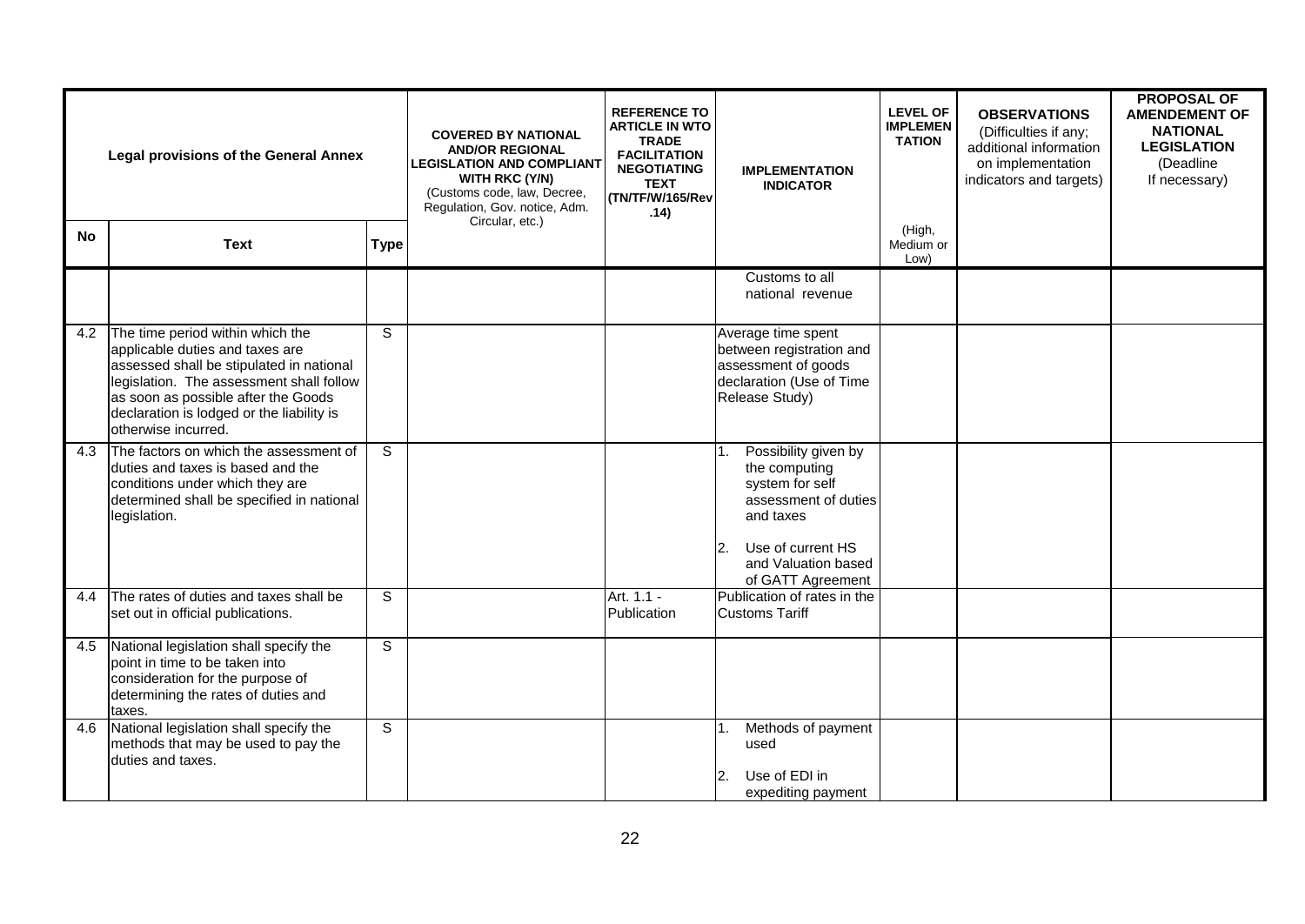|           | <b>Legal provisions of the General Annex</b>                                                                                                                                                                                                                  |                | <b>COVERED BY NATIONAL</b><br><b>AND/OR REGIONAL</b><br><b>LEGISLATION AND COMPLIANT</b><br>WITH RKC (Y/N)<br>(Customs code, law, Decree,<br>Regulation, Gov. notice, Adm.<br>Circular, etc.) | <b>REFERENCE TO</b><br><b>ARTICLE IN WTO</b><br><b>TRADE</b><br><b>FACILITATION</b><br><b>NEGOTIATING</b><br><b>TEXT</b><br>(TN/TF/W/165/Rev<br>.14) | <b>IMPLEMENTATION</b><br><b>INDICATOR</b>      | <b>LEVEL OF</b><br><b>IMPLEMEN</b><br><b>TATION</b> | <b>OBSERVATIONS</b><br>(Difficulties if any;<br>additional information<br>on implementation<br>indicators and targets) | <b>PROPOSAL OF</b><br><b>AMENDEMENT OF</b><br><b>NATIONAL</b><br><b>LEGISLATION</b><br>(Deadline<br>If necessary) |
|-----------|---------------------------------------------------------------------------------------------------------------------------------------------------------------------------------------------------------------------------------------------------------------|----------------|-----------------------------------------------------------------------------------------------------------------------------------------------------------------------------------------------|------------------------------------------------------------------------------------------------------------------------------------------------------|------------------------------------------------|-----------------------------------------------------|------------------------------------------------------------------------------------------------------------------------|-------------------------------------------------------------------------------------------------------------------|
| <b>No</b> | <b>Text</b>                                                                                                                                                                                                                                                   | <b>Type</b>    |                                                                                                                                                                                               |                                                                                                                                                      |                                                | (High,<br>Medium or<br>Low)                         |                                                                                                                        |                                                                                                                   |
| 4.7       | National legislation shall specify the<br>person(s) responsible for the payment of<br>duties and taxes.                                                                                                                                                       | S              |                                                                                                                                                                                               |                                                                                                                                                      |                                                |                                                     |                                                                                                                        |                                                                                                                   |
| 4.8       | National legislation shall determine the<br>due date and the place where payment<br>is to be made.                                                                                                                                                            | $\overline{s}$ |                                                                                                                                                                                               |                                                                                                                                                      |                                                |                                                     |                                                                                                                        |                                                                                                                   |
| 4.9       | When national legislation specifies that<br>the due date may be after the release of<br>the goods, that date shall be at least ten<br>days after the release. No interest shall<br>be charged for the period between the<br>date of release and the due date. | S              |                                                                                                                                                                                               |                                                                                                                                                      |                                                |                                                     |                                                                                                                        |                                                                                                                   |
|           | 4.10 National legislation shall specify the<br>period within which the Customs may<br>take legal action to collect duties and<br>taxes not paid by the due date.                                                                                              | S              |                                                                                                                                                                                               |                                                                                                                                                      |                                                |                                                     |                                                                                                                        |                                                                                                                   |
| 4.11      | National legislation shall determine the<br>rate of interest chargeable on amounts<br>of duties and taxes that have not been<br>paid by the due date and the conditions<br>of application of such interest.                                                   | S              |                                                                                                                                                                                               |                                                                                                                                                      | The rate of interest                           |                                                     |                                                                                                                        |                                                                                                                   |
|           | 4.12 When the duties and taxes have been<br>paid, a receipt constituting proof of<br>payment shall be issued to the payer,<br>unless there is other evidence<br>constituting proof of payment.                                                                | $\mathsf{S}$   |                                                                                                                                                                                               |                                                                                                                                                      | Receipt or other proof of<br>payment is issued |                                                     |                                                                                                                        |                                                                                                                   |
|           | 4.13 National legislation shall specify a<br>minimum value and/or a minimum<br>amount of duties and taxes below which<br>no duties and taxes will be collected.                                                                                               | <b>TS</b>      |                                                                                                                                                                                               |                                                                                                                                                      |                                                |                                                     |                                                                                                                        |                                                                                                                   |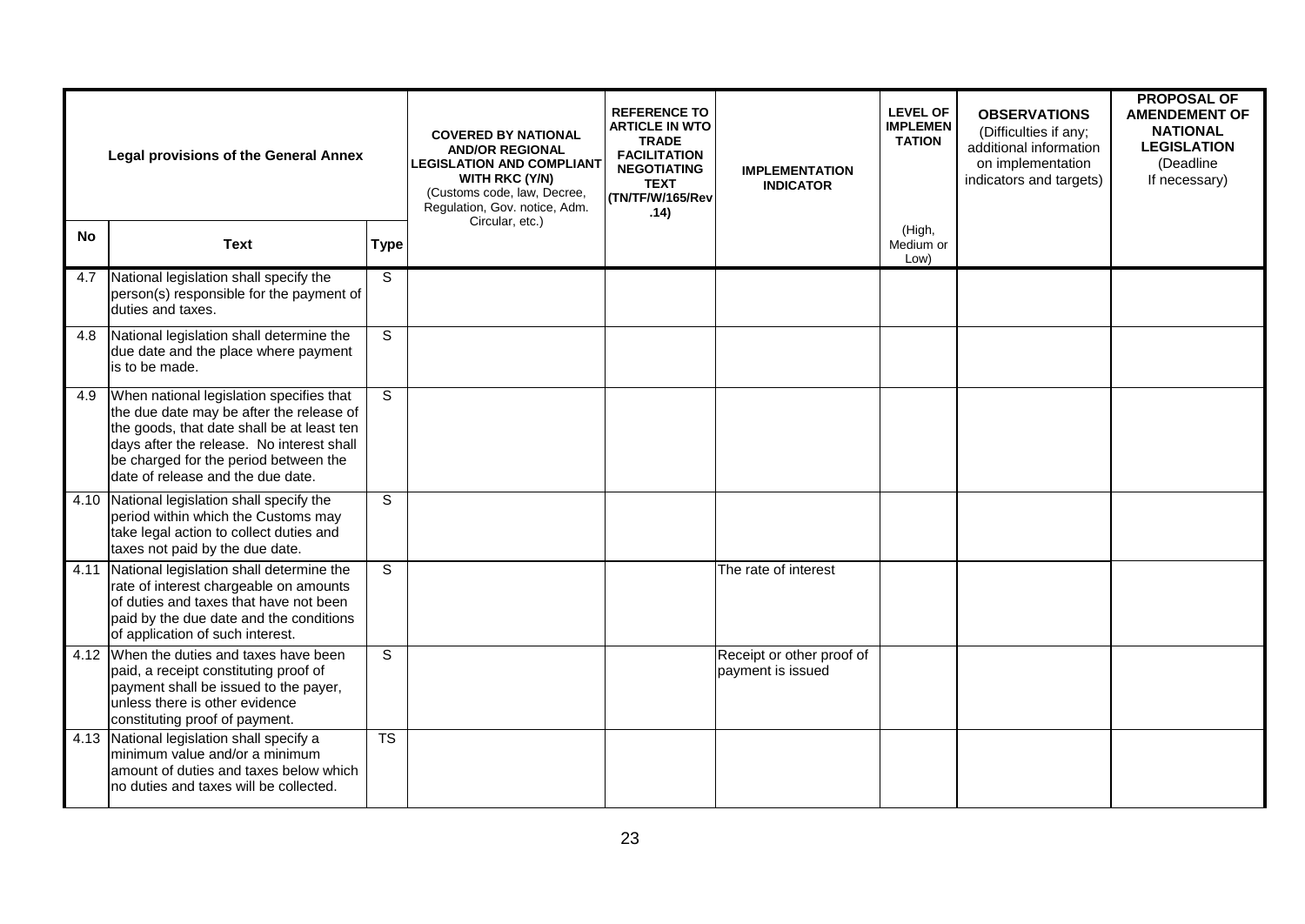|           | <b>Legal provisions of the General Annex</b>                                                                                                                                                                                                                                                                                                                                                                                                                                                  | <b>COVERED BY NATIONAL</b><br><b>AND/OR REGIONAL</b><br><b>LEGISLATION AND COMPLIANT</b><br><b>WITH RKC (Y/N)</b><br>(Customs code, law, Decree,<br>Regulation, Gov. notice, Adm.<br>Circular, etc.) | <b>REFERENCE TO</b><br><b>ARTICLE IN WTO</b><br><b>TRADE</b><br><b>FACILITATION</b><br><b>NEGOTIATING</b><br><b>TEXT</b><br>(TN/TF/W/165/Rev<br>.14) | <b>IMPLEMENTATION</b><br><b>INDICATOR</b>                                                                                                                                                                                                          | <b>LEVEL OF</b><br><b>IMPLEMEN</b><br><b>TATION</b>                                               | <b>OBSERVATIONS</b><br>(Difficulties if any;<br>additional information<br>on implementation<br>indicators and targets) | <b>PROPOSAL OF</b><br><b>AMENDEMENT OF</b><br><b>NATIONAL</b><br><b>LEGISLATION</b><br>(Deadline<br>If necessary) |  |
|-----------|-----------------------------------------------------------------------------------------------------------------------------------------------------------------------------------------------------------------------------------------------------------------------------------------------------------------------------------------------------------------------------------------------------------------------------------------------------------------------------------------------|------------------------------------------------------------------------------------------------------------------------------------------------------------------------------------------------------|------------------------------------------------------------------------------------------------------------------------------------------------------|----------------------------------------------------------------------------------------------------------------------------------------------------------------------------------------------------------------------------------------------------|---------------------------------------------------------------------------------------------------|------------------------------------------------------------------------------------------------------------------------|-------------------------------------------------------------------------------------------------------------------|--|
| <b>No</b> | <b>Text</b>                                                                                                                                                                                                                                                                                                                                                                                                                                                                                   | <b>Type</b>                                                                                                                                                                                          |                                                                                                                                                      |                                                                                                                                                                                                                                                    |                                                                                                   | (High,<br>Medium or<br>Low)                                                                                            |                                                                                                                   |  |
|           | 4.14 If the Customs find that errors in the<br>Goods declaration or in the assessment<br>of the duties and taxes will cause or<br>have caused the collection or recovery<br>of an amount of duties and taxes less<br>than that legally chargeable, they shall<br>correct the errors and collect the amount<br>underpaid. However, if the amount<br>involved is less than the minimum<br>amount specified in national legislation,<br>the Customs shall not collect or recover<br>that amount. | S                                                                                                                                                                                                    |                                                                                                                                                      |                                                                                                                                                                                                                                                    |                                                                                                   |                                                                                                                        |                                                                                                                   |  |
|           | 4.15 Where national legislation provides for<br>the deferred payment of duties and<br>taxes, it shall specify the conditions<br>under which such facility is allowed.                                                                                                                                                                                                                                                                                                                         | S                                                                                                                                                                                                    |                                                                                                                                                      | Facilitation<br>Measures for<br>Authorized<br>Operators.<br>Deferred<br>payment, as one<br>of the trade<br>facilitation<br>measures<br>provided to<br>authorized<br>persons, is<br>mentioned under<br>(d) in paragraph<br>6.3 of this<br>Article.) | $(Art. 7.6 - Trade)$ The number and amount<br>of deferred payment of<br>duties and taxes per year |                                                                                                                        |                                                                                                                   |  |
|           | 4.16 Deferred payment shall be allowed<br>without interest charges to the extent<br>possible.                                                                                                                                                                                                                                                                                                                                                                                                 | S                                                                                                                                                                                                    |                                                                                                                                                      | ditto                                                                                                                                                                                                                                              |                                                                                                   |                                                                                                                        |                                                                                                                   |  |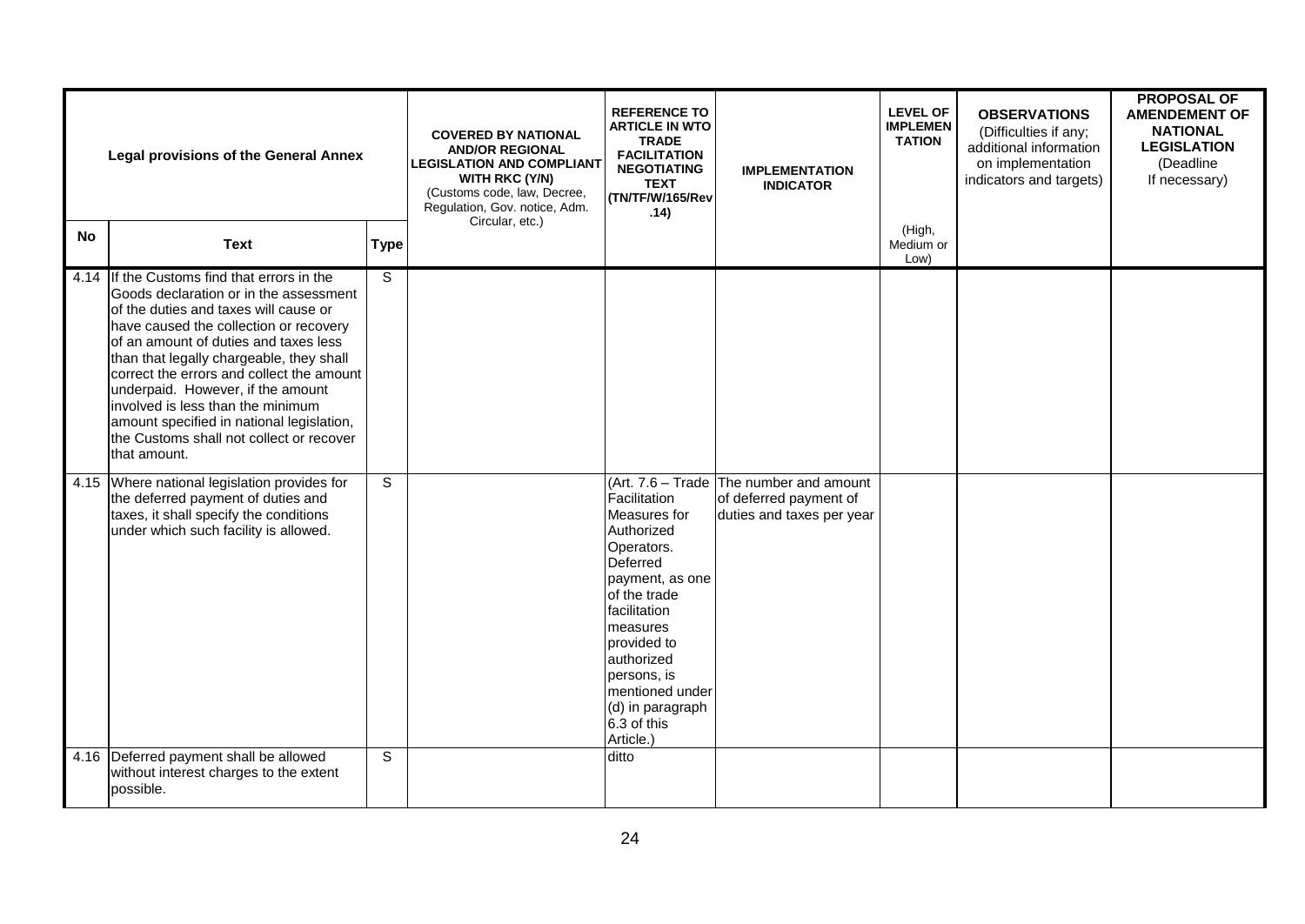|           | <b>Legal provisions of the General Annex</b>                                                                                                                |             | <b>COVERED BY NATIONAL</b><br><b>AND/OR REGIONAL</b><br><b>LEGISLATION AND COMPLIANT</b><br>WITH RKC (Y/N)<br>(Customs code, law, Decree,<br>Regulation, Gov. notice, Adm. | <b>REFERENCE TO</b><br><b>ARTICLE IN WTO</b><br><b>TRADE</b><br><b>FACILITATION</b><br><b>NEGOTIATING</b><br><b>TEXT</b><br>(TN/TF/W/165/Rev)<br>.14) | <b>IMPLEMENTATION</b><br><b>INDICATOR</b>      | <b>LEVEL OF</b><br><b>IMPLEMEN</b><br><b>TATION</b> | <b>OBSERVATIONS</b><br>(Difficulties if any;<br>additional information<br>on implementation<br>indicators and targets) | <b>PROPOSAL OF</b><br><b>AMENDEMENT OF</b><br><b>NATIONAL</b><br><b>LEGISLATION</b><br>(Deadline<br>If necessary) |
|-----------|-------------------------------------------------------------------------------------------------------------------------------------------------------------|-------------|----------------------------------------------------------------------------------------------------------------------------------------------------------------------------|-------------------------------------------------------------------------------------------------------------------------------------------------------|------------------------------------------------|-----------------------------------------------------|------------------------------------------------------------------------------------------------------------------------|-------------------------------------------------------------------------------------------------------------------|
| <b>No</b> | <b>Text</b>                                                                                                                                                 | <b>Type</b> | Circular, etc.)                                                                                                                                                            |                                                                                                                                                       |                                                | (High,<br>Medium or<br>Low)                         |                                                                                                                        |                                                                                                                   |
|           | 4.17 The period for deferred payment of<br>Iduties and taxes shall be at least<br>fourteen days.                                                            | S           |                                                                                                                                                                            | ditto                                                                                                                                                 | The deadline for deferred<br>payment           |                                                     |                                                                                                                        |                                                                                                                   |
|           | 4.18 Repayment shall be granted where it is<br>lestablished that duties and taxes have<br>been overcharged as a result of an error<br>lin their assessment. | S           |                                                                                                                                                                            |                                                                                                                                                       | The number and amount<br>of repayment per year |                                                     |                                                                                                                        |                                                                                                                   |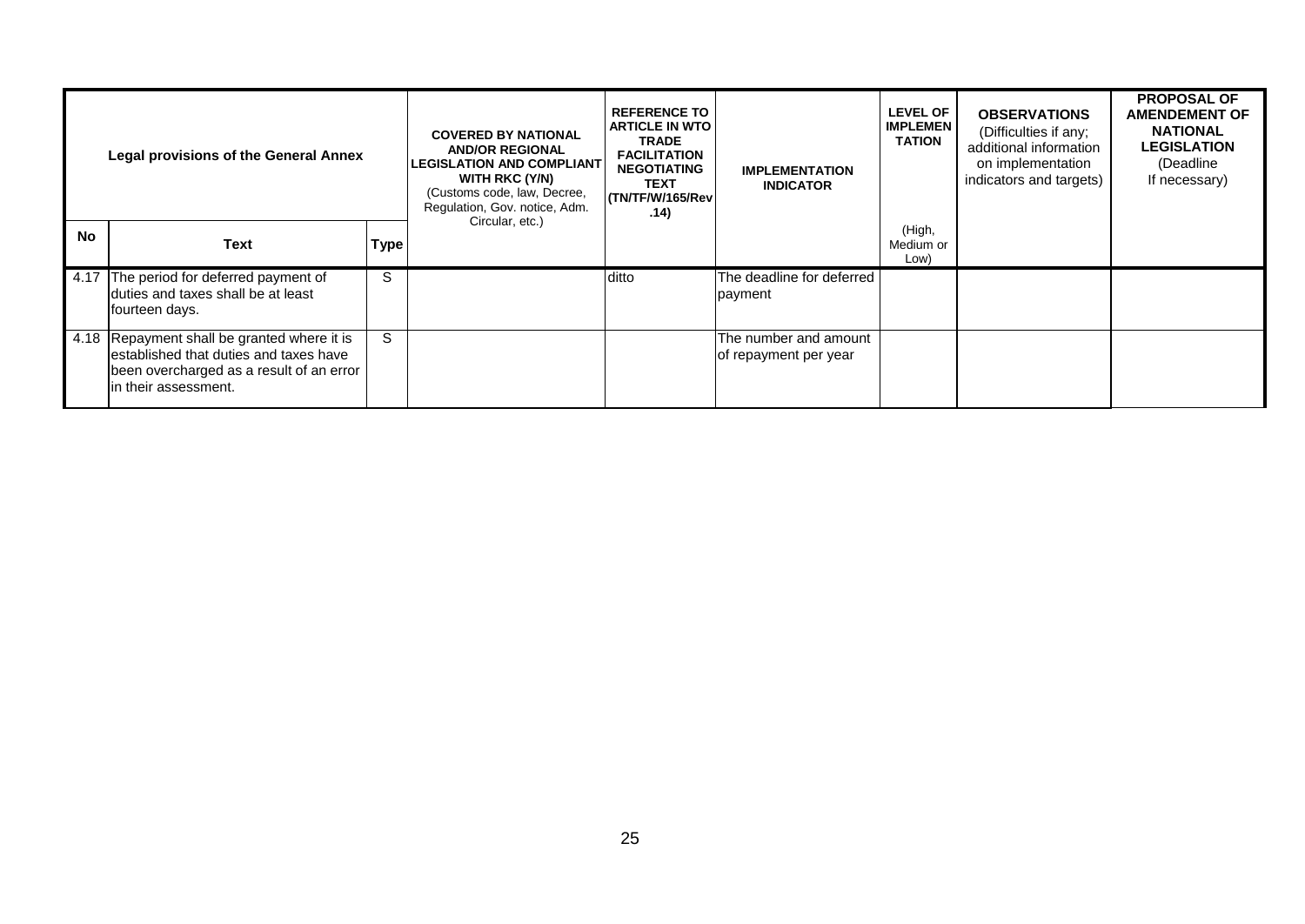|           | <b>Legal provisions of the General Annex</b>                                                                                                                                                                                                                                                                                                                                                                                                                                                                                                                                                                                                                                                                                                                                                                                                                                                                                                                                                                                                                                                                                                           |                | <b>COVERED BY NATIONAL</b><br><b>AND/OR REGIONAL</b><br><b>LEGISLATION AND COMPLIANT</b><br>WITH RKC (Y/N)<br>(Customs code, law, Decree,<br>Regulation, Gov. notice, Adm.<br>Circular, etc.) | <b>REFERENCE TO</b><br><b>ARTICLE IN WTO</b><br><b>TRADE</b><br><b>FACILITATION</b><br><b>NEGOTIATING</b><br><b>TEXT</b><br>(TN/TF/W/165/Rev<br>.14) | <b>IMPLEMENTATION</b><br><b>INDICATOR</b> | <b>LEVEL OF</b><br><b>IMPLEMEN</b><br><b>TATION</b> | <b>OBSERVATIONS</b><br>(Difficulties if any;<br>additional information<br>on implementation<br>indicators and targets) | <b>PROPOSAL OF</b><br><b>AMENDEMENT OF</b><br><b>NATIONAL</b><br><b>LEGISLATION</b><br>(Deadline<br>If necessary) |
|-----------|--------------------------------------------------------------------------------------------------------------------------------------------------------------------------------------------------------------------------------------------------------------------------------------------------------------------------------------------------------------------------------------------------------------------------------------------------------------------------------------------------------------------------------------------------------------------------------------------------------------------------------------------------------------------------------------------------------------------------------------------------------------------------------------------------------------------------------------------------------------------------------------------------------------------------------------------------------------------------------------------------------------------------------------------------------------------------------------------------------------------------------------------------------|----------------|-----------------------------------------------------------------------------------------------------------------------------------------------------------------------------------------------|------------------------------------------------------------------------------------------------------------------------------------------------------|-------------------------------------------|-----------------------------------------------------|------------------------------------------------------------------------------------------------------------------------|-------------------------------------------------------------------------------------------------------------------|
| <b>No</b> | <b>Text</b>                                                                                                                                                                                                                                                                                                                                                                                                                                                                                                                                                                                                                                                                                                                                                                                                                                                                                                                                                                                                                                                                                                                                            | <b>Type</b>    |                                                                                                                                                                                               |                                                                                                                                                      |                                           | (High,<br>Medium or<br>Low)                         |                                                                                                                        |                                                                                                                   |
|           | 4.19 Repayment shall be granted in respect<br>of imported or exported goods which are<br>found to have been defective or<br>otherwise not in accordance with the<br>agreed specifications at the time of<br>importation or exportation and are<br>returned either to the supplier or to<br>another person designated by the<br>supplier, subject to the following<br>conditions:<br>- the goods have not been worked,<br>repaired or used in the country of<br>importation, and are re-exported within a<br>reasonable time;<br>the goods have not been worked,<br>repaired or used in the country to which<br>they were exported, and are re-imported<br>within a reasonable time.<br>Use of the goods shall, however, not<br>hinder the repayment if such use was<br>indispensable to discover the defects or<br>other circumstances which caused the<br>re-exportation or re-importation of the<br>goods.<br>As an alternative to re-exportation or re-<br>importation, the goods may be<br>abandoned to the Revenue or destroyed<br>or rendered commercially valueless<br>under Customs control, as the Customs<br>may decide. Such abandonment or | $\overline{s}$ |                                                                                                                                                                                               |                                                                                                                                                      |                                           |                                                     |                                                                                                                        |                                                                                                                   |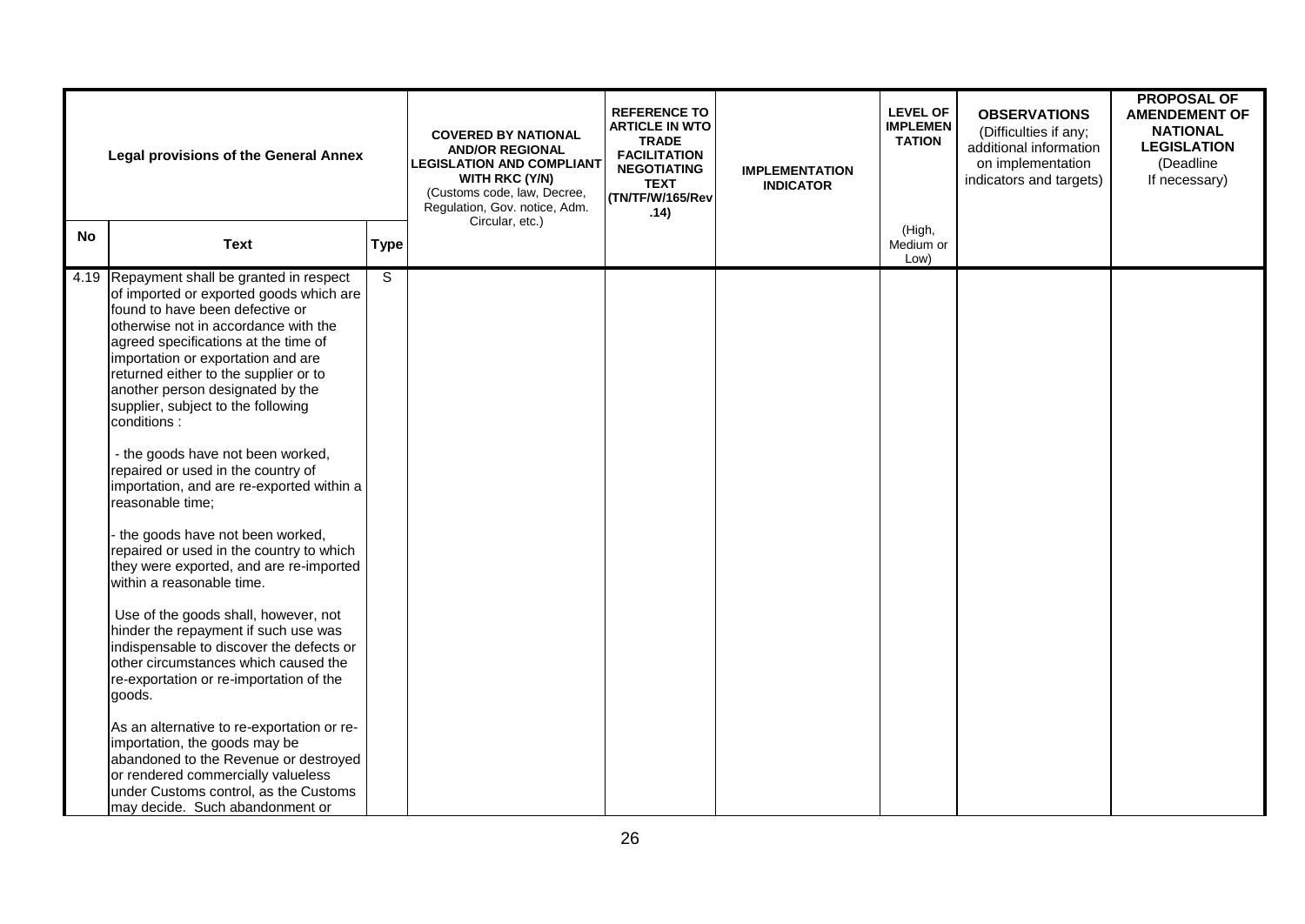|           | <b>Legal provisions of the General Annex</b>             | <b>COVERED BY NATIONAL</b><br><b>AND/OR REGIONAL</b><br><b>LEGISLATION AND COMPLIANT</b><br><b>WITH RKC (Y/N)</b><br>(Customs code, law, Decree,<br>Regulation, Gov. notice, Adm.<br>Circular, etc.) | <b>REFERENCE TO</b><br><b>ARTICLE IN WTO</b><br><b>TRADE</b><br><b>FACILITATION</b><br><b>NEGOTIATING</b><br><b>TEXT</b><br>(TN/TF/W/165/Rev<br>.14) | <b>IMPLEMENTATION</b><br><b>INDICATOR</b> | <b>LEVEL OF</b><br><b>IMPLEMEN</b><br><b>TATION</b> | <b>OBSERVATIONS</b><br>(Difficulties if any;<br>additional information<br>on implementation<br>indicators and targets) | <b>PROPOSAL OF</b><br><b>AMENDEMENT OF</b><br><b>NATIONAL</b><br><b>LEGISLATION</b><br>(Deadline<br>If necessary) |  |
|-----------|----------------------------------------------------------|------------------------------------------------------------------------------------------------------------------------------------------------------------------------------------------------------|------------------------------------------------------------------------------------------------------------------------------------------------------|-------------------------------------------|-----------------------------------------------------|------------------------------------------------------------------------------------------------------------------------|-------------------------------------------------------------------------------------------------------------------|--|
| <b>No</b> | <b>Text</b>                                              | <b>Type</b>                                                                                                                                                                                          |                                                                                                                                                      |                                           |                                                     | (High,<br>Medium or<br>Low)                                                                                            |                                                                                                                   |  |
|           | destruction shall not entail any cost to<br>the Revenue. |                                                                                                                                                                                                      |                                                                                                                                                      |                                           |                                                     |                                                                                                                        |                                                                                                                   |  |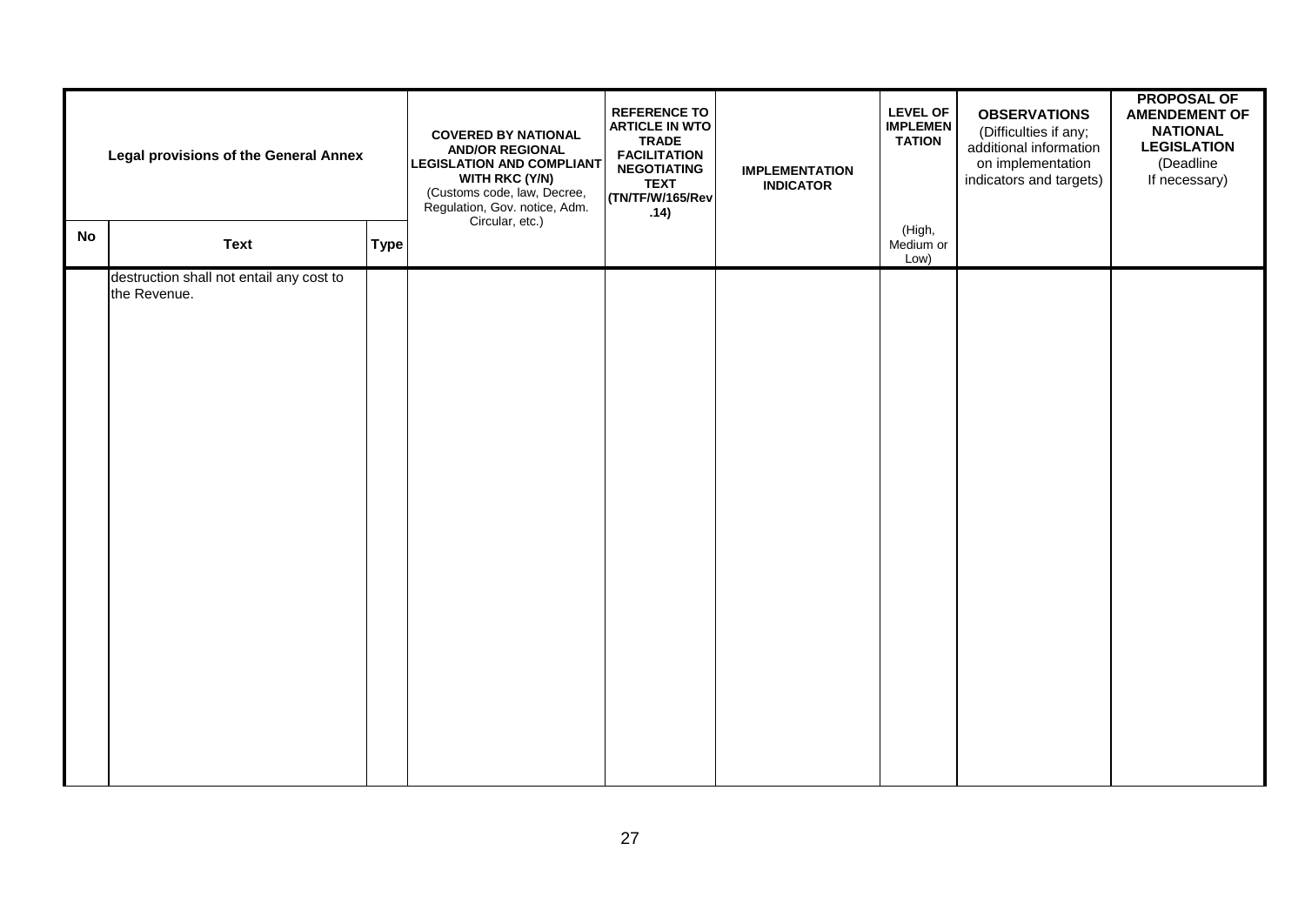| <b>Legal provisions of the General Annex</b> |                                                                                                                                                                                                                                                                                                                 |                        | <b>COVERED BY NATIONAL</b><br><b>AND/OR REGIONAL</b><br><b>LEGISLATION AND COMPLIANT</b><br><b>WITH RKC (Y/N)</b><br>(Customs code, law, Decree,<br>Regulation, Gov. notice, Adm.<br>Circular, etc.) | <b>REFERENCE TO</b><br><b>ARTICLE IN WTO</b><br><b>TRADE</b><br><b>FACILITATION</b><br><b>NEGOTIATING</b><br><b>TEXT</b><br>(TN/TF/W/165/Rev<br>.14) | <b>IMPLEMENTATION</b><br><b>INDICATOR</b>              | <b>LEVEL OF</b><br><b>IMPLEMEN</b><br><b>TATION</b> | <b>OBSERVATIONS</b><br>(Difficulties if any;<br>additional information<br>on implementation<br>indicators and targets) | <b>PROPOSAL OF</b><br><b>AMENDEMENT OF</b><br><b>NATIONAL</b><br><b>LEGISLATION</b><br>(Deadline<br>If necessary) |
|----------------------------------------------|-----------------------------------------------------------------------------------------------------------------------------------------------------------------------------------------------------------------------------------------------------------------------------------------------------------------|------------------------|------------------------------------------------------------------------------------------------------------------------------------------------------------------------------------------------------|------------------------------------------------------------------------------------------------------------------------------------------------------|--------------------------------------------------------|-----------------------------------------------------|------------------------------------------------------------------------------------------------------------------------|-------------------------------------------------------------------------------------------------------------------|
| No.                                          | <b>Text</b>                                                                                                                                                                                                                                                                                                     | <b>Type</b>            |                                                                                                                                                                                                      |                                                                                                                                                      |                                                        | (High,<br>Medium or<br>Low)                         |                                                                                                                        |                                                                                                                   |
| 4.20                                         | Where permission is given by the<br>Customs for goods originally declared<br>for a Customs procedure with payment<br>of duties and taxes to be placed under<br>another Customs procedure, repayment<br>shall be made of any duties and taxes<br>charged in excess of the amount due<br>under the new procedure. | $\overline{\text{TS}}$ |                                                                                                                                                                                                      |                                                                                                                                                      |                                                        |                                                     |                                                                                                                        |                                                                                                                   |
| 4.21                                         | Decisions on claims for repayment shall<br>be reached, and notified in writing to the<br>persons concerned, without undue<br>delay, and repayment of amounts<br>overcharged shall be made as soon as<br>possible after the verification of claims.                                                              | S                      |                                                                                                                                                                                                      |                                                                                                                                                      | The number of claims                                   |                                                     |                                                                                                                        |                                                                                                                   |
| 4.22                                         | Where it is established by the Customs<br>that the overcharge is a result of an error<br>on the part of the Customs in assessing<br>the duties and taxes, repayment shall be<br>made as a matter of priority.                                                                                                   | S                      |                                                                                                                                                                                                      |                                                                                                                                                      |                                                        |                                                     |                                                                                                                        |                                                                                                                   |
|                                              | 4.23 Where time limits are fixed beyond<br>which claims for repayment will not be<br>accepted, such limits shall be of<br>sufficient duration to take account of the<br>differing circumstances pertaining to<br>each type of case in which repayment<br>may be granted.                                        | $\overline{s}$         |                                                                                                                                                                                                      |                                                                                                                                                      | Average time spent<br>between payment and<br>repayment |                                                     |                                                                                                                        |                                                                                                                   |
|                                              | 4.24 Repayment shall not be granted if the<br>amount involved is less than the<br>minimum amount specified in national<br>legislation.                                                                                                                                                                          | S                      |                                                                                                                                                                                                      |                                                                                                                                                      |                                                        |                                                     |                                                                                                                        |                                                                                                                   |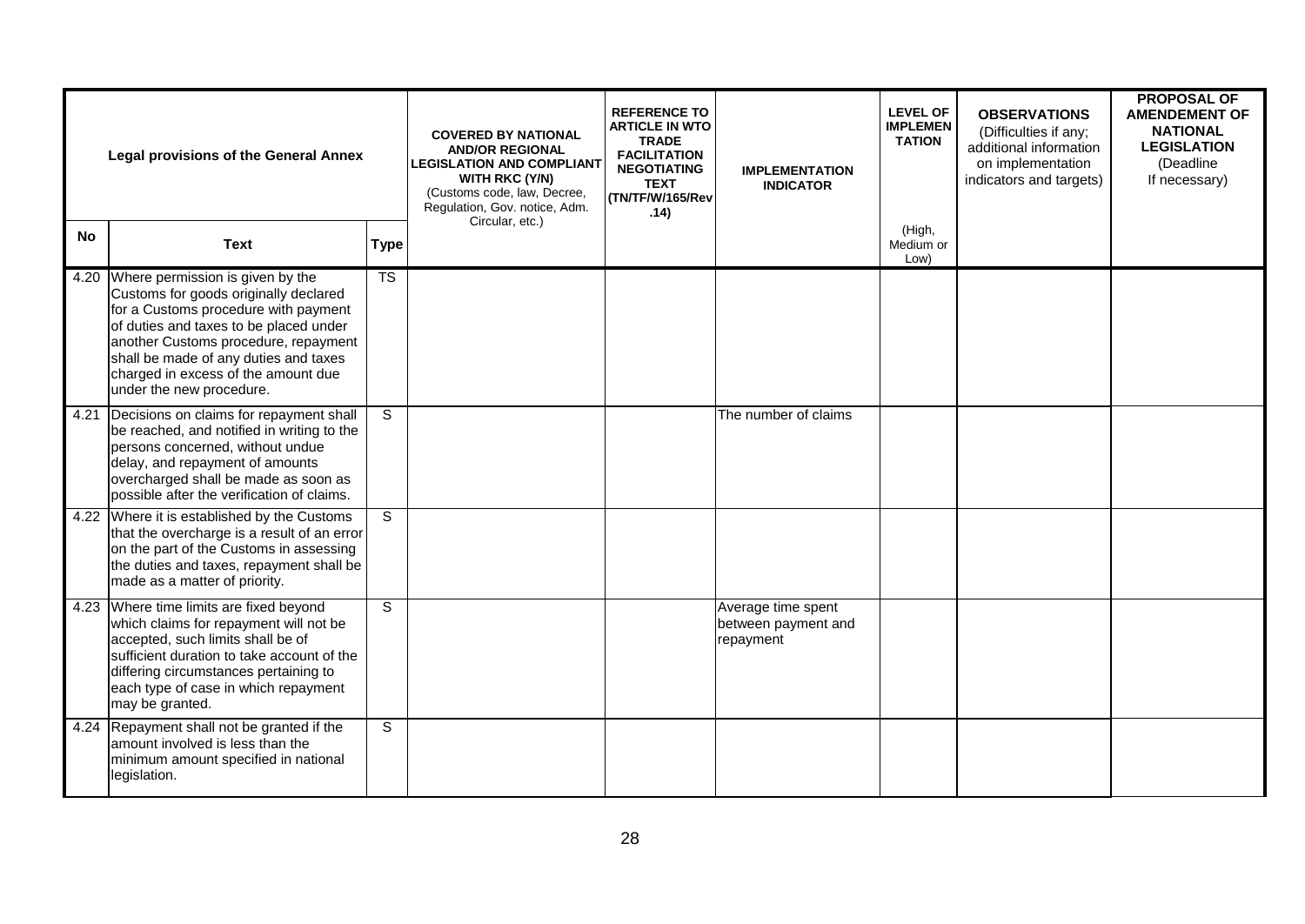| <b>Legal provisions of the General Annex</b> |                                                                                                                                                        | <b>COVERED BY NATIONAL</b><br><b>AND/OR REGIONAL</b><br><b>LEGISLATION AND COMPLIANT</b><br><b>WITH RKC (Y/N)</b><br>(Customs code, law, Decree,<br>Regulation, Gov. notice, Adm.<br>Circular, etc.) | <b>REFERENCE TO</b><br><b>ARTICLE IN WTO</b><br><b>TRADE</b><br><b>FACILITATION</b><br><b>NEGOTIATING</b><br><b>TEXT</b><br>(TN/TF/W/165/Rev<br>.14) | <b>IMPLEMENTATION</b><br><b>INDICATOR</b>                                                                                                                                                                                                                                                                                                                                                | <b>LEVEL OF</b><br><b>IMPLEMEN</b><br><b>TATION</b>                                                                                                                                                                                                                             | <b>OBSERVATIONS</b><br>(Difficulties if any;<br>additional information<br>on implementation<br>indicators and targets) | <b>PROPOSAL OF</b><br><b>AMENDEMENT OF</b><br><b>NATIONAL</b><br><b>LEGISLATION</b><br>(Deadline<br>If necessary) |  |
|----------------------------------------------|--------------------------------------------------------------------------------------------------------------------------------------------------------|------------------------------------------------------------------------------------------------------------------------------------------------------------------------------------------------------|------------------------------------------------------------------------------------------------------------------------------------------------------|------------------------------------------------------------------------------------------------------------------------------------------------------------------------------------------------------------------------------------------------------------------------------------------------------------------------------------------------------------------------------------------|---------------------------------------------------------------------------------------------------------------------------------------------------------------------------------------------------------------------------------------------------------------------------------|------------------------------------------------------------------------------------------------------------------------|-------------------------------------------------------------------------------------------------------------------|--|
| <b>No</b>                                    | <b>Text</b>                                                                                                                                            | <b>Type</b>                                                                                                                                                                                          |                                                                                                                                                      |                                                                                                                                                                                                                                                                                                                                                                                          |                                                                                                                                                                                                                                                                                 | (High,<br>Medium or<br>Low)                                                                                            |                                                                                                                   |  |
|                                              | <b>CHAPTER 5</b><br><b>SECURITY</b>                                                                                                                    |                                                                                                                                                                                                      |                                                                                                                                                      |                                                                                                                                                                                                                                                                                                                                                                                          |                                                                                                                                                                                                                                                                                 |                                                                                                                        |                                                                                                                   |  |
| 5.1                                          | National legislation shall enumerate the<br>cases in which security is required and<br>shall specify the forms in which security<br>is to be provided. | S                                                                                                                                                                                                    |                                                                                                                                                      | $(Art. 7.2 -$<br>Separation of<br>Release from<br>Final<br>Determination<br>and Payment of<br>Customs Duties,<br>Taxes, Fees and<br>Charge; Art. 7.6<br>- Trade<br>Facilitation<br>Measures for<br>Authorized<br>Operators; Art.<br>7.7 - Expedited<br>Shipments; Art.<br>11 - Freedom of<br>Transit. All of the<br>above<br>mentioned<br>articles mention<br>the use of<br>guarantees.) | The number and<br>$\mathbf{1}$ .<br>amount of security<br>per year<br>The cases in which<br>$\overline{2}$ .<br>security is required<br>enumerated by<br>national legislation<br>3.<br>The forms in which<br>security is to be<br>provided specified by<br>national legislation |                                                                                                                        |                                                                                                                   |  |
| 5.2                                          | The Customs shall determine the<br>amount of security.                                                                                                 | S                                                                                                                                                                                                    |                                                                                                                                                      | ditto                                                                                                                                                                                                                                                                                                                                                                                    |                                                                                                                                                                                                                                                                                 |                                                                                                                        |                                                                                                                   |  |
| 5.3                                          | Any person required to provide security<br>shall be allowed to choose any form of<br>security provided that it is acceptable to<br>the Customs.        | S                                                                                                                                                                                                    |                                                                                                                                                      | ditto                                                                                                                                                                                                                                                                                                                                                                                    | Forms of security<br>proposed by customs                                                                                                                                                                                                                                        |                                                                                                                        |                                                                                                                   |  |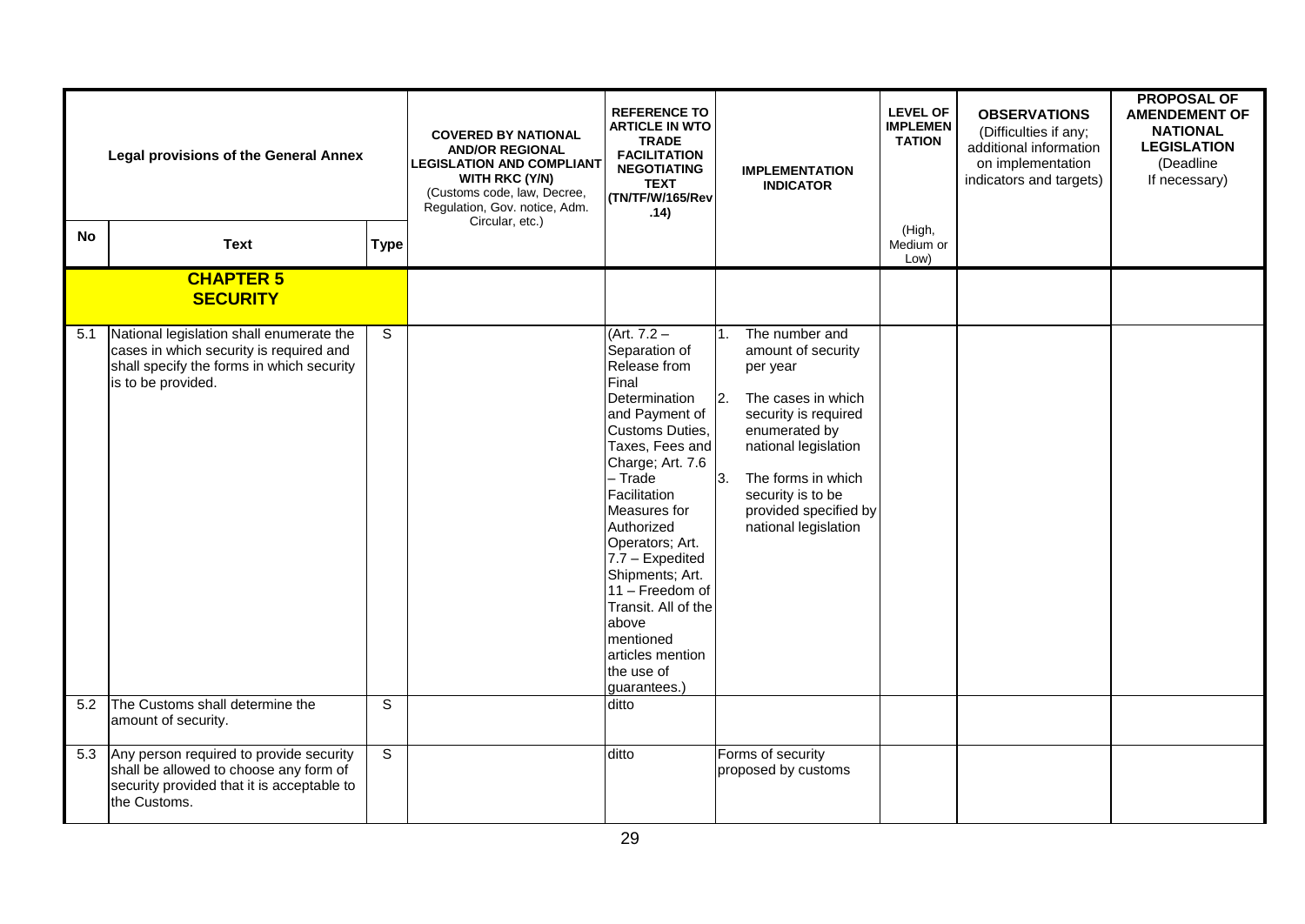| <b>Legal provisions of the General Annex</b> |                                                                                                                                                                                                                                                                                      | <b>COVERED BY NATIONAL</b><br><b>AND/OR REGIONAL</b><br><b>LEGISLATION AND COMPLIANT</b><br><b>WITH RKC (Y/N)</b><br>(Customs code, law, Decree,<br>Regulation, Gov. notice, Adm.<br>Circular, etc.) | <b>REFERENCE TO</b><br><b>ARTICLE IN WTO</b><br><b>TRADE</b><br><b>FACILITATION</b><br><b>NEGOTIATING</b><br><b>TEXT</b><br>(TN/TF/W/165/Rev<br>.14) | <b>IMPLEMENTATION</b><br><b>INDICATOR</b>                                                                           | <b>LEVEL OF</b><br><b>IMPLEMEN</b><br><b>TATION</b>                                   | <b>OBSERVATIONS</b><br>(Difficulties if any;<br>additional information<br>on implementation<br>indicators and targets) | <b>PROPOSAL OF</b><br><b>AMENDEMENT OF</b><br><b>NATIONAL</b><br><b>LEGISLATION</b><br>(Deadline<br>If necessary) |  |
|----------------------------------------------|--------------------------------------------------------------------------------------------------------------------------------------------------------------------------------------------------------------------------------------------------------------------------------------|------------------------------------------------------------------------------------------------------------------------------------------------------------------------------------------------------|------------------------------------------------------------------------------------------------------------------------------------------------------|---------------------------------------------------------------------------------------------------------------------|---------------------------------------------------------------------------------------|------------------------------------------------------------------------------------------------------------------------|-------------------------------------------------------------------------------------------------------------------|--|
| <b>No</b>                                    | <b>Text</b>                                                                                                                                                                                                                                                                          | <b>Type</b>                                                                                                                                                                                          |                                                                                                                                                      |                                                                                                                     |                                                                                       | (High,<br>Medium or<br>Low)                                                                                            |                                                                                                                   |  |
| 5.4                                          | Where national legislation provides, the<br>Customs shall not require security when<br>they are satisfied that an obligation to<br>the Customs will be fulfilled.                                                                                                                    | S                                                                                                                                                                                                    |                                                                                                                                                      | ditto                                                                                                               |                                                                                       |                                                                                                                        |                                                                                                                   |  |
| 5.5                                          | When security is required to ensure that<br>the obligations arising from a Customs<br>procedure will be fulfilled, the Customs<br>shall accept a general security, in<br>particular from declarants who regularly<br>declare goods at different offices in the<br>Customs territory. | S                                                                                                                                                                                                    |                                                                                                                                                      | ditto                                                                                                               | The proportion of general<br>security                                                 |                                                                                                                        |                                                                                                                   |  |
| 5.6                                          | Where security is required, the amount<br>of security to be provided shall be as low<br>as possible and, in respect of the<br>payment of duties and taxes, shall not<br>exceed the amount potentially<br>chargeable.                                                                 | S                                                                                                                                                                                                    |                                                                                                                                                      | ditto                                                                                                               | Average ration between<br>the amount of security<br>and suspended duties<br>and taxes |                                                                                                                        |                                                                                                                   |  |
| 5.7                                          | Where security has been furnished, it<br>shall be discharged as soon as possible<br>after the Customs are satisfied that the<br>obligations under which the security was<br>required have been duly fulfilled.                                                                       | S                                                                                                                                                                                                    |                                                                                                                                                      | ditto                                                                                                               | Average time spent<br>between the deposit of<br>security and discharge                |                                                                                                                        |                                                                                                                   |  |
|                                              | <b>CHAPTER 6</b><br><b>CUSTOMS CONTROL</b>                                                                                                                                                                                                                                           |                                                                                                                                                                                                      |                                                                                                                                                      |                                                                                                                     |                                                                                       |                                                                                                                        |                                                                                                                   |  |
| 6.1                                          | All goods, including means of transport,<br>which enter or leave the Customs<br>territory, regardless of whether they are<br>liable to duties and taxes, shall be<br>subject to Customs control.                                                                                     | S                                                                                                                                                                                                    |                                                                                                                                                      | $(Art. 5.2 -$<br>Detention. This<br>Article requires<br>informing the<br>competent<br>authority of the<br>exporting | The number of Customs<br>controls per year                                            |                                                                                                                        |                                                                                                                   |  |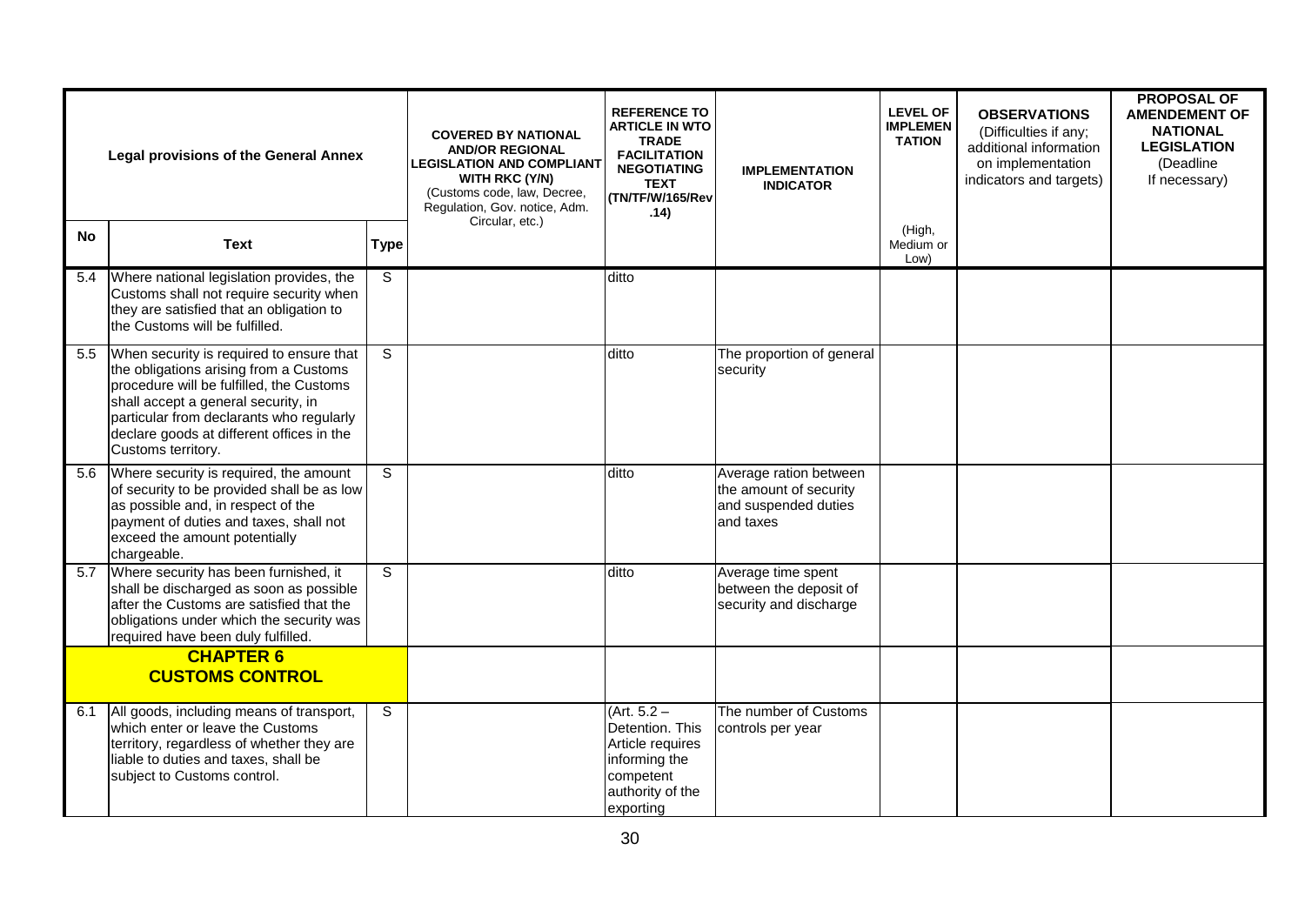|           | <b>Legal provisions of the General Annex</b>                                                                                                                                    |                | <b>COVERED BY NATIONAL</b><br><b>AND/OR REGIONAL</b><br><b>LEGISLATION AND COMPLIANT</b><br><b>WITH RKC (Y/N)</b><br>(Customs code, law, Decree,<br>Regulation, Gov. notice, Adm.<br>Circular, etc.) | <b>REFERENCE TO</b><br><b>ARTICLE IN WTO</b><br><b>TRADE</b><br><b>FACILITATION</b><br><b>NEGOTIATING</b><br><b>TEXT</b><br>(TN/TF/W/165/Rev<br>.14) | <b>IMPLEMENTATION</b><br><b>INDICATOR</b>                                                                                                | <b>LEVEL OF</b><br><b>IMPLEMEN</b><br><b>TATION</b> | <b>OBSERVATIONS</b><br>(Difficulties if any;<br>additional information<br>on implementation<br>indicators and targets) | <b>PROPOSAL OF</b><br><b>AMENDEMENT OF</b><br><b>NATIONAL</b><br><b>LEGISLATION</b><br>(Deadline<br>If necessary) |
|-----------|---------------------------------------------------------------------------------------------------------------------------------------------------------------------------------|----------------|------------------------------------------------------------------------------------------------------------------------------------------------------------------------------------------------------|------------------------------------------------------------------------------------------------------------------------------------------------------|------------------------------------------------------------------------------------------------------------------------------------------|-----------------------------------------------------|------------------------------------------------------------------------------------------------------------------------|-------------------------------------------------------------------------------------------------------------------|
| <b>No</b> | <b>Text</b>                                                                                                                                                                     | <b>Type</b>    |                                                                                                                                                                                                      |                                                                                                                                                      |                                                                                                                                          | (High,<br>Medium or<br>Low)                         |                                                                                                                        |                                                                                                                   |
|           |                                                                                                                                                                                 |                |                                                                                                                                                                                                      | country in case<br>of detention of<br>goods, which is<br>not envisaged<br>by the RKC.)                                                               |                                                                                                                                          |                                                     |                                                                                                                        |                                                                                                                   |
| 6.2       | Customs control shall be limited to that<br>necessary to ensure compliance with the<br>Customs law.                                                                             | S              |                                                                                                                                                                                                      |                                                                                                                                                      | Percentage of controlled<br>goods declaration over all                                                                                   |                                                     |                                                                                                                        |                                                                                                                   |
| 6.3       | In the application of Customs control, the<br>Customs shall use risk management.                                                                                                | $\overline{s}$ |                                                                                                                                                                                                      | Art. 7.3 - Risk<br>Management                                                                                                                        | Possibility given by<br>1.<br>the computing<br>system for self<br>assessment of duties<br>and taxes<br>2.<br>See 6.4                     |                                                     |                                                                                                                        |                                                                                                                   |
| 6.4       | The Customs shall use risk analysis to<br>determine which persons and which<br>goods, including means of transport,<br>should be examined and the extent of<br>the examination. | $\overline{s}$ |                                                                                                                                                                                                      | ditto                                                                                                                                                | Existence of several<br>channel (red, green)<br>for customs<br>clearance<br>Use of Non Intrusive<br>2.<br>Inspection (NII)               |                                                     |                                                                                                                        |                                                                                                                   |
| 6.5       | The Customs shall adopt a compliance<br>measurement strategy to support risk<br>management.                                                                                     | $\mathbf S$    |                                                                                                                                                                                                      | ditto                                                                                                                                                | Existence of<br>compliance or<br>performance<br>measurements<br>2.<br>Existence and<br>implementation of<br>Customs control<br>programme |                                                     |                                                                                                                        |                                                                                                                   |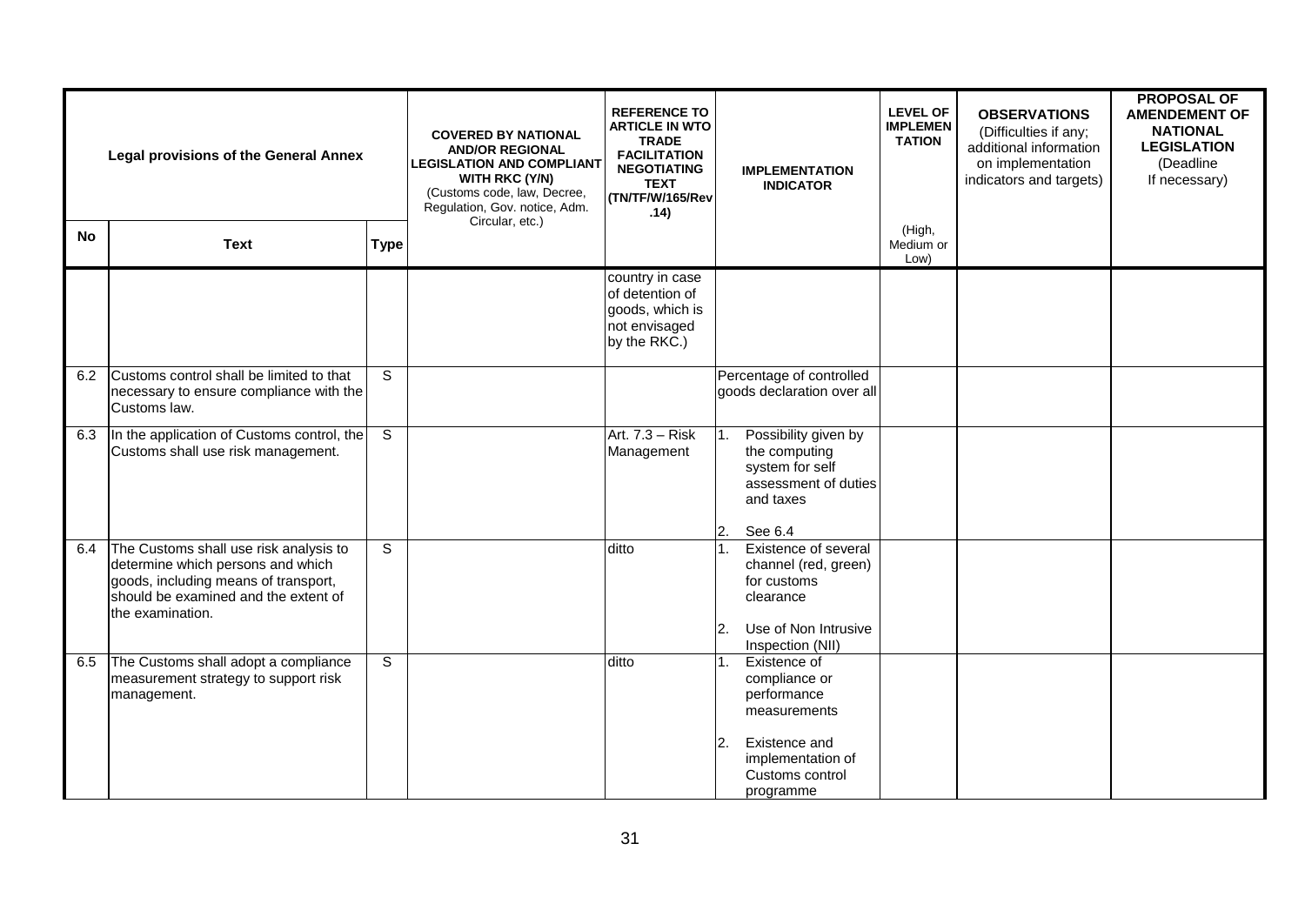|           | <b>Legal provisions of the General Annex</b>                                                                                                                                     |                | <b>COVERED BY NATIONAL</b><br><b>AND/OR REGIONAL</b><br><b>LEGISLATION AND COMPLIANT</b><br><b>WITH RKC (Y/N)</b><br>(Customs code, law, Decree,<br>Regulation, Gov. notice, Adm.<br>Circular, etc.) | <b>REFERENCE TO</b><br><b>ARTICLE IN WTO</b><br><b>TRADE</b><br><b>FACILITATION</b><br><b>NEGOTIATING</b><br><b>TEXT</b><br>(TN/TF/W/165/Rev<br>.14)                                                                                     |                     | <b>IMPLEMENTATION</b><br><b>INDICATOR</b>                                                                                                                                                                        | <b>LEVEL OF</b><br><b>IMPLEMEN</b><br><b>TATION</b> | <b>OBSERVATIONS</b><br>(Difficulties if any;<br>additional information<br>on implementation<br>indicators and targets) | <b>PROPOSAL OF</b><br><b>AMENDEMENT OF</b><br><b>NATIONAL</b><br><b>LEGISLATION</b><br>(Deadline<br>If necessary) |
|-----------|----------------------------------------------------------------------------------------------------------------------------------------------------------------------------------|----------------|------------------------------------------------------------------------------------------------------------------------------------------------------------------------------------------------------|------------------------------------------------------------------------------------------------------------------------------------------------------------------------------------------------------------------------------------------|---------------------|------------------------------------------------------------------------------------------------------------------------------------------------------------------------------------------------------------------|-----------------------------------------------------|------------------------------------------------------------------------------------------------------------------------|-------------------------------------------------------------------------------------------------------------------|
| <b>No</b> | <b>Text</b>                                                                                                                                                                      | <b>Type</b>    |                                                                                                                                                                                                      |                                                                                                                                                                                                                                          |                     |                                                                                                                                                                                                                  | (High,<br>Medium or<br>Low)                         |                                                                                                                        |                                                                                                                   |
| 6.6       | Customs control systems shall include<br>audit-based controls.                                                                                                                   | $\overline{s}$ |                                                                                                                                                                                                      | Art. 7.4 - Post-<br>Clearance Audit                                                                                                                                                                                                      | <sup>2.</sup><br>3. | The number of post-<br>clearance audit per<br>vear<br>The number of errors<br>detected by pos-<br>clearance audit per<br>year<br>The amount of duties<br>and taxes collected<br>through post-<br>clearance audit |                                                     |                                                                                                                        |                                                                                                                   |
| 6.7       | The Customs shall seek to co-operate<br>with other Customs administrations and<br>seek to conclude mutual administrative<br>assistance agreements to enhance<br>Customs control. | S              |                                                                                                                                                                                                      | Art. $12 -$<br>Customs<br>Cooperation                                                                                                                                                                                                    |                     | The number of mutual<br>administrative assistance<br>agreements                                                                                                                                                  |                                                     |                                                                                                                        |                                                                                                                   |
| 6.8       | The Customs shall seek to co-operate<br>with the trade and seek to conclude<br>Memoranda of Understanding to<br>enhance Customs control.                                         | $\overline{s}$ |                                                                                                                                                                                                      | $(Art. 7.7 -$<br>Expedited<br>Shipments.<br>Under (j) in<br>paragraph 7.1 of<br>this Article, the<br>legal text<br>envisages<br>actively<br>reporting<br>suspicious<br>information to<br>the customs to<br>ensure the<br>compliance with | $1_{-}$<br>2.<br>3. | The number of<br>MoU's with trade<br>Implementation of<br>AEO programme<br>The number of<br>AEO's                                                                                                                |                                                     |                                                                                                                        |                                                                                                                   |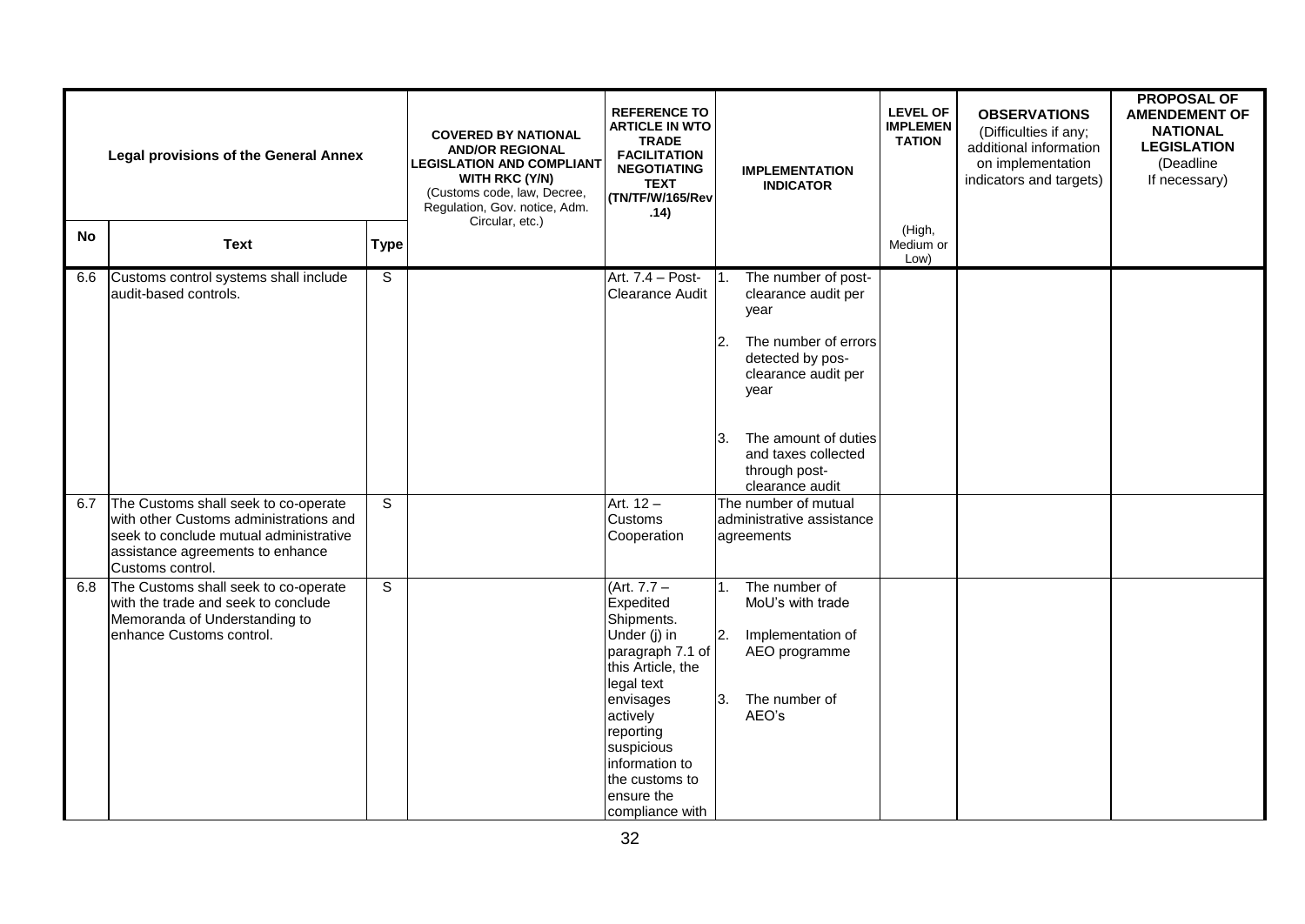| <b>Legal provisions of the General Annex</b> |                                                                                                                                                                                                                                        | <b>COVERED BY NATIONAL</b><br><b>AND/OR REGIONAL</b><br><b>LEGISLATION AND COMPLIANT</b><br><b>WITH RKC (Y/N)</b><br>(Customs code, law, Decree,<br>Regulation, Gov. notice, Adm.<br>Circular, etc.) | <b>REFERENCE TO</b><br><b>ARTICLE IN WTO</b><br><b>TRADE</b><br><b>FACILITATION</b><br><b>NEGOTIATING</b><br><b>TEXT</b><br>(TN/TF/W/165/Rev<br>.14) | <b>IMPLEMENTATION</b><br><b>INDICATOR</b>                                                                                                                                                              | <b>LEVEL OF</b><br><b>IMPLEMEN</b><br><b>TATION</b>                                                                                                             | <b>OBSERVATIONS</b><br>(Difficulties if any;<br>additional information<br>on implementation<br>indicators and targets) | <b>PROPOSAL OF</b><br><b>AMENDEMENT OF</b><br><b>NATIONAL</b><br><b>LEGISLATION</b><br>(Deadline<br>If necessary) |  |
|----------------------------------------------|----------------------------------------------------------------------------------------------------------------------------------------------------------------------------------------------------------------------------------------|------------------------------------------------------------------------------------------------------------------------------------------------------------------------------------------------------|------------------------------------------------------------------------------------------------------------------------------------------------------|--------------------------------------------------------------------------------------------------------------------------------------------------------------------------------------------------------|-----------------------------------------------------------------------------------------------------------------------------------------------------------------|------------------------------------------------------------------------------------------------------------------------|-------------------------------------------------------------------------------------------------------------------|--|
| <b>No</b>                                    | <b>Text</b>                                                                                                                                                                                                                            | <b>Type</b>                                                                                                                                                                                          |                                                                                                                                                      |                                                                                                                                                                                                        |                                                                                                                                                                 | (High,<br>Medium or<br>Low)                                                                                            |                                                                                                                   |  |
|                                              |                                                                                                                                                                                                                                        |                                                                                                                                                                                                      |                                                                                                                                                      | relevant laws<br>and regulations.)                                                                                                                                                                     |                                                                                                                                                                 |                                                                                                                        |                                                                                                                   |  |
| 6.9                                          | The Customs shall use information<br>technology and electronic commerce to<br>the greatest possible extent to enhance<br>Customs control.                                                                                              | $\overline{\text{TS}}$                                                                                                                                                                               |                                                                                                                                                      |                                                                                                                                                                                                        | Use of WCO Data Model<br>(DM) and Unique<br><b>Consignment Reference</b><br>(UCR)                                                                               |                                                                                                                        |                                                                                                                   |  |
| 6.10                                         | The Customs shall evaluate traders'<br>commercial systems where those<br>systems have an impact on Customs<br>operations to ensure compliance with<br>Customs requirements.                                                            | S                                                                                                                                                                                                    |                                                                                                                                                      | Art. 7.4 - Post-<br><b>Clearance Audit</b>                                                                                                                                                             | The number of traders'<br>systems audit carried out<br>for customs control<br>purposes                                                                          |                                                                                                                        |                                                                                                                   |  |
|                                              | <b>CHAPTER 7</b><br><b>APPLICATION OF INFORMATION</b><br><b>TECHNOLOGY</b>                                                                                                                                                             |                                                                                                                                                                                                      |                                                                                                                                                      |                                                                                                                                                                                                        |                                                                                                                                                                 |                                                                                                                        |                                                                                                                   |  |
| 7.1                                          | The Customs shall apply information<br>technology to support Customs<br>operations, where it is cost-effective and<br>efficient for the Customs and for the<br>trade. The Customs shall specify the<br>conditions for its application. | S                                                                                                                                                                                                    |                                                                                                                                                      | Art. 7.1 - Pre-<br>Arrival<br>Processing; Art.<br>7.7 - Expedited<br>Shipments;<br>Article $10.1 -$<br>Review of<br>Formalities and<br>Documentation<br>Requirements;<br>Art. 10.5 -<br>Single Window. | The number of<br>offices using IT to<br>support customs<br>operations,<br>Percentage of<br>12.<br>automated<br>procedures<br>3.<br>Global level of<br>automaion |                                                                                                                        |                                                                                                                   |  |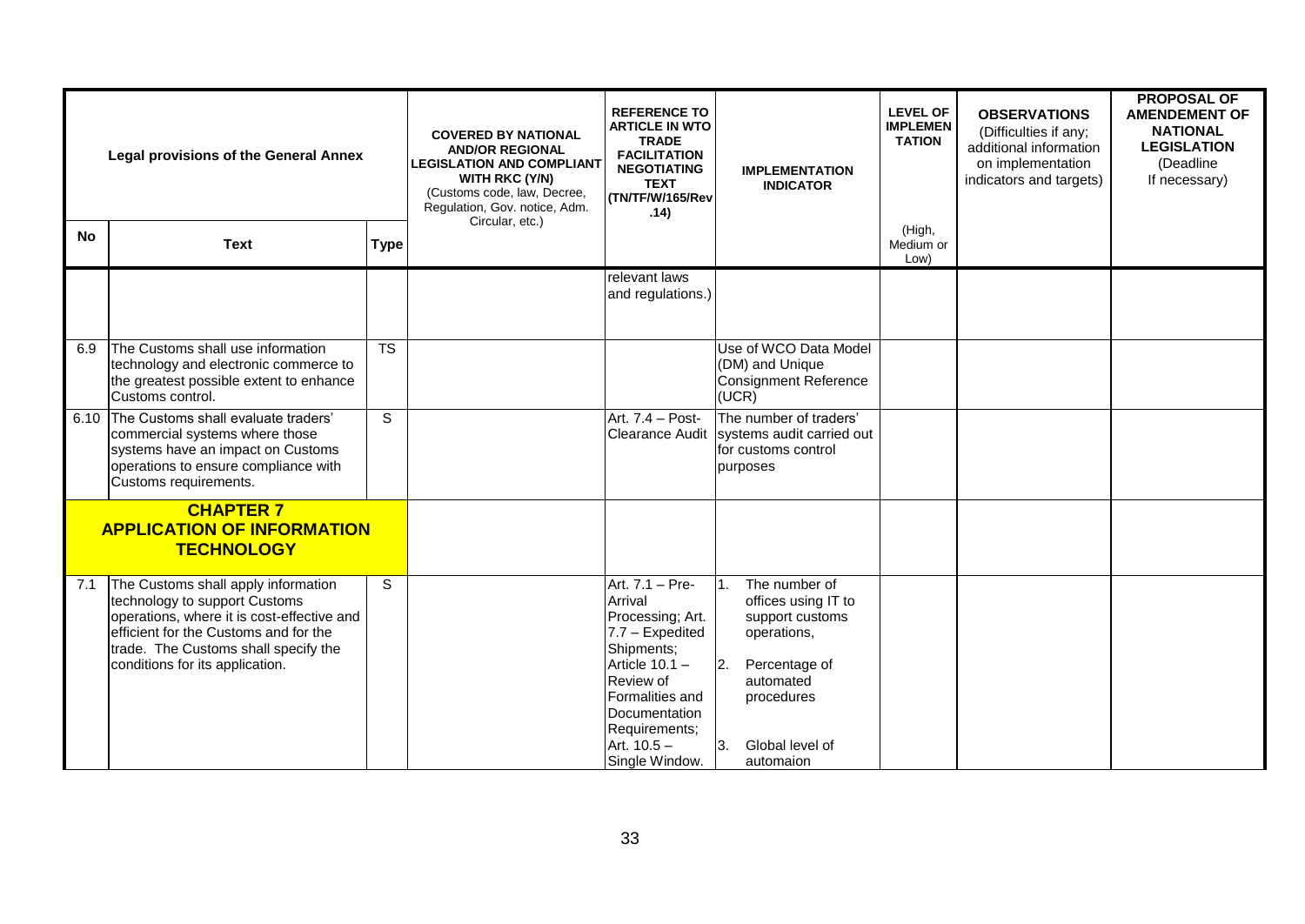|     | <b>Legal provisions of the General Annex</b>                                                                                                                                                                                                                                                                                                                                                                                                                                                  |                | <b>COVERED BY NATIONAL</b><br><b>AND/OR REGIONAL</b><br><b>LEGISLATION AND COMPLIANT</b><br>WITH RKC (Y/N)<br>(Customs code, law, Decree,<br>Regulation, Gov. notice, Adm.<br>Circular, etc.) | <b>REFERENCE TO</b><br><b>ARTICLE IN WTO</b><br><b>TRADE</b><br><b>FACILITATION</b><br><b>NEGOTIATING</b><br><b>TEXT</b><br>(TN/TF/W/165/Rev<br>.14)                                                                                                    | <b>IMPLEMENTATION</b><br><b>INDICATOR</b>                            | <b>LEVEL OF</b><br><b>IMPLEMEN</b><br><b>TATION</b> | <b>OBSERVATIONS</b><br>(Difficulties if any;<br>additional information<br>on implementation<br>indicators and targets) | <b>PROPOSAL OF</b><br><b>AMENDEMENT OF</b><br><b>NATIONAL</b><br><b>LEGISLATION</b><br>(Deadline<br>If necessary) |
|-----|-----------------------------------------------------------------------------------------------------------------------------------------------------------------------------------------------------------------------------------------------------------------------------------------------------------------------------------------------------------------------------------------------------------------------------------------------------------------------------------------------|----------------|-----------------------------------------------------------------------------------------------------------------------------------------------------------------------------------------------|---------------------------------------------------------------------------------------------------------------------------------------------------------------------------------------------------------------------------------------------------------|----------------------------------------------------------------------|-----------------------------------------------------|------------------------------------------------------------------------------------------------------------------------|-------------------------------------------------------------------------------------------------------------------|
| No  | <b>Text</b>                                                                                                                                                                                                                                                                                                                                                                                                                                                                                   | <b>Type</b>    |                                                                                                                                                                                               |                                                                                                                                                                                                                                                         |                                                                      | (High,<br>Medium or<br>Low)                         |                                                                                                                        |                                                                                                                   |
| 7.2 | When introducing computer applications,<br>the Customs shall use relevant<br>internationally accepted standards.                                                                                                                                                                                                                                                                                                                                                                              | $\overline{s}$ |                                                                                                                                                                                               | Art. 10.4 - Use<br>of International<br>Standards; Art.<br>10.5 Single<br>Window                                                                                                                                                                         | Implementation of Single<br>Window                                   |                                                     |                                                                                                                        |                                                                                                                   |
| 7.3 | The introduction of information<br>technology shall be carried out in<br>consultation with all relevant parties<br>directly affected, to the greatest extent<br>possible.                                                                                                                                                                                                                                                                                                                     | $\overline{s}$ |                                                                                                                                                                                               | Art. $2.3 -$<br>Consultations;<br>Art. 9 - Border<br>Agency<br>Cooperation                                                                                                                                                                              | Level of involvement<br>$1_{\cdot}$<br>of stakeholders<br>2. See 1.3 |                                                     |                                                                                                                        |                                                                                                                   |
| 7.4 | New or revised national legislation shall<br>provide for:<br>- electronic commerce methods as an<br>alternative to paper-based documentary<br>requirements;<br>- electronic as well as paper-based<br>authentication methods;<br>- the right of the Customs to retain<br>information for their own use and, as<br>appropriate, to exchange such<br>information with other Customs<br>administrations and all other legally<br>approved parties by means of electronic<br>commerce techniques. | $\mathsf{S}$   |                                                                                                                                                                                               | Art. $2.2 -$<br>Opportunity to<br>Comment on<br>New and<br>Amended Rules;<br>Art. $12 -$<br>Customs<br>Cooperation;<br>(Art. 7.1 - Pre-<br>Arrival<br>Processing. This<br>Article doesn't<br>specifically<br>indicate a<br>legislative<br>requirement.) |                                                                      |                                                     |                                                                                                                        |                                                                                                                   |
|     | <b>CHAPTER 8</b><br><b>RELATIONSHIP BETWEEN THE</b><br><b>CUSTOMS AND THIRD PARTIES</b>                                                                                                                                                                                                                                                                                                                                                                                                       |                |                                                                                                                                                                                               |                                                                                                                                                                                                                                                         |                                                                      |                                                     |                                                                                                                        |                                                                                                                   |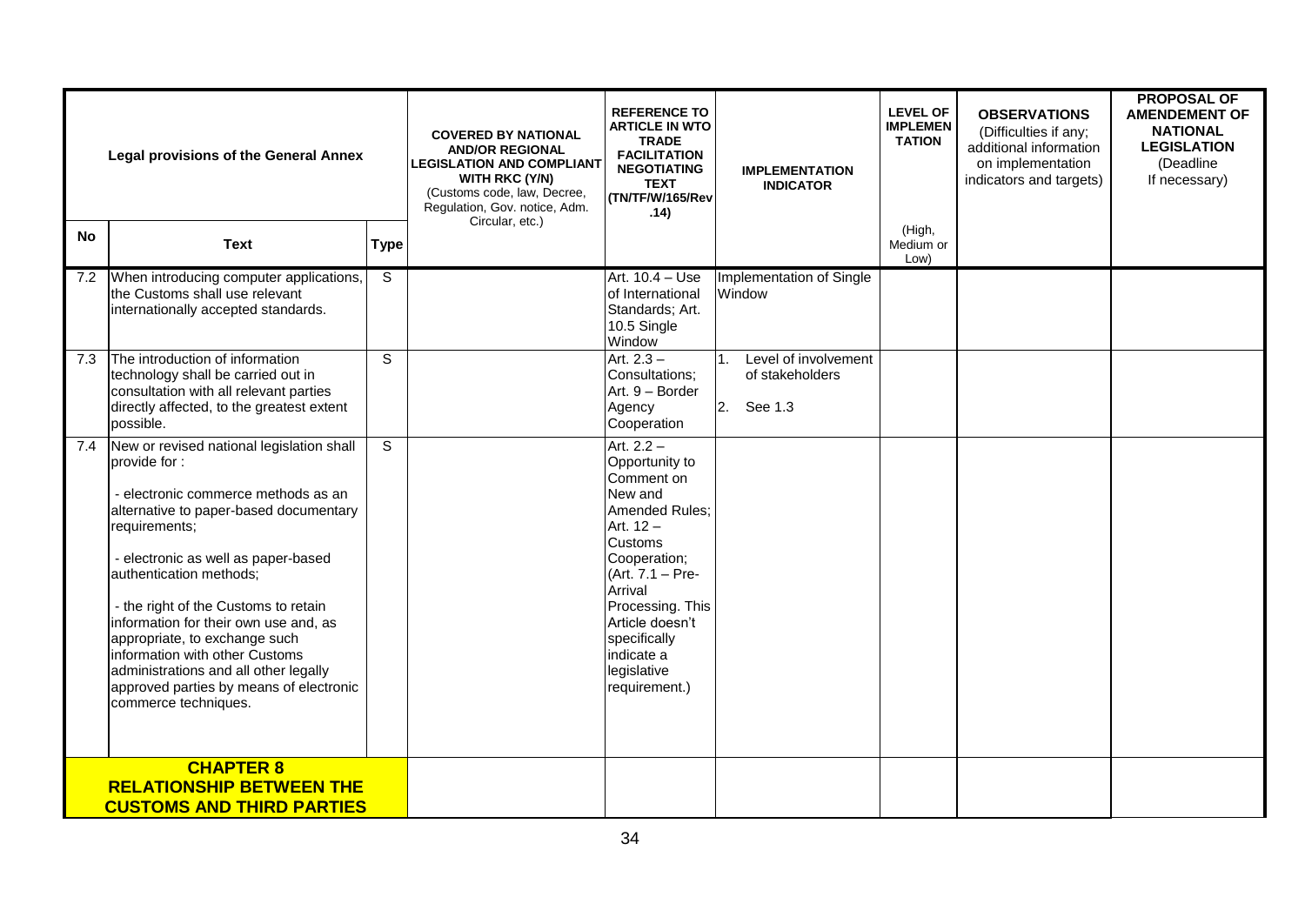| <b>Legal provisions of the General Annex</b> |                                                                                                                                                                                                                                                                                                  | <b>COVERED BY NATIONAL</b><br><b>AND/OR REGIONAL</b><br><b>LEGISLATION AND COMPLIANT</b><br><b>WITH RKC (Y/N)</b><br>(Customs code, law, Decree,<br>Regulation, Gov. notice, Adm. | <b>REFERENCE TO</b><br><b>ARTICLE IN WTO</b><br><b>TRADE</b><br><b>FACILITATION</b><br><b>NEGOTIATING</b><br><b>TEXT</b><br>(TN/TF/W/165/Rev<br>.14) |                                                 | <b>IMPLEMENTATION</b><br><b>INDICATOR</b> | <b>LEVEL OF</b><br><b>IMPLEMEN</b><br><b>TATION</b>                                                                                                                                               | <b>OBSERVATIONS</b><br>(Difficulties if any;<br>additional information<br>on implementation<br>indicators and targets) | <b>PROPOSAL OF</b><br><b>AMENDEMENT OF</b><br><b>NATIONAL</b><br><b>LEGISLATION</b><br>(Deadline<br>If necessary) |  |
|----------------------------------------------|--------------------------------------------------------------------------------------------------------------------------------------------------------------------------------------------------------------------------------------------------------------------------------------------------|-----------------------------------------------------------------------------------------------------------------------------------------------------------------------------------|------------------------------------------------------------------------------------------------------------------------------------------------------|-------------------------------------------------|-------------------------------------------|---------------------------------------------------------------------------------------------------------------------------------------------------------------------------------------------------|------------------------------------------------------------------------------------------------------------------------|-------------------------------------------------------------------------------------------------------------------|--|
| <b>No</b>                                    | <b>Text</b>                                                                                                                                                                                                                                                                                      | <b>Type</b>                                                                                                                                                                       | Circular, etc.)                                                                                                                                      |                                                 |                                           |                                                                                                                                                                                                   | (High,<br>Medium or<br>Low)                                                                                            |                                                                                                                   |  |
| 8.1                                          | Persons concerned shall have the<br>choice of transacting business with the<br>Customs either directly or by designating<br>a third party to act on their behalf.                                                                                                                                | S                                                                                                                                                                                 |                                                                                                                                                      | Art. 10.7 - Use<br>of Customs<br><b>Brokers</b> |                                           |                                                                                                                                                                                                   |                                                                                                                        |                                                                                                                   |  |
| 8.2                                          | National legislation shall set out the<br>conditions under which a person may act<br>for and on behalf of another person in<br>dealing with the Customs and shall lay<br>down the liability of third parties to the<br>Customs for duties and taxes and for<br>any irregularities.               | S                                                                                                                                                                                 |                                                                                                                                                      | ditto                                           | 2.                                        | The number of third<br>parties which may<br>act for and on behalf<br>of another person in<br>dealing with the<br>Customs procedures<br>per year<br>Conditions set out by<br>national legislations |                                                                                                                        |                                                                                                                   |  |
| 8.3                                          | The Customs transactions where the<br>person concerned elects to do business<br>on his own account shall not be treated<br>less favourably or be subject to more<br>stringent requirements than those<br>Customs transactions which are handled<br>for the person concerned by a third<br>party. | S                                                                                                                                                                                 |                                                                                                                                                      | ditto                                           |                                           |                                                                                                                                                                                                   |                                                                                                                        |                                                                                                                   |  |
| 8.4                                          | A person designated as a third party<br>shall have the same rights as the person<br>who designated him in those matters<br>related to transacting business with the<br>Customs.                                                                                                                  | S                                                                                                                                                                                 |                                                                                                                                                      | ditto                                           |                                           |                                                                                                                                                                                                   |                                                                                                                        |                                                                                                                   |  |
| 8.5                                          | The Customs shall provide for third<br>parties to participate in their formal<br>consultations with the trade.                                                                                                                                                                                   | S                                                                                                                                                                                 |                                                                                                                                                      | Art. 2.3 -<br>Consultations                     |                                           | See 1.3 and 7.3                                                                                                                                                                                   |                                                                                                                        |                                                                                                                   |  |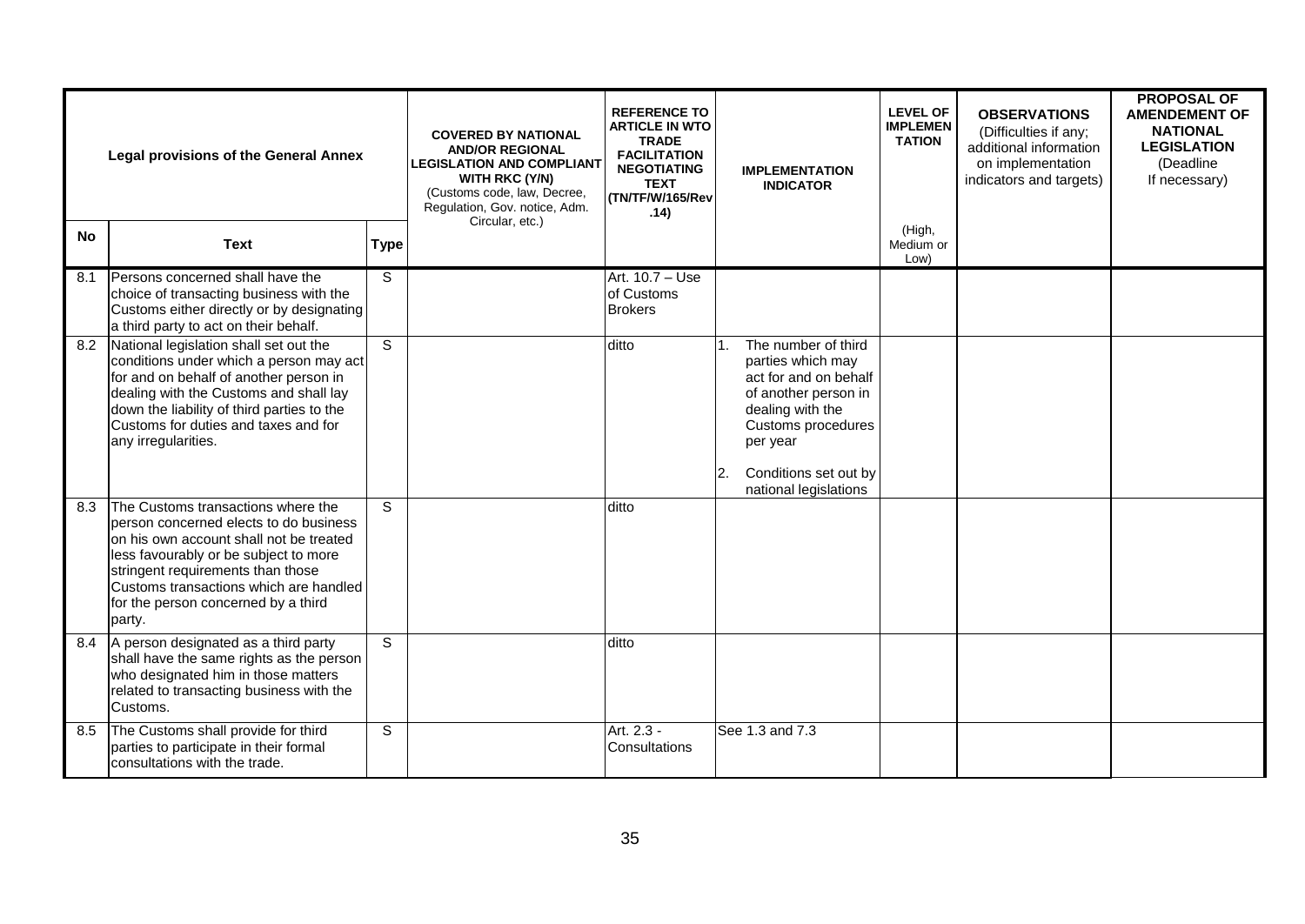|           | <b>Legal provisions of the General Annex</b>                                                                                                                       |             | <b>COVERED BY NATIONAL</b><br><b>AND/OR REGIONAL</b><br><b>LEGISLATION AND COMPLIANT</b><br><b>WITH RKC (Y/N)</b><br>(Customs code, law, Decree,<br>Regulation, Gov. notice, Adm.<br>Circular, etc.) | <b>REFERENCE TO</b><br><b>ARTICLE IN WTO</b><br><b>TRADE</b><br><b>FACILITATION</b><br><b>NEGOTIATING</b><br><b>TEXT</b><br>(TN/TF/W/165/Rev<br>.14)                                                     |    | <b>IMPLEMENTATION</b><br><b>INDICATOR</b>                                                                                                     | <b>LEVEL OF</b><br><b>IMPLEMEN</b><br><b>TATION</b> | <b>OBSERVATIONS</b><br>(Difficulties if any;<br>additional information<br>on implementation<br>indicators and targets) | <b>PROPOSAL OF</b><br><b>AMENDEMENT OF</b><br><b>NATIONAL</b><br><b>LEGISLATION</b><br>(Deadline<br>If necessary) |
|-----------|--------------------------------------------------------------------------------------------------------------------------------------------------------------------|-------------|------------------------------------------------------------------------------------------------------------------------------------------------------------------------------------------------------|----------------------------------------------------------------------------------------------------------------------------------------------------------------------------------------------------------|----|-----------------------------------------------------------------------------------------------------------------------------------------------|-----------------------------------------------------|------------------------------------------------------------------------------------------------------------------------|-------------------------------------------------------------------------------------------------------------------|
| <b>No</b> | <b>Text</b>                                                                                                                                                        | <b>Type</b> |                                                                                                                                                                                                      |                                                                                                                                                                                                          |    |                                                                                                                                               | (High,<br>Medium or<br>Low)                         |                                                                                                                        |                                                                                                                   |
| 8.6       | The Customs shall specify the<br>circumstances under which they are not<br>prepared to transact business with a<br>third party.                                    | S.          |                                                                                                                                                                                                      |                                                                                                                                                                                                          |    |                                                                                                                                               |                                                     |                                                                                                                        |                                                                                                                   |
| 8.7       | The Customs shall give written<br>notification to the third party of a<br>decision not to transact business.                                                       | S           |                                                                                                                                                                                                      |                                                                                                                                                                                                          | 2. | The number of<br>requests<br>The number of<br>written notification<br>issued per year                                                         |                                                     |                                                                                                                        |                                                                                                                   |
|           | <b>CHAPTER 9</b><br><b>INFORMATION, DECISIONS AND</b><br><b>RULINGS SUPPLIED BY THE CUSTOMS</b>                                                                    |             |                                                                                                                                                                                                      |                                                                                                                                                                                                          |    |                                                                                                                                               |                                                     |                                                                                                                        |                                                                                                                   |
| 9.1       | The Customs shall ensure that all<br>relevant information of general<br>application pertaining to Customs law is<br>readily available to any interested<br>person. | S           |                                                                                                                                                                                                      | Art. $1.1 -$<br>Publication; Art.<br>1.2 - Information<br>Available<br>Through<br>Internet; Art. 1.3<br>- Enquiry<br>Points; Art. $2.1 -$<br>Interval Between 2.<br>Publication and<br>Entry Into Force. |    | The number of<br>access to the<br>Customs website<br>which provides<br>general information<br>about Customs<br>procedures per year<br>See 4.4 |                                                     |                                                                                                                        |                                                                                                                   |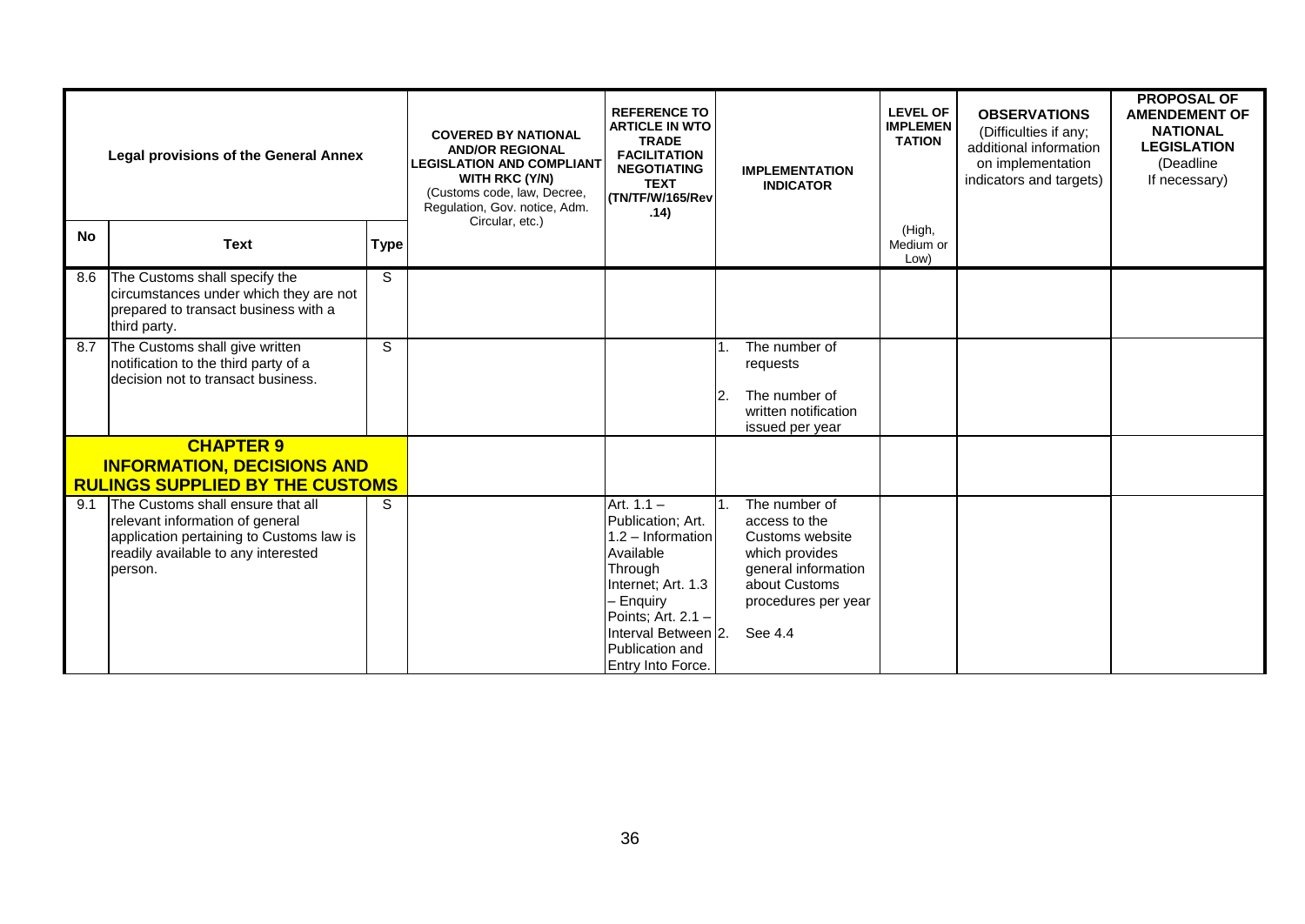| <b>Legal provisions of the General Annex</b> |                                                                                                                                                                                                                                                                                                                                                                                                |                        | <b>COVERED BY NATIONAL</b><br><b>AND/OR REGIONAL</b><br><b>LEGISLATION AND COMPLIANT</b><br><b>WITH RKC (Y/N)</b><br>(Customs code, law, Decree,<br>Regulation, Gov. notice, Adm. | <b>REFERENCE TO</b><br><b>ARTICLE IN WTO</b><br><b>TRADE</b><br><b>FACILITATION</b><br><b>NEGOTIATING</b><br><b>TEXT</b><br>(TN/TF/W/165/Rev<br>.14) | <b>IMPLEMENTATION</b><br><b>INDICATOR</b>                                                               | <b>LEVEL OF</b><br><b>IMPLEMEN</b><br><b>TATION</b> | <b>OBSERVATIONS</b><br>(Difficulties if any;<br>additional information<br>on implementation<br>indicators and targets) | <b>PROPOSAL OF</b><br><b>AMENDEMENT OF</b><br><b>NATIONAL</b><br><b>LEGISLATION</b><br>(Deadline)<br>If necessary) |
|----------------------------------------------|------------------------------------------------------------------------------------------------------------------------------------------------------------------------------------------------------------------------------------------------------------------------------------------------------------------------------------------------------------------------------------------------|------------------------|-----------------------------------------------------------------------------------------------------------------------------------------------------------------------------------|------------------------------------------------------------------------------------------------------------------------------------------------------|---------------------------------------------------------------------------------------------------------|-----------------------------------------------------|------------------------------------------------------------------------------------------------------------------------|--------------------------------------------------------------------------------------------------------------------|
| <b>No</b>                                    | <b>Text</b>                                                                                                                                                                                                                                                                                                                                                                                    | <b>Type</b>            | Circular, etc.)                                                                                                                                                                   |                                                                                                                                                      |                                                                                                         | (High,<br>Medium or<br>Low)                         |                                                                                                                        |                                                                                                                    |
| 9.2                                          | When information that has been made<br>available must be amended due to<br>changes in Customs law, administrative<br>arrangements or requirements, the<br>Customs shall make the revised<br>information readily available sufficiently<br>in advance of the entry into force of the<br>changes to enable interested persons to<br>take account of them, unless advance<br>notice is precluded. | S                      |                                                                                                                                                                                   | Art. $2.1 -$<br>Interval Between<br>Publication and<br>Entry Into Force                                                                              | See 9.1 and 9.3                                                                                         |                                                     |                                                                                                                        |                                                                                                                    |
| 9.3                                          | The Customs shall use information<br>technology to enhance the provision of<br>linformation.                                                                                                                                                                                                                                                                                                   | $\overline{\text{TS}}$ |                                                                                                                                                                                   | Art. $1.2 -$<br>Information<br>Available<br>Through Internet                                                                                         | Publication of<br>provisions to an<br>updated website<br>2.<br>(See 9.1)                                |                                                     |                                                                                                                        |                                                                                                                    |
| 9.4                                          | At the request of the interested person,<br>the Customs shall provide, as quickly<br>and as accurately as possible,<br>information relating to the specific<br>matters raised by the interested person<br>and pertaining to Customs law.                                                                                                                                                       | S.                     |                                                                                                                                                                                   | Art. $1.3 -$<br><b>Enquiry Points</b>                                                                                                                | Number of requests,<br>The number of<br>2.<br>answers to inquires<br>from interested<br>person per year |                                                     |                                                                                                                        |                                                                                                                    |
| 9.5                                          | The Customs shall supply not only the<br>information specifically requested but<br>also any other pertinent information<br>which they consider the interested<br>person should be made aware of.                                                                                                                                                                                               | S.                     |                                                                                                                                                                                   | Art. $1.3 -$<br><b>Enquiry Points</b>                                                                                                                |                                                                                                         |                                                     |                                                                                                                        |                                                                                                                    |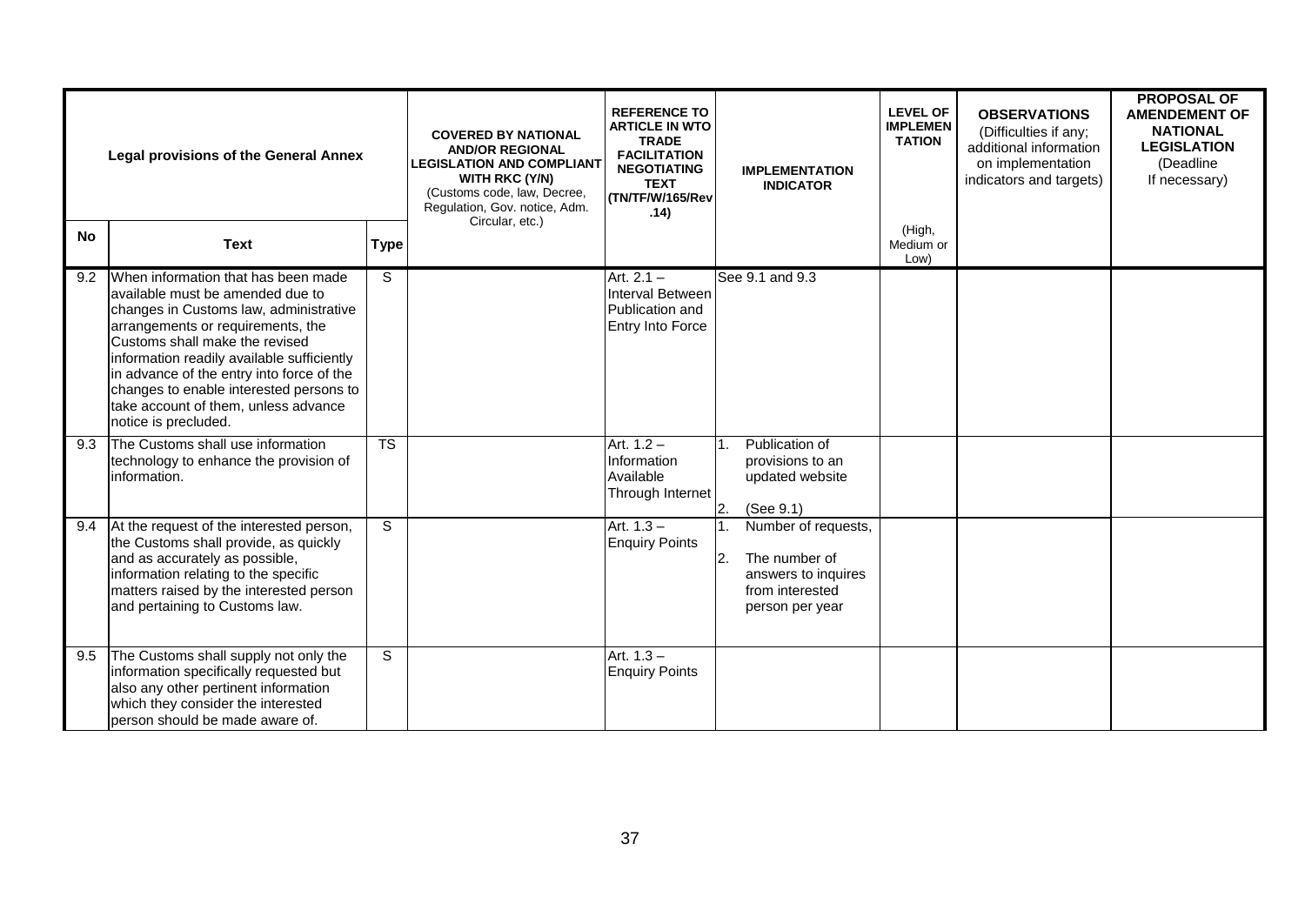|           | <b>Legal provisions of the General Annex</b>                                                                                                                                                                                                                                               |                | <b>COVERED BY NATIONAL</b><br><b>AND/OR REGIONAL</b><br><b>LEGISLATION AND COMPLIANT</b><br>WITH RKC (Y/N)<br>(Customs code, law, Decree,<br>Regulation, Gov. notice, Adm.<br>Circular, etc.) | <b>REFERENCE TO</b><br><b>ARTICLE IN WTO</b><br><b>TRADE</b><br><b>FACILITATION</b><br><b>NEGOTIATING</b><br><b>TEXT</b><br>(TN/TF/W/165/Rev<br>.14) | <b>IMPLEMENTATION</b><br><b>INDICATOR</b>                                                                                                                                                              | <b>LEVEL OF</b><br><b>IMPLEMEN</b><br><b>TATION</b> | <b>OBSERVATIONS</b><br>(Difficulties if any;<br>additional information<br>on implementation<br>indicators and targets) | <b>PROPOSAL OF</b><br><b>AMENDEMENT OF</b><br><b>NATIONAL</b><br><b>LEGISLATION</b><br>(Deadline<br>If necessary) |
|-----------|--------------------------------------------------------------------------------------------------------------------------------------------------------------------------------------------------------------------------------------------------------------------------------------------|----------------|-----------------------------------------------------------------------------------------------------------------------------------------------------------------------------------------------|------------------------------------------------------------------------------------------------------------------------------------------------------|--------------------------------------------------------------------------------------------------------------------------------------------------------------------------------------------------------|-----------------------------------------------------|------------------------------------------------------------------------------------------------------------------------|-------------------------------------------------------------------------------------------------------------------|
| <b>No</b> | <b>Text</b>                                                                                                                                                                                                                                                                                | <b>Type</b>    |                                                                                                                                                                                               |                                                                                                                                                      |                                                                                                                                                                                                        | (High,<br>Medium or<br>Low)                         |                                                                                                                        |                                                                                                                   |
| 9.6       | When the Customs supply information,<br>they shall ensure that they do not<br>divulge details of a private or confidential<br>nature affecting the Customs or third<br>parties unless such disclosure is<br>required or authorized by national<br>legislation.                             | S              |                                                                                                                                                                                               |                                                                                                                                                      |                                                                                                                                                                                                        |                                                     |                                                                                                                        |                                                                                                                   |
| 9.7       | When the Customs cannot supply<br>information free of charge, any charge<br>shall be limited to the approximate cost<br>of the services rendered.                                                                                                                                          | $\overline{s}$ |                                                                                                                                                                                               | Art. $6.1 -$<br>Disciplines on<br>Fees and<br>Charges<br>Imposed on or in<br>Connection with<br>Importation and<br>Exportation                       | Average cost of services<br>rendered if any                                                                                                                                                            |                                                     |                                                                                                                        |                                                                                                                   |
| 9.8       | At the written request of the person<br>concerned, the Customs shall notify their<br>decision in writing within a period<br>specified in national legislation. Where<br>the decision is adverse to the person<br>concerned, the reasons shall be given<br>and the right of appeal advised. | S              |                                                                                                                                                                                               | Art. $4.1 -$ Right<br>of Appeal                                                                                                                      | The number of<br>1 <sup>1</sup><br>requests,<br>$\overline{2}$ .<br>The number of<br>written decision<br>notified by Customs<br>per year                                                               |                                                     |                                                                                                                        |                                                                                                                   |
| 9.9       | The Customs shall issue binding rulings<br>at the request of the interested person,<br>provided that the Customs have all the<br>information they deem necessary.                                                                                                                          | $\overline{s}$ |                                                                                                                                                                                               | Art. 3 - Advance 1.<br>Rulings                                                                                                                       | The number of<br>requests,<br>The number of<br>$\overline{2}$ .<br>binding rulings<br>issued by Customs<br>per year<br>The proportion of<br>3.<br>binding rulings<br>issued within 30<br>days from the |                                                     |                                                                                                                        |                                                                                                                   |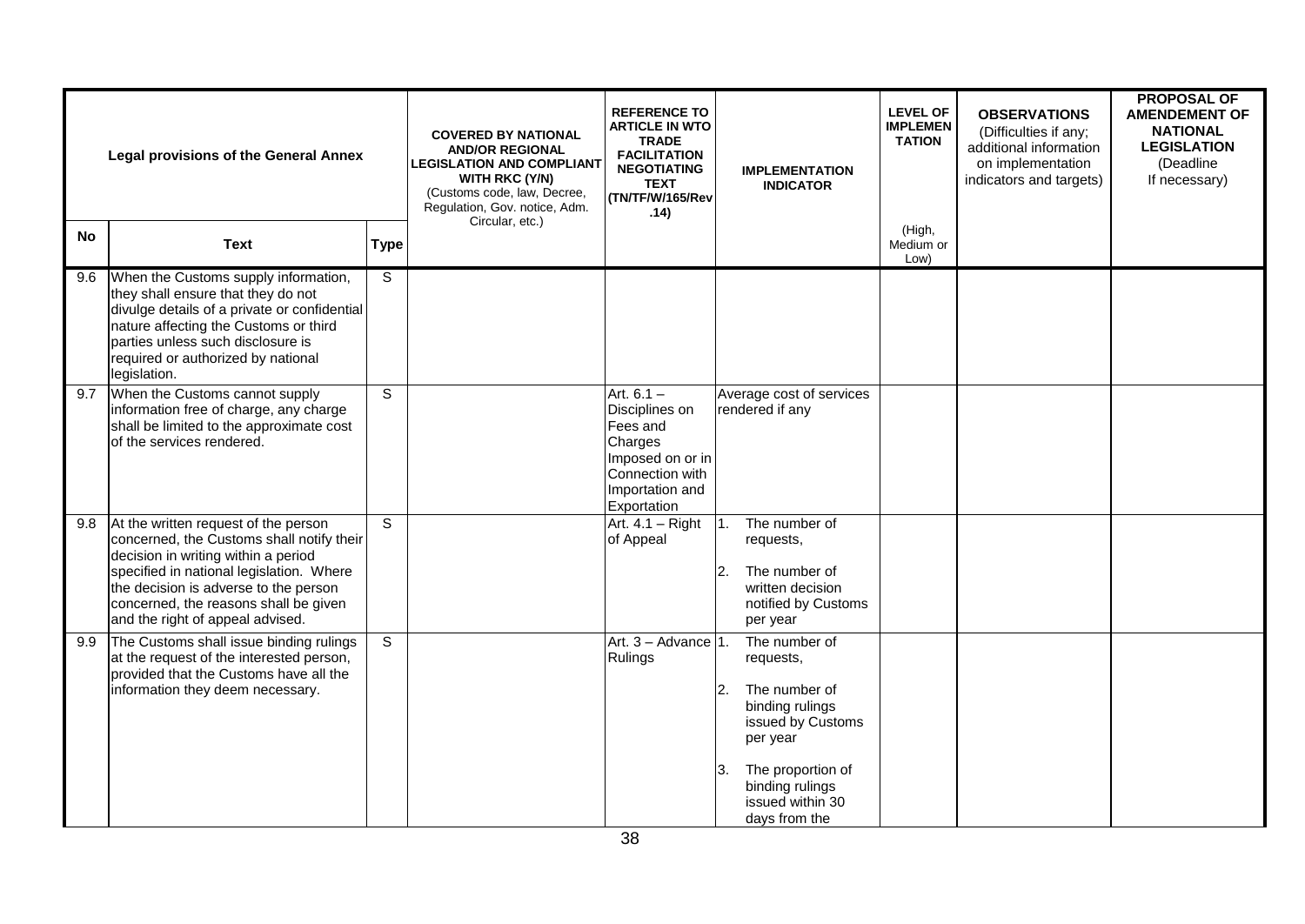| <b>Legal provisions of the General Annex</b> |                                                                                                                                                                                                                                                                                                | <b>COVERED BY NATIONAL</b><br><b>AND/OR REGIONAL</b><br><b>LEGISLATION AND COMPLIANT</b><br><b>WITH RKC (Y/N)</b><br>(Customs code, law, Decree,<br>Regulation, Gov. notice, Adm.<br>Circular, etc.) | <b>REFERENCE TO</b><br><b>ARTICLE IN WTO</b><br><b>TRADE</b><br><b>FACILITATION</b><br><b>NEGOTIATING</b><br><b>TEXT</b><br>(TN/TF/W/165/Rev<br>.14) | <b>IMPLEMENTATION</b><br><b>INDICATOR</b> | <b>LEVEL OF</b><br><b>IMPLEMEN</b><br><b>TATION</b>                                                                                    | <b>OBSERVATIONS</b><br>(Difficulties if any;<br>additional information<br>on implementation<br>indicators and targets) | <b>PROPOSAL OF</b><br><b>AMENDEMENT OF</b><br><b>NATIONAL</b><br><b>LEGISLATION</b><br>(Deadline<br>If necessary) |  |
|----------------------------------------------|------------------------------------------------------------------------------------------------------------------------------------------------------------------------------------------------------------------------------------------------------------------------------------------------|------------------------------------------------------------------------------------------------------------------------------------------------------------------------------------------------------|------------------------------------------------------------------------------------------------------------------------------------------------------|-------------------------------------------|----------------------------------------------------------------------------------------------------------------------------------------|------------------------------------------------------------------------------------------------------------------------|-------------------------------------------------------------------------------------------------------------------|--|
| <b>No</b>                                    | <b>Text</b>                                                                                                                                                                                                                                                                                    | <b>Type</b>                                                                                                                                                                                          |                                                                                                                                                      |                                           |                                                                                                                                        | (High,<br>Medium or<br>Low)                                                                                            |                                                                                                                   |  |
|                                              |                                                                                                                                                                                                                                                                                                |                                                                                                                                                                                                      |                                                                                                                                                      |                                           | requests of the<br>interested person                                                                                                   |                                                                                                                        |                                                                                                                   |  |
|                                              | <b>CHAPTER 10</b><br><b>APPEALS IN CUSTOMS MATTERS</b>                                                                                                                                                                                                                                         |                                                                                                                                                                                                      |                                                                                                                                                      |                                           |                                                                                                                                        |                                                                                                                        |                                                                                                                   |  |
|                                              | 10.1 National legislation shall provide for a<br>right of appeal in Customs matters.                                                                                                                                                                                                           | $\overline{s}$                                                                                                                                                                                       |                                                                                                                                                      | Art. 4 - Appeal<br>[Review]<br>Procedures | The number of appeal in<br>Customs matters per<br>vear                                                                                 |                                                                                                                        |                                                                                                                   |  |
|                                              | 10.2 Any person who is directly affected by a<br>decision or omission of the Customs<br>shall have a right of appeal.                                                                                                                                                                          | $\overline{s}$                                                                                                                                                                                       |                                                                                                                                                      | ditto                                     | (See 10.1)                                                                                                                             |                                                                                                                        |                                                                                                                   |  |
|                                              | 10.3 The person directly affected by a<br>decision or omission of the Customs<br>shall be given, after having made a<br>request to the Customs, the reasons for<br>such decision or omission within a<br>period specified in national legislation.<br>This may or may not result in an appeal. | $\overline{s}$                                                                                                                                                                                       |                                                                                                                                                      | ditto                                     |                                                                                                                                        |                                                                                                                        |                                                                                                                   |  |
|                                              | 10.4 National legislation shall provide for the<br>right of an initial appeal to the Customs.                                                                                                                                                                                                  | S                                                                                                                                                                                                    |                                                                                                                                                      | ditto                                     | Existence of an internal<br>appeal body                                                                                                |                                                                                                                        |                                                                                                                   |  |
|                                              | 10.5 Where an appeal to the Customs is<br>dismissed, the appellant shall have the<br>right of a further appeal to an authority<br>independent of the Customs<br>administration.                                                                                                                | $\overline{s}$                                                                                                                                                                                       |                                                                                                                                                      | ditto                                     | Existence of an<br>11.<br>independent<br>authority for customs<br>appeal,<br>Number of appeal<br>12.<br>addressed to this<br>authority |                                                                                                                        |                                                                                                                   |  |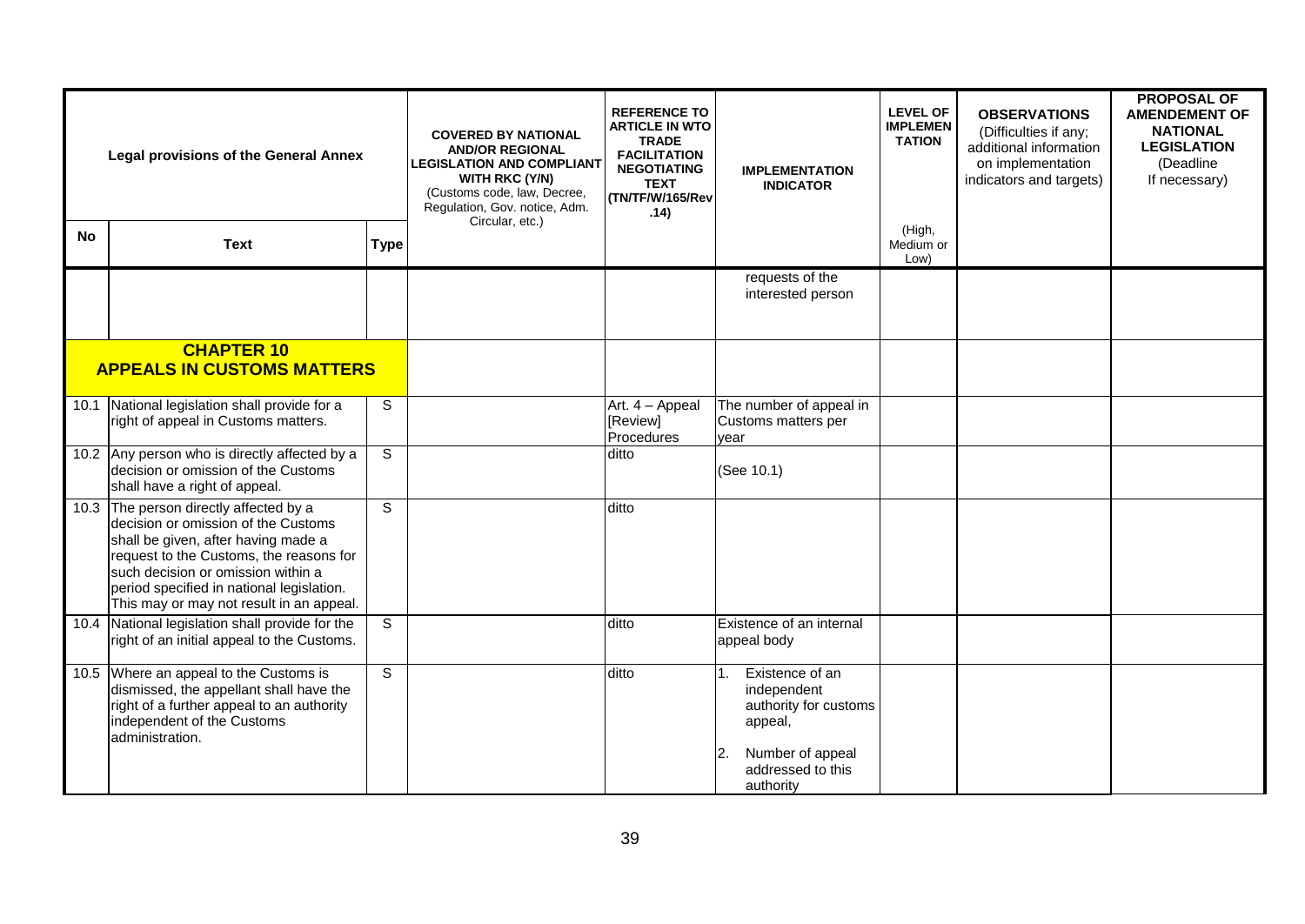|           | <b>Legal provisions of the General Annex</b>                                                                                                                                                                                                                                                                   | <b>COVERED BY NATIONAL</b><br><b>AND/OR REGIONAL</b><br><b>LEGISLATION AND COMPLIANT</b><br><b>WITH RKC (Y/N)</b><br>(Customs code, law, Decree,<br>Regulation, Gov. notice, Adm. | <b>REFERENCE TO</b><br><b>ARTICLE IN WTO</b><br><b>TRADE</b><br><b>FACILITATION</b><br><b>NEGOTIATING</b><br><b>TEXT</b><br>(TN/TF/W/165/Rev<br>.14) | <b>IMPLEMENTATION</b><br><b>INDICATOR</b> | <b>LEVEL OF</b><br><b>IMPLEMEN</b><br><b>TATION</b>        | <b>OBSERVATIONS</b><br>(Difficulties if any;<br>additional information<br>on implementation<br>indicators and targets) | <b>PROPOSAL OF</b><br><b>AMENDEMENT OF</b><br><b>NATIONAL</b><br><b>LEGISLATION</b><br>(Deadline<br>If necessary) |  |
|-----------|----------------------------------------------------------------------------------------------------------------------------------------------------------------------------------------------------------------------------------------------------------------------------------------------------------------|-----------------------------------------------------------------------------------------------------------------------------------------------------------------------------------|------------------------------------------------------------------------------------------------------------------------------------------------------|-------------------------------------------|------------------------------------------------------------|------------------------------------------------------------------------------------------------------------------------|-------------------------------------------------------------------------------------------------------------------|--|
| <b>No</b> | <b>Text</b>                                                                                                                                                                                                                                                                                                    | <b>Type</b>                                                                                                                                                                       | Circular, etc.)                                                                                                                                      |                                           |                                                            | (High,<br>Medium or<br>Low)                                                                                            |                                                                                                                   |  |
|           | 10.6 In the final instance, the appellant shall<br>have the right of appeal to a judicial<br>authority.                                                                                                                                                                                                        | S                                                                                                                                                                                 |                                                                                                                                                      | ditto                                     | Existence of a judicial<br>authority for customs<br>appeal |                                                                                                                        |                                                                                                                   |  |
|           | 10.7 An appeal shall be lodged in writing and<br>shall state the grounds on which it is<br>being made.                                                                                                                                                                                                         | S                                                                                                                                                                                 |                                                                                                                                                      | ditto                                     |                                                            |                                                                                                                        |                                                                                                                   |  |
|           | 10.8   A time limit shall be fixed for the<br>lodgement of an appeal against a<br>decision of the Customs and it shall be<br>such as to allow the appellant sufficient<br>time to study the contested decision and<br>to prepare an appeal.                                                                    | S                                                                                                                                                                                 |                                                                                                                                                      | ditto                                     | Time limit fixed for the<br>lodgement of appeals           |                                                                                                                        |                                                                                                                   |  |
|           | 10.9 Where an appeal is to the Customs they<br>shall not, as a matter of course, require<br>that any supporting evidence be lodged<br>together with the appeal but shall, in<br>appropriate circumstances, allow a<br>reasonable time for the lodgement of<br>such evidence.                                   | S                                                                                                                                                                                 |                                                                                                                                                      | ditto                                     |                                                            |                                                                                                                        |                                                                                                                   |  |
|           | 10.10 The Customs shall give its ruling upon<br>an appeal and written notice thereof to<br>the appellant as soon as possible.                                                                                                                                                                                  | S                                                                                                                                                                                 |                                                                                                                                                      | ditto                                     |                                                            |                                                                                                                        |                                                                                                                   |  |
|           | 10.11 Where an appeal to the Customs is<br>dismissed, the Customs shall set out the<br>reasons therefor in writing and shall<br>advise the appellant of his right to lodge<br>any further appeal with an administrative<br>or independent authority and of any time<br>limit for the lodgement of such appeal. | S                                                                                                                                                                                 |                                                                                                                                                      | ditto                                     |                                                            |                                                                                                                        |                                                                                                                   |  |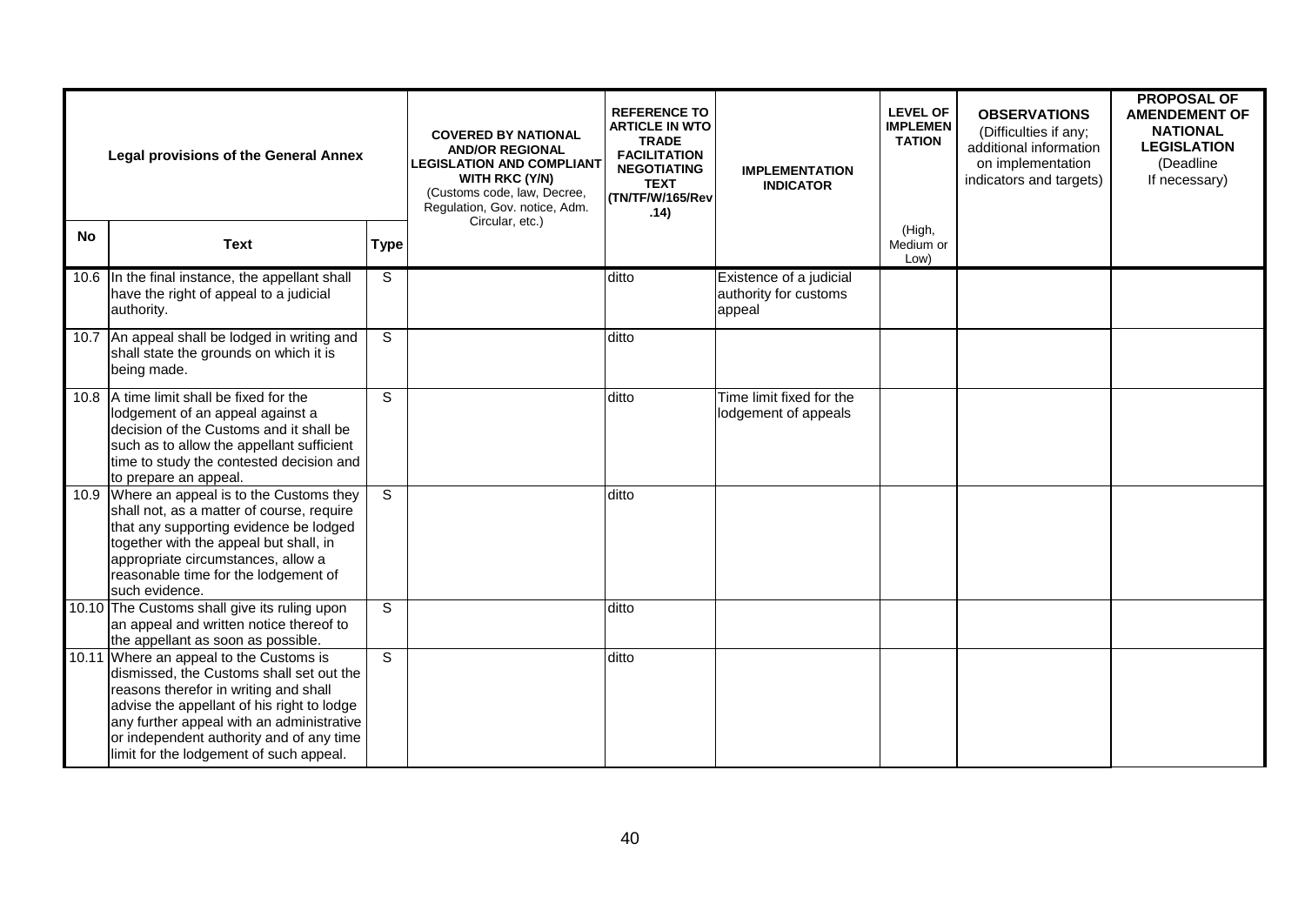| <b>Legal provisions of the General Annex</b> |                                                                                                                                                                                                                                            | <b>COVERED BY NATIONAL</b><br><b>AND/OR REGIONAL</b><br><b>LEGISLATION AND COMPLIANT</b><br><b>WITH RKC (Y/N)</b><br>(Customs code, law, Decree,<br>Regulation, Gov. notice, Adm. | <b>REFERENCE TO</b><br><b>ARTICLE IN WTO</b><br><b>TRADE</b><br><b>FACILITATION</b><br><b>NEGOTIATING</b><br><b>TEXT</b><br>ITN/TF/W/165/Rev<br>.14) | <b>IMPLEMENTATION</b><br><b>INDICATOR</b> | <b>LEVEL OF</b><br><b>IMPLEMEN</b><br><b>TATION</b> | <b>OBSERVATIONS</b><br>(Difficulties if any;<br>additional information<br>on implementation<br>indicators and targets) | <b>PROPOSAL OF</b><br><b>AMENDEMENT OF</b><br><b>NATIONAL</b><br><b>LEGISLATION</b><br>(Deadline<br>If necessary) |  |
|----------------------------------------------|--------------------------------------------------------------------------------------------------------------------------------------------------------------------------------------------------------------------------------------------|-----------------------------------------------------------------------------------------------------------------------------------------------------------------------------------|------------------------------------------------------------------------------------------------------------------------------------------------------|-------------------------------------------|-----------------------------------------------------|------------------------------------------------------------------------------------------------------------------------|-------------------------------------------------------------------------------------------------------------------|--|
| <b>No</b>                                    | <b>Text</b>                                                                                                                                                                                                                                | <b>Type</b>                                                                                                                                                                       | Circular, etc.)                                                                                                                                      |                                           |                                                     | (High,<br>Medium or<br>Low)                                                                                            |                                                                                                                   |  |
|                                              | 10.12 Where an appeal is allowed, the<br>Customs shall put their decision or the<br>ruling of the independent or judicial<br>authority into effect as soon as possible,<br>except in cases where the Customs<br>appeal against the ruling. | S                                                                                                                                                                                 |                                                                                                                                                      | ditto                                     |                                                     |                                                                                                                        |                                                                                                                   |  |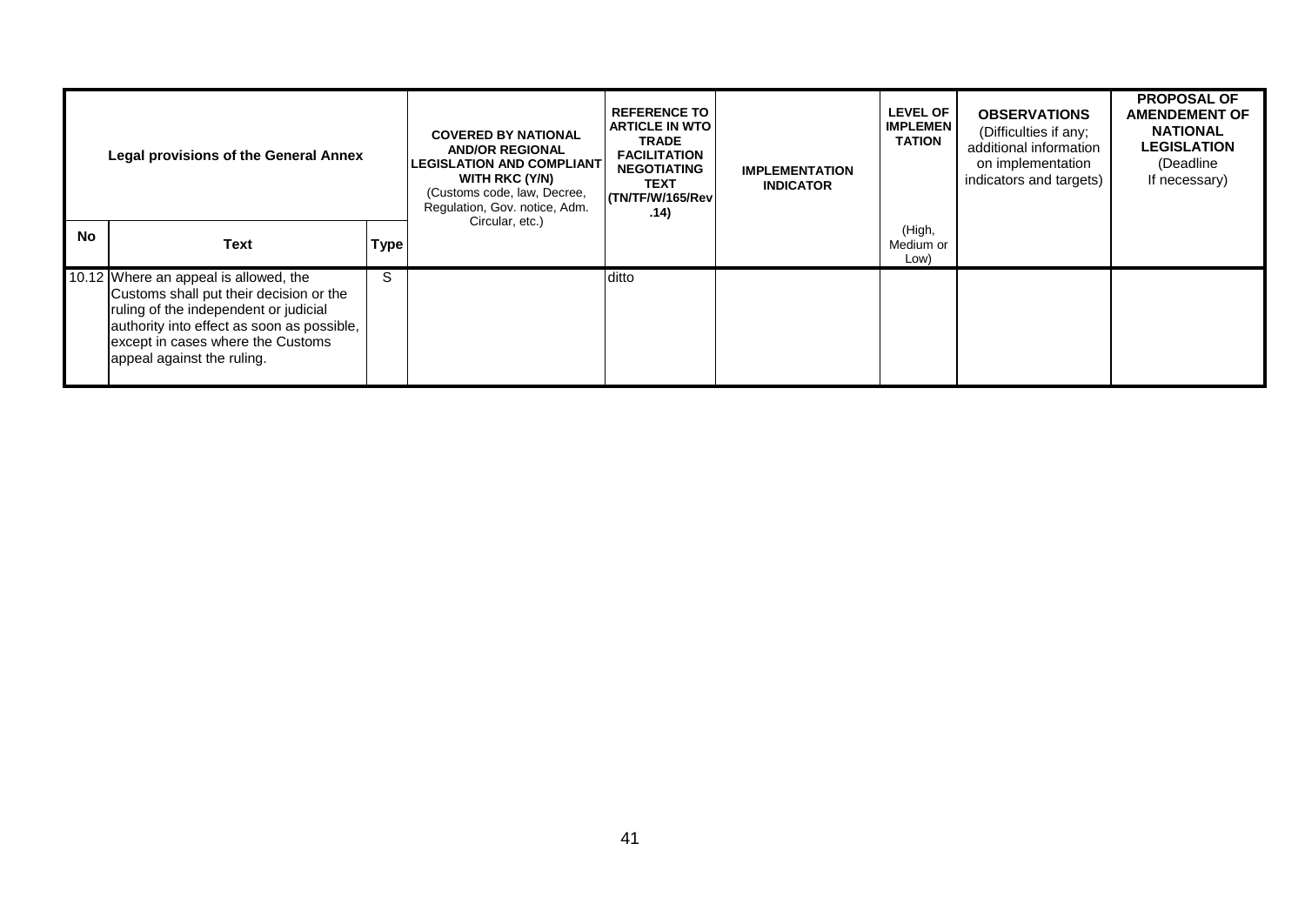#### **ANNEX II**

#### **SIMPLIFIED VERSION OF THE TABLE FOR ASSESSMENT OF THE QUALITY IMPLEMENTATION OF THE RKC PROVISIONS**

| <b>RKC Standards</b>                      | <b>WTO TF TEXT</b>                                                                                  | <b>IMPLEMENTATION INDICATOR</b>                                                                                                              | <b>LEVEL OF IMPLEMENTATION</b><br>(High, Medium or Low) | <b>OBSERVATIONS</b> |
|-------------------------------------------|-----------------------------------------------------------------------------------------------------|----------------------------------------------------------------------------------------------------------------------------------------------|---------------------------------------------------------|---------------------|
| Co-operation with                         | Art. $2.2 -$<br>Opportunity to<br>Comment on New<br>and Amended Rules;<br>Art. 2.3<br>Consultations | Existence of a consultative body with the private<br>sector                                                                                  |                                                         |                     |
| Trade<br>(1.3)                            |                                                                                                     | Established procedures for particular manner by<br>which interested parties will be formed of a<br>proposal for new or amended legislation   |                                                         |                     |
| <b>Juxtaposed Customs</b><br>Office       | Art. 9 - Border<br><b>Agency Cooperation</b>                                                        | The number of juxtaposed Customs offices which<br>arrange joint business hours or competence of<br>those offices Existence of joint controls |                                                         |                     |
| $(3.3 - 3.5)$                             |                                                                                                     | The number of joint controls per year                                                                                                        |                                                         |                     |
| Right and                                 | Art. $10.7 -$ Use of<br><b>Customs Brokers</b>                                                      | Conditions under which person is entitled to act as<br>declarant defined by the national legislation                                         |                                                         |                     |
| responsibilities of the<br>declarant      |                                                                                                     |                                                                                                                                              |                                                         |                     |
| $(3.6 - 3.10)$                            |                                                                                                     |                                                                                                                                              |                                                         |                     |
| Minimum data and<br>copies requirement    | Art. 10.2 -<br>Reduction/Limitation<br>of Formalities and<br>Documentation<br>Requirements          | The number of data required in goods declaration                                                                                             |                                                         |                     |
| (3.12, 3.16)                              |                                                                                                     | The average number of supporting documents for<br>the goods declaration                                                                      |                                                         |                     |
|                                           | Art. 7.1 - Pre-arrival<br>Processing                                                                | Percentage of goods declaration prior to the<br>arrival of goods over all                                                                    |                                                         |                     |
| Prior lodgment and<br>registration (3.25) |                                                                                                     | Provisions for the lodging and registering or<br>checking of the Goods declaration and supporting<br>documents                               |                                                         |                     |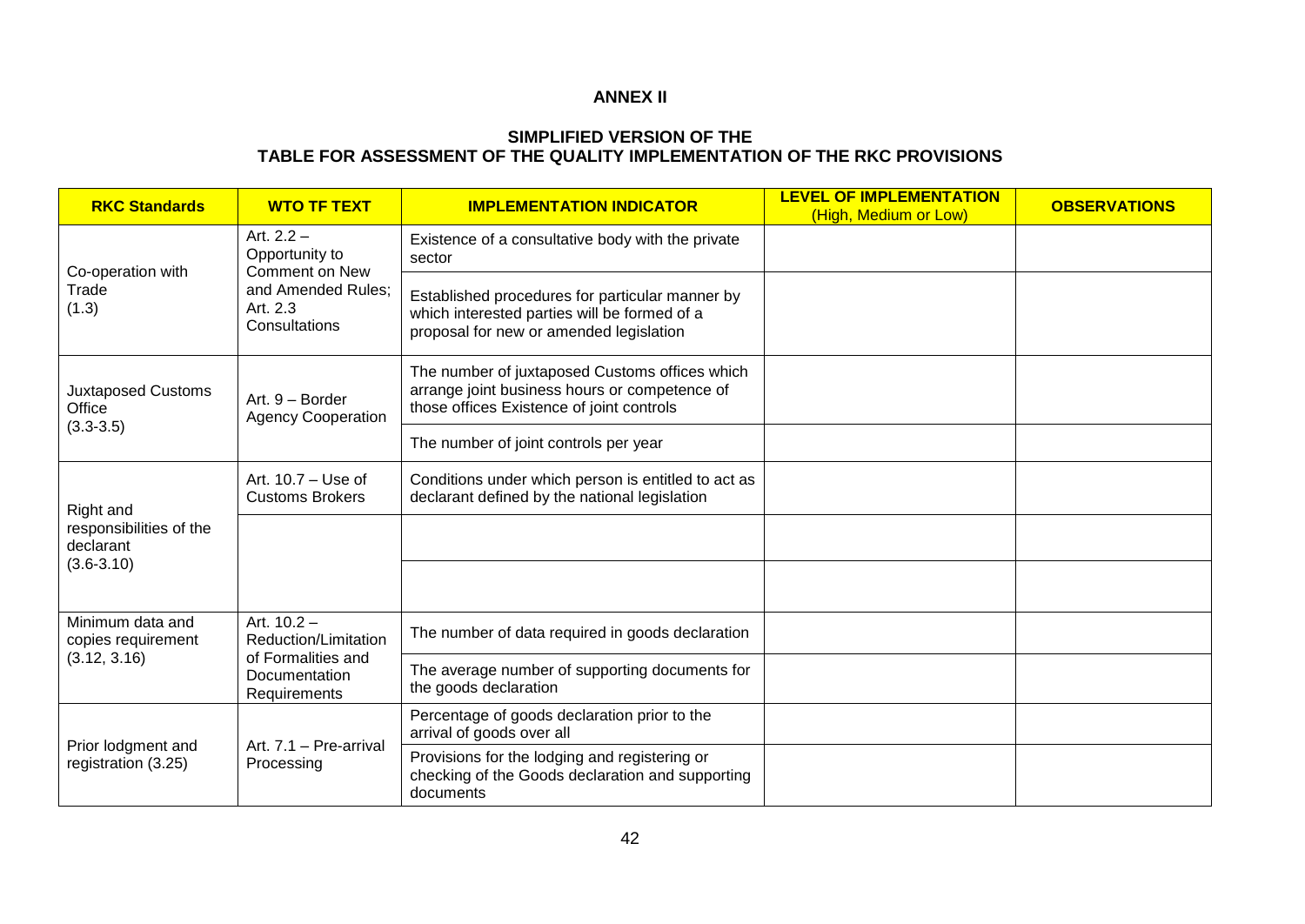| <b>RKC Standards</b><br><b>WTO TF TEXT</b>                  |                                                                                                                                           | <b>IMPLEMENTATION INDICATOR</b>                                                         | <b>LEVEL OF IMPLEMENTATION</b><br>(High, Medium or Low) | <b>OBSERVATIONS</b> |
|-------------------------------------------------------------|-------------------------------------------------------------------------------------------------------------------------------------------|-----------------------------------------------------------------------------------------|---------------------------------------------------------|---------------------|
| Special procedures for<br>authorized persons<br>(3.32)      | Art. 7.6 - Trade<br><b>Facilitation Measures</b><br>for Authorized<br>Persons                                                             | The number or proportion of authorized person or<br>authorized economic operator (AEO)  |                                                         |                     |
| Coordinated<br>inspections with other<br>authorities (3.35) | Art. 9 - Border<br><b>Agency Cooperation</b>                                                                                              | The proportion of co-ordinated inspections to all<br>Customs inspections                |                                                         |                     |
| Penalties for errors                                        | Art. 6.2 - Penalty<br><b>Disciplines</b>                                                                                                  | Level of penalty for inadvertent errors                                                 |                                                         |                     |
| (3.39)                                                      |                                                                                                                                           | The number of errors detected by Customs per<br>vear                                    |                                                         |                     |
| Release of the goods<br>before clearance (3.41)             | Art. 7.2 - Separation<br>of Release from<br><b>Final Determination</b><br>and Payment of<br>Customs Duties,<br>Taxes, Fees and<br>Charges | The number of prior permission for the release of<br>the goods per year                 |                                                         |                     |
|                                                             | Art. 7.3 - Risk<br>Management                                                                                                             | Existence and use of an automated Risk<br>Management System                             |                                                         |                     |
|                                                             |                                                                                                                                           | Use of Non Intrusive Inspection (NII)                                                   |                                                         |                     |
| Risk Management in<br>Customs (6.3-6.5)                     |                                                                                                                                           | Existence of compliance or performance<br>measurements to support Risk Management       |                                                         |                     |
|                                                             |                                                                                                                                           | Existence and implementation of Customs control<br>programme to support Risk Management |                                                         |                     |
| Audit-based control                                         | Art. 7.4 - Post-<br><b>Clearance Audit</b>                                                                                                | The number of post-clearance audit per year                                             |                                                         |                     |
| (6.6)                                                       |                                                                                                                                           | The number of errors detected by pos-clearance<br>audit per year                        |                                                         |                     |